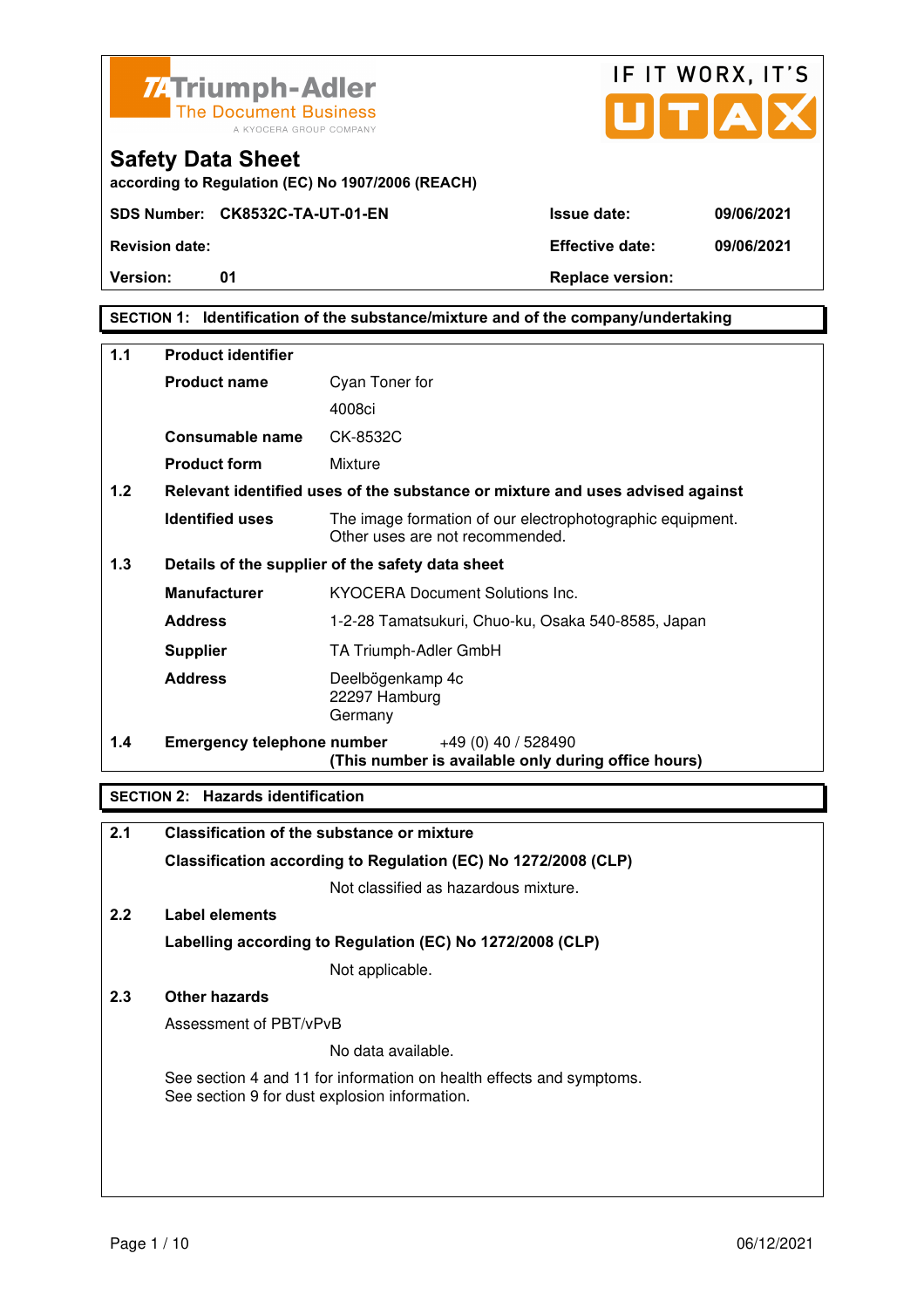| <b>ZATriumph-Adler</b>                                  |                                                                                                         |                                                                                                                              |                            | IF IT WORX, IT'S               |                      |  |
|---------------------------------------------------------|---------------------------------------------------------------------------------------------------------|------------------------------------------------------------------------------------------------------------------------------|----------------------------|--------------------------------|----------------------|--|
| <b>The Document Business</b><br>A KYOCERA GROUP COMPANY |                                                                                                         |                                                                                                                              |                            | U[T A]                         |                      |  |
|                                                         | <b>Safety Data Sheet</b>                                                                                |                                                                                                                              |                            |                                |                      |  |
|                                                         |                                                                                                         | according to Regulation (EC) No 1907/2006 (REACH)                                                                            |                            |                                |                      |  |
|                                                         |                                                                                                         | SDS Number: CK8532C-TA-UT-01-EN                                                                                              |                            | <b>Issue date:</b>             | 09/06/2021           |  |
|                                                         | <b>Revision date:</b>                                                                                   |                                                                                                                              |                            | <b>Effective date:</b>         | 09/06/2021           |  |
| Version:                                                | 01                                                                                                      |                                                                                                                              |                            | <b>Replace version:</b>        |                      |  |
|                                                         |                                                                                                         | <b>SECTION 3: Composition/information on ingredients</b>                                                                     |                            |                                |                      |  |
| 3.2                                                     | <b>Mixtures</b>                                                                                         |                                                                                                                              |                            |                                |                      |  |
|                                                         | Chemical name                                                                                           |                                                                                                                              | CAS No                     | Weight%                        | Classification (CLP) |  |
|                                                         | Polyester resin (3 kinds)                                                                               |                                                                                                                              | confidential               | 70-80                          |                      |  |
|                                                         | Organic pigment                                                                                         | Ferrite (Ferrite including manganese)                                                                                        | 66402-68-4<br>confidential | $5-10$ (as Mn: < 3)<br>$3 - 8$ |                      |  |
|                                                         | Amorphous silica                                                                                        |                                                                                                                              | 7631-86-9                  | $1 - 5$                        |                      |  |
|                                                         | Aluminium compound                                                                                      |                                                                                                                              | 1344-28-1                  | < 1                            |                      |  |
|                                                         | <b>Information of ingredients</b>                                                                       |                                                                                                                              |                            |                                |                      |  |
|                                                         | (1) Substance, which present a health or environmental hazard within the meaning of CLP:                |                                                                                                                              |                            |                                |                      |  |
|                                                         | None.                                                                                                   |                                                                                                                              |                            |                                |                      |  |
|                                                         |                                                                                                         | (2) Substance, which are assigned Community workplace exposure limits:                                                       |                            |                                |                      |  |
|                                                         |                                                                                                         | None.                                                                                                                        |                            |                                |                      |  |
|                                                         | (3) Substance, which are PBT or vPvB in accordance with the criteria set out in Annex XIII of<br>REACH: |                                                                                                                              |                            |                                |                      |  |
|                                                         |                                                                                                         | None.                                                                                                                        |                            |                                |                      |  |
|                                                         | REACH (SVHC):                                                                                           | (4) Substance, which are included in the list established in accordance with Article 59(1) of                                |                            |                                |                      |  |
|                                                         |                                                                                                         | None.                                                                                                                        |                            |                                |                      |  |
|                                                         |                                                                                                         | See section 16 for the full text of the H statements declared above.                                                         |                            |                                |                      |  |
|                                                         | <b>SECTION 4: First aid measures</b>                                                                    |                                                                                                                              |                            |                                |                      |  |
| 4.1                                                     |                                                                                                         | <b>Description of first aid measures</b>                                                                                     |                            |                                |                      |  |
|                                                         |                                                                                                         |                                                                                                                              |                            |                                |                      |  |
|                                                         | Inhalation:                                                                                             | Remove from exposure to fresh air and gargle with plenty of water.<br>Consult a doctor in case of such symptoms as coughing. |                            |                                |                      |  |
|                                                         |                                                                                                         | <b>Skin contact:</b> Wash with soap and water.                                                                               |                            |                                |                      |  |
|                                                         | Eye contact:                                                                                            | Flush with water immediately and see a doctor if irritating.                                                                 |                            |                                |                      |  |

 **Ingestion:** Rinse out the mouth. Drink one or two glasses of water to dilute. Seek medical treatment if necessary.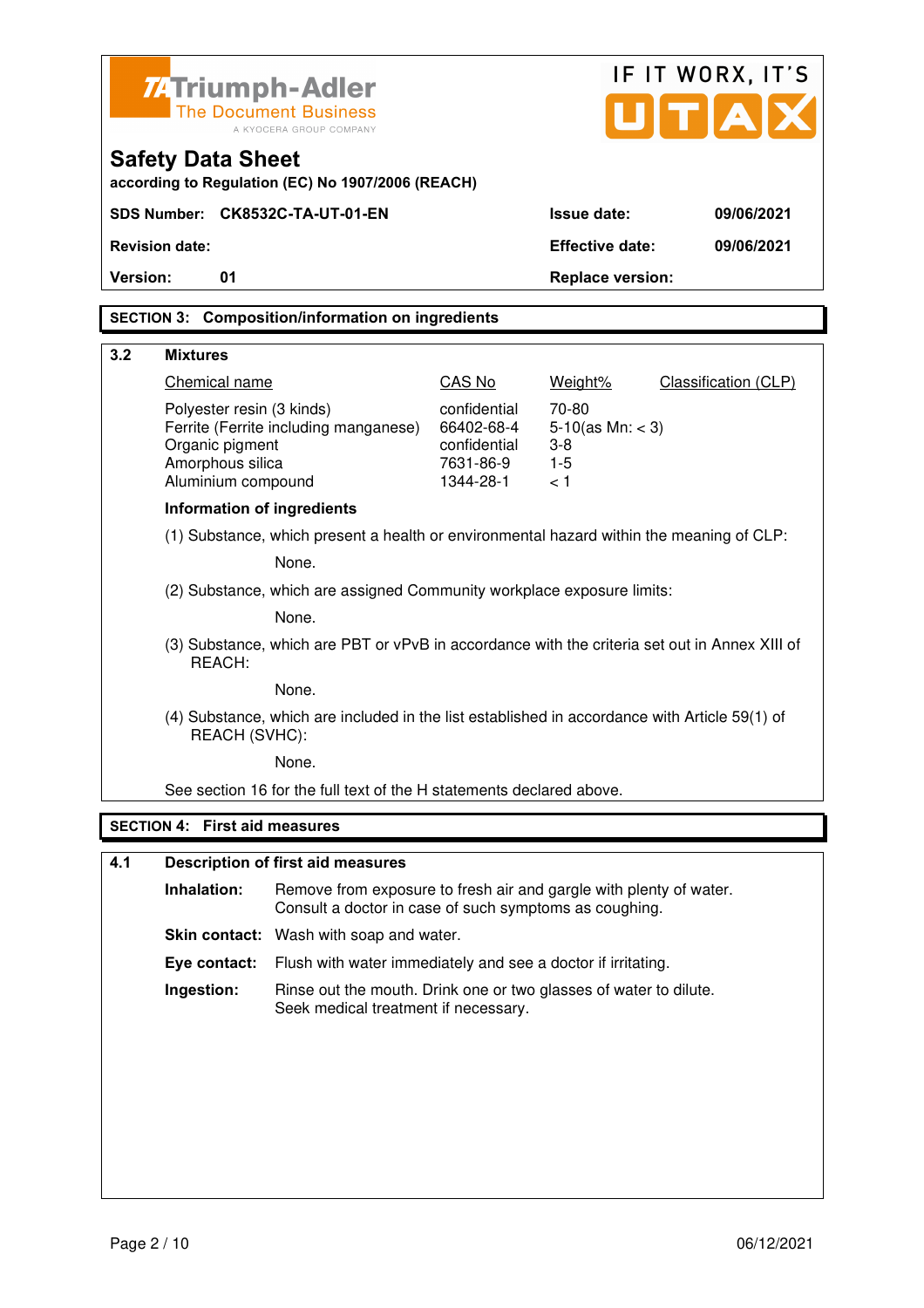



**according to Regulation (EC) No 1907/2006 (REACH)**

|                       | SDS Number: CK8532C-TA-UT-01-EN | <b>Issue date:</b>      | 09/06/2021 |
|-----------------------|---------------------------------|-------------------------|------------|
| <b>Revision date:</b> |                                 | <b>Effective date:</b>  | 09/06/2021 |
| <b>Version:</b>       | 01                              | <b>Replace version:</b> |            |

# **4.2 Most important symptoms and effects, both acute and delayed**  Potential health effects and symptoms **Inhalation:** Prolonged inhalation of excessive dusts may cause lung damage. Use of this product as intended does not result in prolonged inhalation of excessive toner dusts. **Skin contact:** Unlikely to cause skin irritation. **Eye contact:** May cause transient eye irritation.

**Ingestion:** Use of this product as intended does not result in ingestion.

# **4.3 Indication of any immediate medical attention and special treatment needed**

No additional information available.

### **SECTION 5: Firefighting measures**

#### **5.1 Extinguishing media**

Suitable extinguishing media

Water spray, foam, powder,  $CO<sub>2</sub>$  or dry chemical

Unsuitable extinguishing media

None specified.

### **5.2 Special hazards arising from the substance or mixture**

Hazardous combustion products: Carbon dioxide, Carbon monoxide

#### **5.3 Advice for firefighters**

Fire-fighting procedures

 Pay attention not to blow away dust. Drain water off around and decrease the atmosphere temperature to extinguish the fire.

#### **Protection equipment for firefighters**

None specified.

#### **SECTION 6: Accidental release measures**

### **6.1 Personal precautions, protective equipment and emergency procedures**

 Avoid inhalation, ingestion, eye and skin contact in case of accidental release. Avoid formation of dust. Provide adequate ventilation.

#### **6.2 Environmental precautions**

Do not allow to enter into surface water or drains.

#### **6.3 Methods and material for containment and cleaning up**

Gather the released powder not to blow away and wipe up with a wet cloth.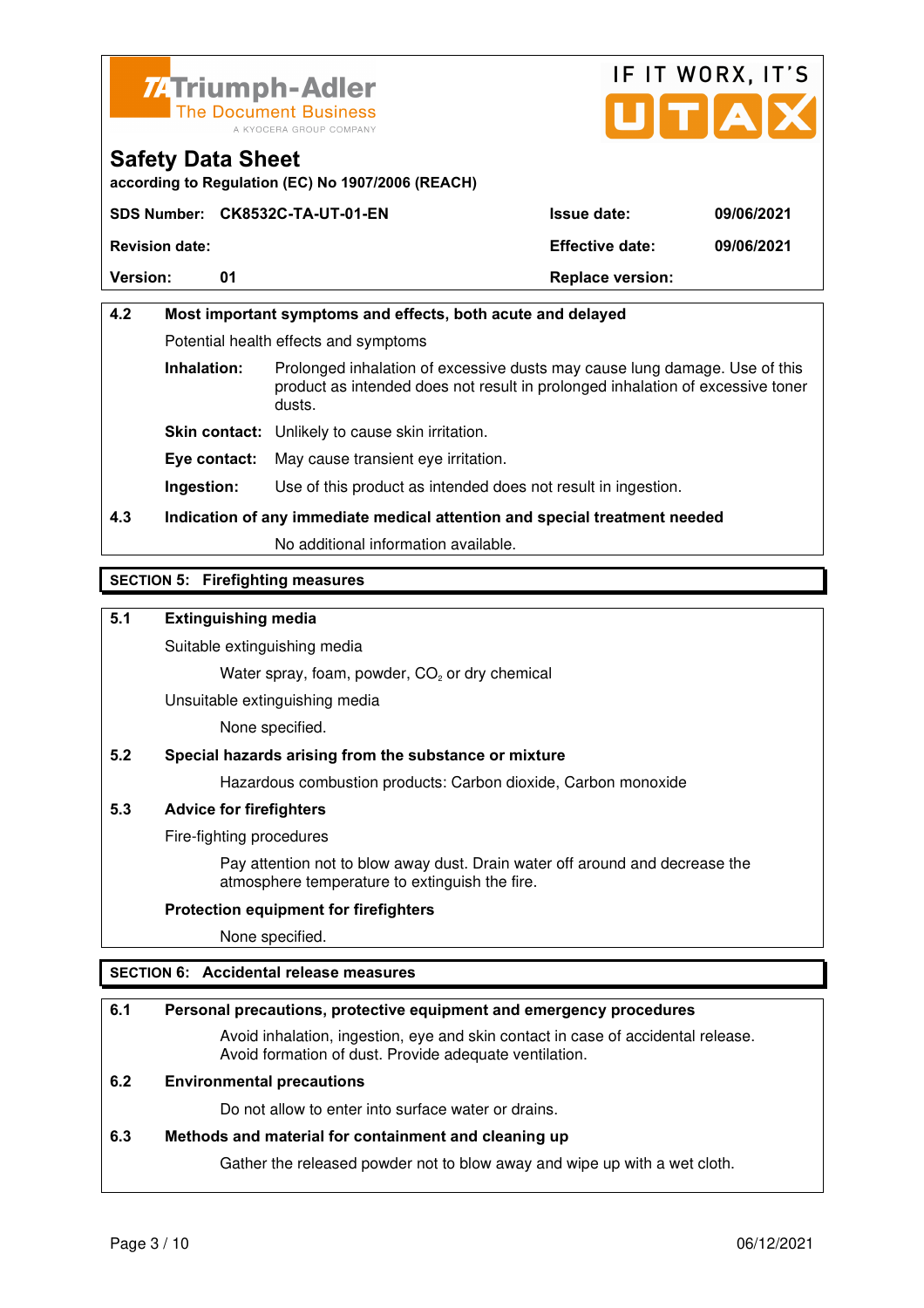



**according to Regulation (EC) No 1907/2006 (REACH)**

### **SDS Number: CK8532C-TA-UT-01-EN Issue date: 09/06/2021**

**Revision date: Effective date: 09/06/2021** 

Version: 01 01 **Replace version:** 

### **6.4 Reference to other sections**

See section 13 for disposal information.

#### **SECTION 7: Handling and storage**

#### **7.1 Precautions for safe handling**

 Do not attempt to force open or destroy the toner container or unit. See installation guide of this product.

#### **7.2 Conditions for safe storage, including any incompatibilities**

Keep the toner container or unit tightly closed and store in a cool, dry and dark place. Keep away from fire. Keep out of the reach of children.

#### **7.3 Specific end use(s)**

No additional information available.

#### **SECTION 8: Exposure controls/personal protection**

### **8.1 Control parameters**

(Reference data)

#### **US ACGIH Threshold Limit Values (TWA)**

Particles: 10 mg/m<sup>3</sup> (Inhalable particles) 3 mg/m<sup>3</sup> (Respirable particles) Manganese inorganic compounds (Ferrite component) 0.1 mg/m<sup>3</sup> (Inhalable fraction) 0.02 mg/m³ (Respirable fraction) (as Mn) Aluminium insoluble compounds: 1 mg/m<sup>3</sup> (Respirable particles)

#### **US OSHA PEL (TWA)**

Particles: 15 mg/m<sup>3</sup> (Total dust) 5 mg/m<sup>3</sup> (Respirable fraction) Manganese compounds (Ferrite component): 5 mg/m<sup>3</sup> (Ceiling) (as Mn) Amorphous silica: 80 mg/m³/%SiO2

**EU-Occupational exposure limits: Directive (EC) 2000/39, (EC) 2006/15 and (EU) 2009/161**

Not listed.

#### **8.2 Exposure controls**

#### **Appropriate engineering controls**

 Special ventilator is not required under normal intended use. Use in a well-ventilated area.

#### **Personal protective equipment**

 Respiratory protection, eye protection, hand protection, skin and body protection are not required under normal intended use.

#### **Environmental exposure controls**

No additional information available.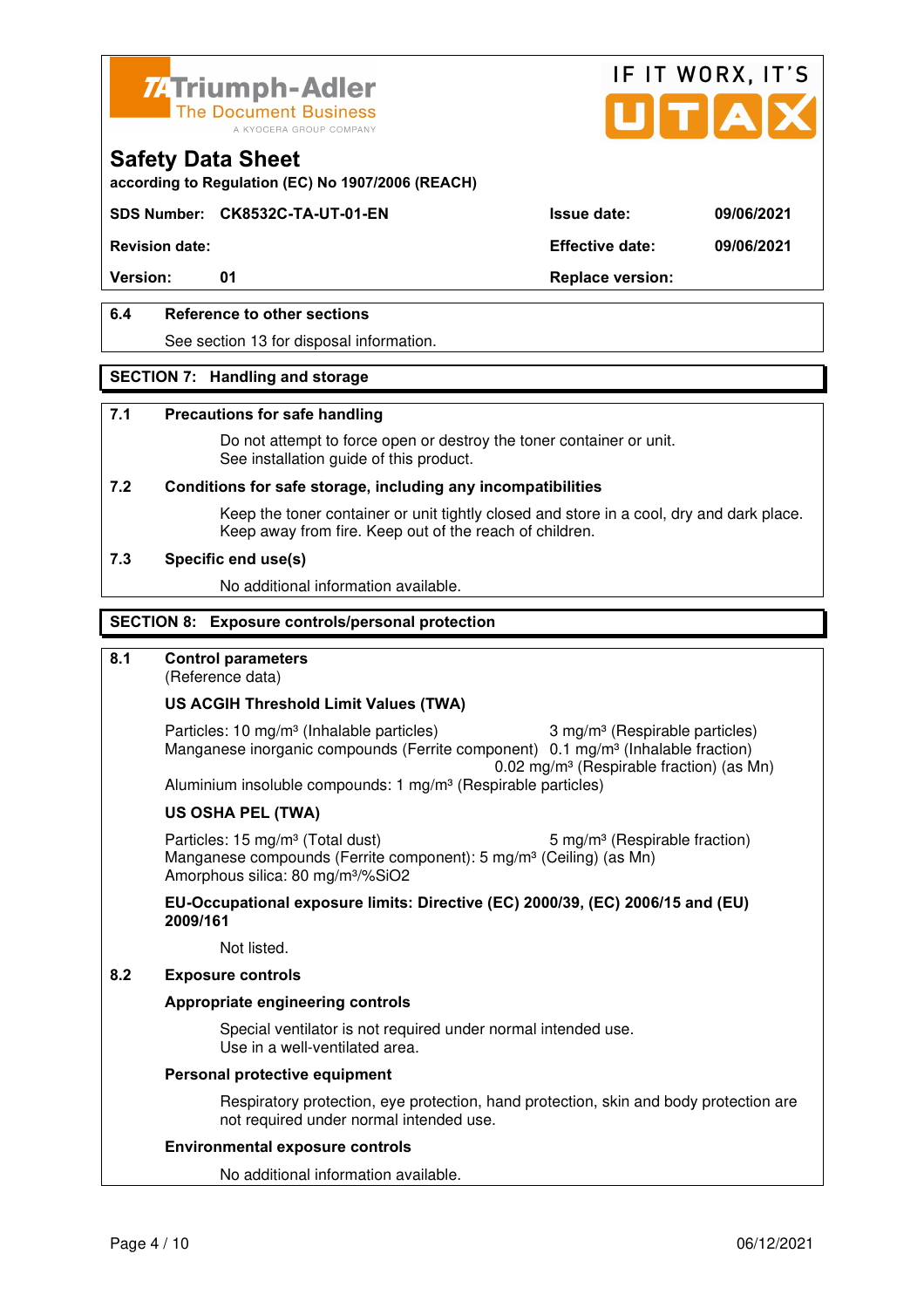



**according to Regulation (EC) No 1907/2006 (REACH)**

### **SECTION 9: Physical and chemical properties**

| 9.1                                    | Information on basic physical and chemical properties |  |  |
|----------------------------------------|-------------------------------------------------------|--|--|
| Appearance                             |                                                       |  |  |
| Physical state                         | Solid (fine powder)                                   |  |  |
| Colour                                 | Cyan                                                  |  |  |
| Odour                                  | Odourless                                             |  |  |
| Odour threshold                        | No data available.                                    |  |  |
| pH                                     | No data available.                                    |  |  |
| Melting point [°C]                     | 100-120 (Toner)                                       |  |  |
| Boiling point                          | No data available.                                    |  |  |
| Flash point                            | No data available.                                    |  |  |
| Evaporation rate                       | No data available.                                    |  |  |
| Flammability (solid, gas)              | No data available.                                    |  |  |
| Upper flammability or explosive limit  | No data available.                                    |  |  |
| Lower flammability or explosive limit  | No data available.                                    |  |  |
| Vapour pressure                        | No data available.                                    |  |  |
| Vapour density                         | No data available.                                    |  |  |
| Relative density [g/cm <sup>3</sup> ]  | 1.2-1.4 (Toner)                                       |  |  |
| Solubility (ies)                       | Almost insoluble in water.                            |  |  |
| Partition coefficient: n-octanol/water | No data available.                                    |  |  |
| Auto-ignition temperature              | No data available.                                    |  |  |
| Decomposition temperature              | No data available.                                    |  |  |
| Viscosity                              | No data available.                                    |  |  |
| <b>Explosive properties</b>            | No data available.                                    |  |  |
| Oxidizing properties                   | No data available.                                    |  |  |

#### **9.2 Other information**

Dust explosion properties

 Dust explosion is improbable under normal intended use. Experimental explosiveness of toner is classified into the same rank such kind of powder as flour, dry milk and resin powder according to the pressure rising speed.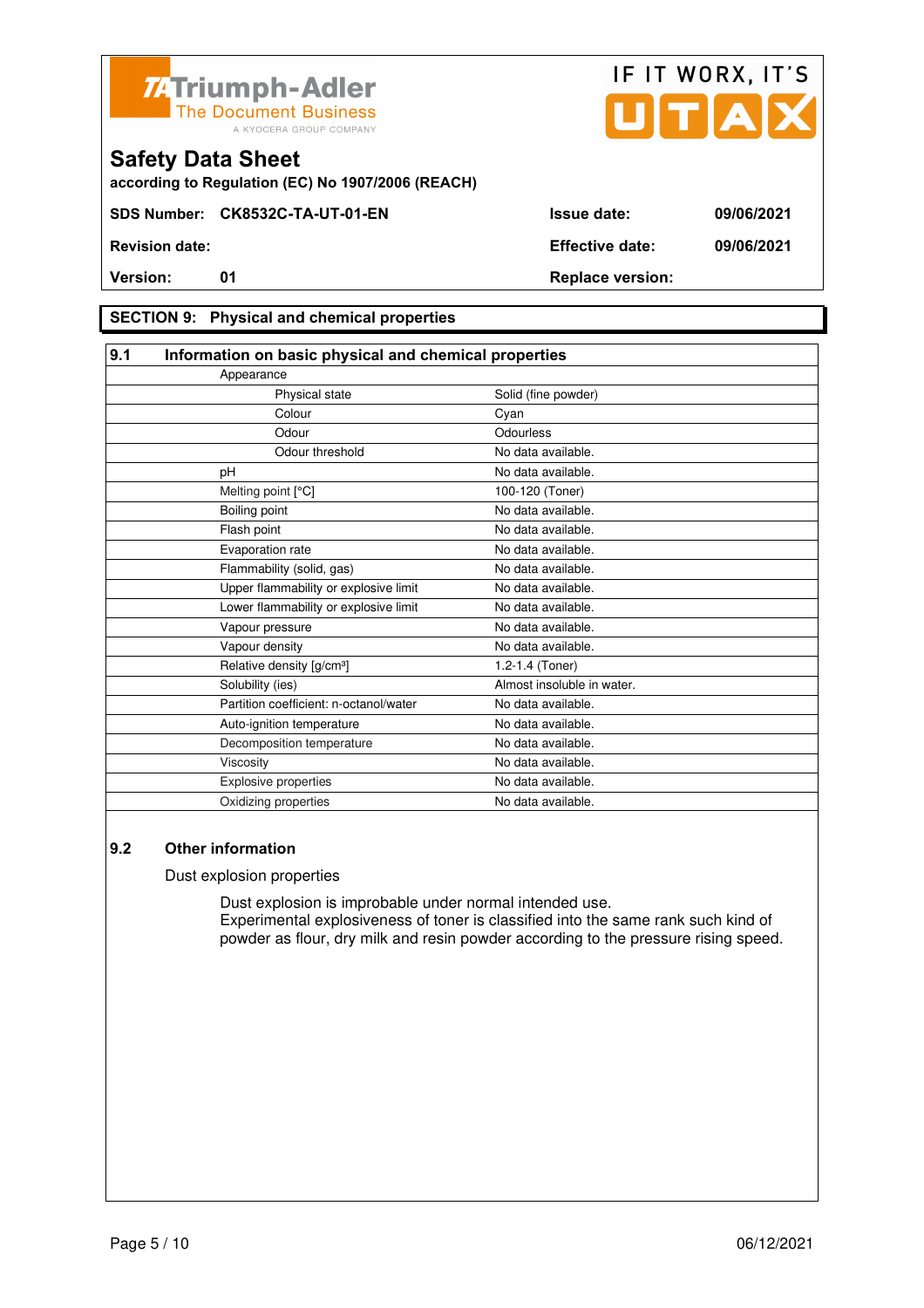



| <b>Safety Data Sheet</b>                          |
|---------------------------------------------------|
| according to Regulation (EC) No 1907/2006 (REACH) |

**SDS Number: CK8532C-TA-UT-01-EN Issue date: 09/06/2021** 

**Revision date: Effective date: 09/06/2021** 

**Version:** 01 **Depending to Provide Contract Provide Contract Provide Contract Provide Contract Provide Contract Provide Contract Provide Contract Provide Contract Provide Contract Provide Contract Provide Contract Provide** 

# **SECTION 10: Stability and reactivity**

### **10.1 Reactivity**

No data available.

# **10.2 Chemical stability**

This product is stable under normal conditions of use and storage.

# **10.3 Possibility of hazardous reactions**

Hazardous reactions will not occur.

**10.4 Conditions to avoid** 

None specified.

# **10.5 Incompatible materials**

None specified.

### **10.6 Hazardous decomposition products**

Hazardous decomposition products are not to be produced.

# **SECTION 11: Toxicological information**

# **11.1 Information on toxicological effects**  Based on available data, the classification criteria listed below are not met. **Acute toxicity** Oral (LD50) > 2000 mg/kg (rat)\* (Toner) > 2500 mg/kg (rat)\*\* (Carrier) Dermal (LD50) No data available. (Toner) No data available. (Carrier) Inhalation  $(LC50(4hr)) > 5.10$  mg/l  $(rat)^*$  (Toner)  **Skin corrosion/irritation** Acute skin irritation Non-irritant (rabbit)\* (Toner) Non-irritant (rabbit)\*\* (Carrier)  **Serious eye damage/irritation** Acute eye irritation Mild irritant (rabbit)\*. (Toner)  **Respiratory or skin sensitization**  Skin sensitization Mon-sensitising (mouse)\* (Toner) Non-sensitising\*\* (Carrier)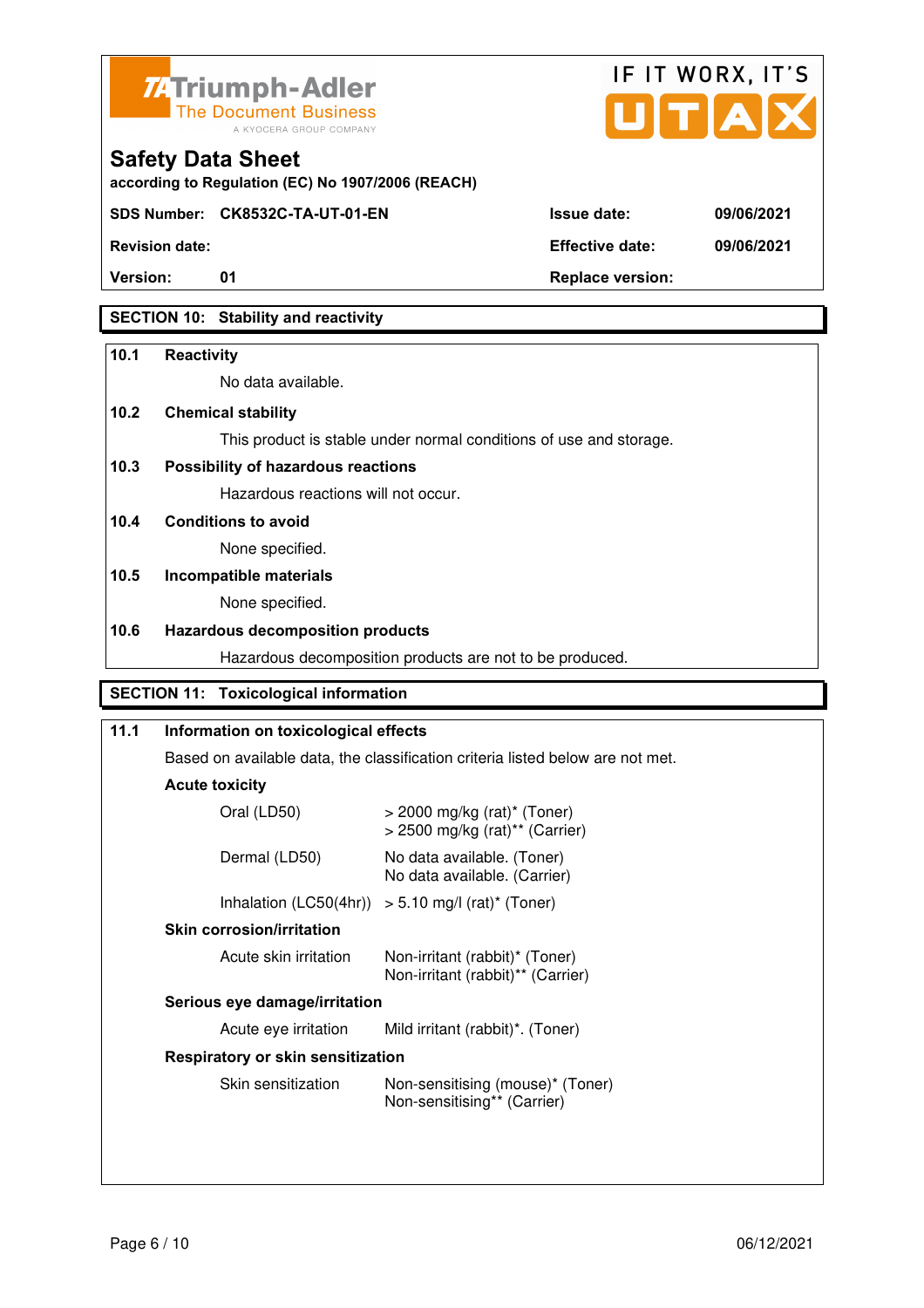



| according to Regulation (EC) No 1907/2006 (REACH) |  |  |
|---------------------------------------------------|--|--|
|                                                   |  |  |

|                | SDS Number: CK8532C-TA-UT-01-EN | <b>Issue date:</b>                   | 09/06/2021 |
|----------------|---------------------------------|--------------------------------------|------------|
| Revision date: |                                 | <b>Effective date:</b><br>09/06/2021 |            |
| Version:       |                                 | <b>Replace version:</b>              |            |

| 11.1                                                                                                                                                                                                   | <b>Germ cell mutagenicity</b> | Ames test is negative (Toner)<br>Ames test is negative** (Carrier)<br>*(based on test result of similar product)<br>** (based on test result of constituent materials)                                                                                                                                                                                                                                                                                                                             |
|--------------------------------------------------------------------------------------------------------------------------------------------------------------------------------------------------------|-------------------------------|----------------------------------------------------------------------------------------------------------------------------------------------------------------------------------------------------------------------------------------------------------------------------------------------------------------------------------------------------------------------------------------------------------------------------------------------------------------------------------------------------|
|                                                                                                                                                                                                        | Information of ingredients:   |                                                                                                                                                                                                                                                                                                                                                                                                                                                                                                    |
|                                                                                                                                                                                                        |                               | No mutagen according to MAK, TRGS905 und (EC) No 1272/2008 Annex VI.                                                                                                                                                                                                                                                                                                                                                                                                                               |
|                                                                                                                                                                                                        | Carcinogenicity               |                                                                                                                                                                                                                                                                                                                                                                                                                                                                                                    |
|                                                                                                                                                                                                        | Information of ingredients:   |                                                                                                                                                                                                                                                                                                                                                                                                                                                                                                    |
| No carcinogen or potential carcinogen according to IARC, Japan Association on<br>Industrial Health, ACGIH, EPA, OSHA, NTP, MAK, California Proposition 65,<br>TRGS 905 and (EC) No 1272/2008 Annex VI. |                               |                                                                                                                                                                                                                                                                                                                                                                                                                                                                                                    |
|                                                                                                                                                                                                        | <b>Reproductive toxicity</b>  |                                                                                                                                                                                                                                                                                                                                                                                                                                                                                                    |
|                                                                                                                                                                                                        | Information of ingredients:   |                                                                                                                                                                                                                                                                                                                                                                                                                                                                                                    |
|                                                                                                                                                                                                        | (EC) No 1272/2008 Annex VI.   | No reproductive toxicant according to MAK, California Proposition 65, TRGS 905 und                                                                                                                                                                                                                                                                                                                                                                                                                 |
|                                                                                                                                                                                                        | <b>STOT-single exposure</b>   | No data available.                                                                                                                                                                                                                                                                                                                                                                                                                                                                                 |
|                                                                                                                                                                                                        | <b>STOT-repeated exposure</b> | No data available.                                                                                                                                                                                                                                                                                                                                                                                                                                                                                 |
|                                                                                                                                                                                                        | <b>Aspiration hazard</b>      | No data available.                                                                                                                                                                                                                                                                                                                                                                                                                                                                                 |
|                                                                                                                                                                                                        | <b>Chronic effects</b>        |                                                                                                                                                                                                                                                                                                                                                                                                                                                                                                    |
|                                                                                                                                                                                                        |                               | In a study in rats by chronic inhalation exposure to a typical toner, a mild to moderate degree<br>of lung fibrosis was observed in 92% of the rats in the high concentration (16 mg/m <sup>3</sup> )<br>exposure group, and a minimal to mild degree of fibrosis was noted in 22% of the animal in the<br>middle $(4mg/m3)$ exposure group (1). But no pulmonary change was reported in the lowest<br>(1mg/m <sup>3</sup> ) exposure group, the most relevant level to potential human exposures. |
|                                                                                                                                                                                                        | <b>Other information</b>      | No data available.                                                                                                                                                                                                                                                                                                                                                                                                                                                                                 |
|                                                                                                                                                                                                        |                               |                                                                                                                                                                                                                                                                                                                                                                                                                                                                                                    |
|                                                                                                                                                                                                        |                               |                                                                                                                                                                                                                                                                                                                                                                                                                                                                                                    |
|                                                                                                                                                                                                        |                               |                                                                                                                                                                                                                                                                                                                                                                                                                                                                                                    |
|                                                                                                                                                                                                        |                               |                                                                                                                                                                                                                                                                                                                                                                                                                                                                                                    |
|                                                                                                                                                                                                        |                               |                                                                                                                                                                                                                                                                                                                                                                                                                                                                                                    |
|                                                                                                                                                                                                        |                               |                                                                                                                                                                                                                                                                                                                                                                                                                                                                                                    |
|                                                                                                                                                                                                        |                               |                                                                                                                                                                                                                                                                                                                                                                                                                                                                                                    |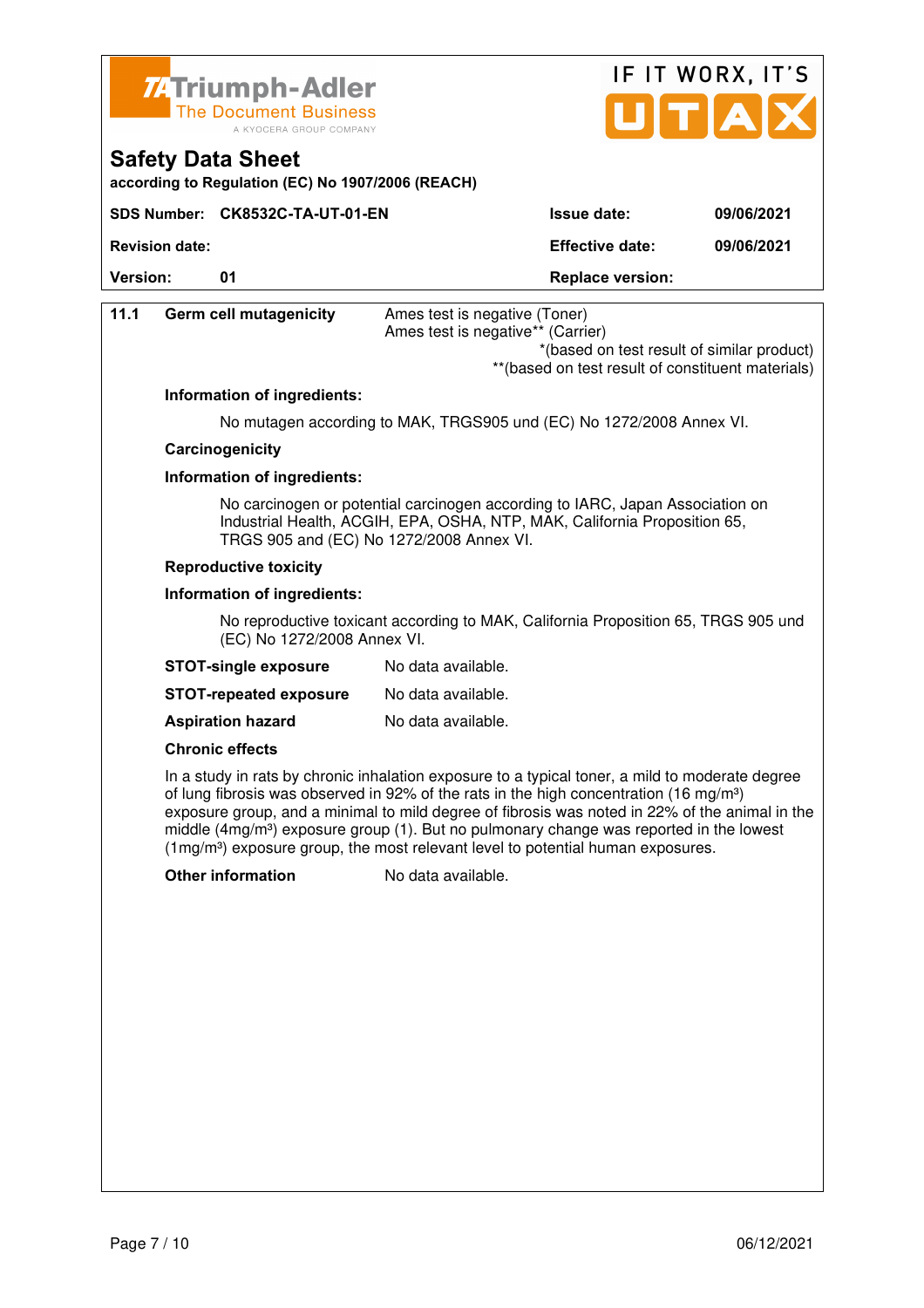

**according to Regulation (EC) No 1907/2006 (REACH)**

**SDS Number: CK8532C-TA-UT-01-EN Issue date: 09/06/2021** 

# **SECTION 12: Ecological information**

#### **12.1 Toxicity**

No data available.

#### **12.2 Persistence and degradability**

No data available.

**12.3 Bio accumulative potential** 

No data available.

#### **12.4 Mobility in soil**

No data available.

#### **12.5 Results of PBT and vPvB assessment**

No data available.

#### **12.6 Other adverse effects**

No additional information available.

# **SECTION 13: Disposal considerations**

#### **13.1 Waste treatment methods**

 Do not attempt to incinerate the toner container or unit and the waste toner yourself. Dangerous sparks may cause burn. Any disposal practice should be done under conditions which meet local, state and federal laws and regulations relating to waste (contact local or state environmental agency for specific rules).

# **SECTION 14: Transport information**

#### **14.1 UN-number**

None.

**14.2 UN Proper shipping name** 

None.

**14.3 Transport hazard class(es)** 

None.

### **14.4 Packing group**

None.

#### **14.5 Environmental hazards**

None.

| <b>Revision date:</b> | <b>Effective date:</b> | 09/06/2021 |
|-----------------------|------------------------|------------|

IF IT WORX, IT'S

Version: 01 01 **Replace version:**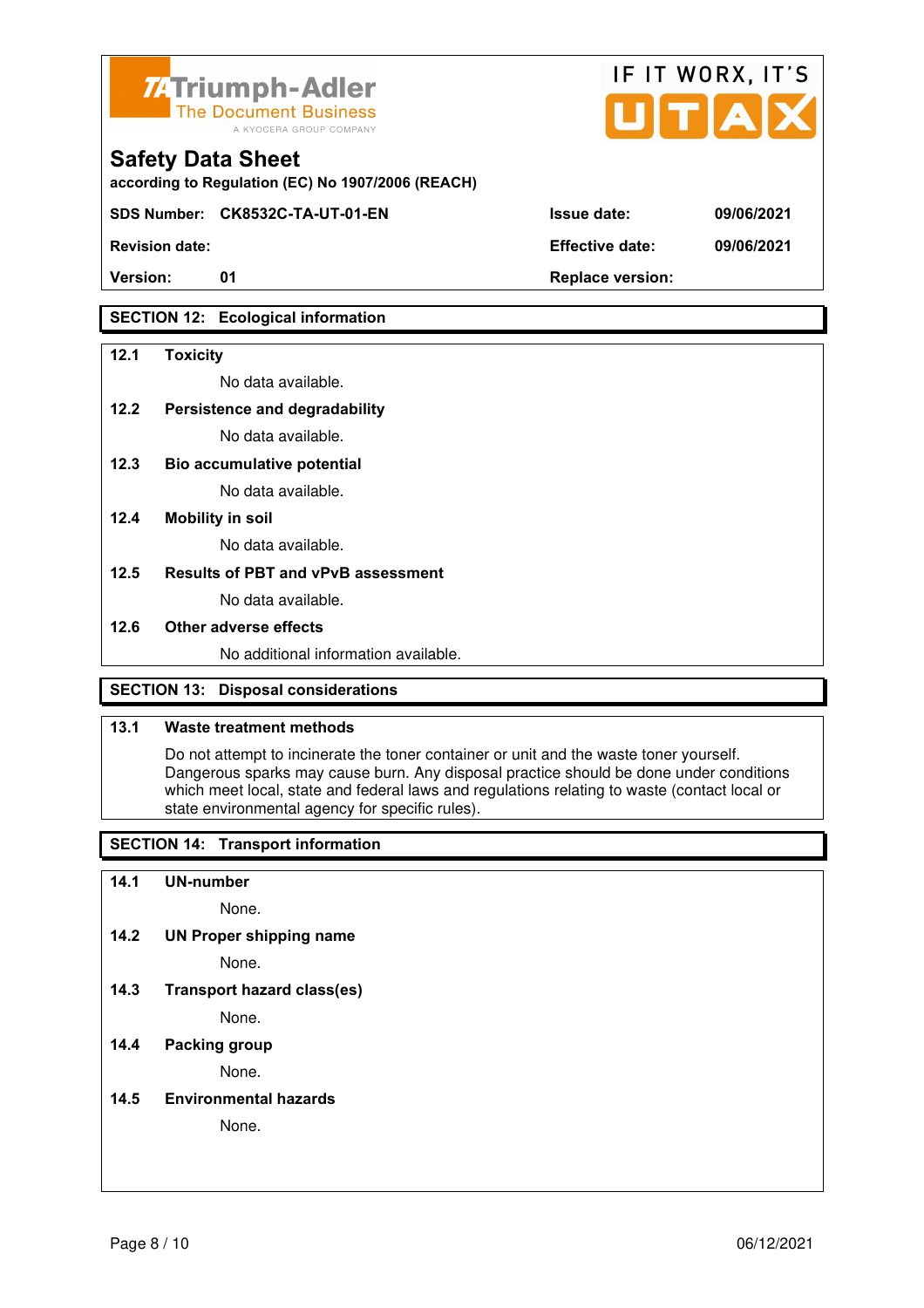



**according to Regulation (EC) No 1907/2006 (REACH)**

### **SDS Number: CK8532C-TA-UT-01-EN Issue date: 09/06/2021**

**Revision date: Effective date: 09/06/2021** 

**Version:** 01 **Depending to 201 Replace version:** 

### **14.6 Special precautions for user**

No additional information available.

# **14.7 Transport in bulk according to Annex II of MARPOL73/78 and the IBC Code**

Not applicable.

# **SECTION 15: Regulatory information**

# **15.1 Safety, health and environmental regulations/legislation specific for the substance or mixture**

# **EU-regulations**

Regulation (EC) No 1005/2009 (on substances that deplete the ozone layer, Annex I and II): Not listed.

Regulation (EU) 2019/1021 (on persistent organic pollutants, Annex I as amended):

Not listed.

 Regulation (EU) No 649/2012 (concerning the export and import of dangerous chemicals, Annex I and V as amended):

Not listed.

 Regulation (EC) No 1907/2006 REACH Annex XVII as amended (Restrictions on use): Not listed.

Regulation (EC) No 1907/2006 REACH Annex XIV as amended (Authorizations):

Not listed.

#### **US-regulations**

All ingredients in this product comply with order under TSCA.

#### **Canada regulations**

 This product is not a WHMIS-controlled product, since we consider it as a manufactured article.

#### **15.2 Chemical Safety Assessment**

No data available.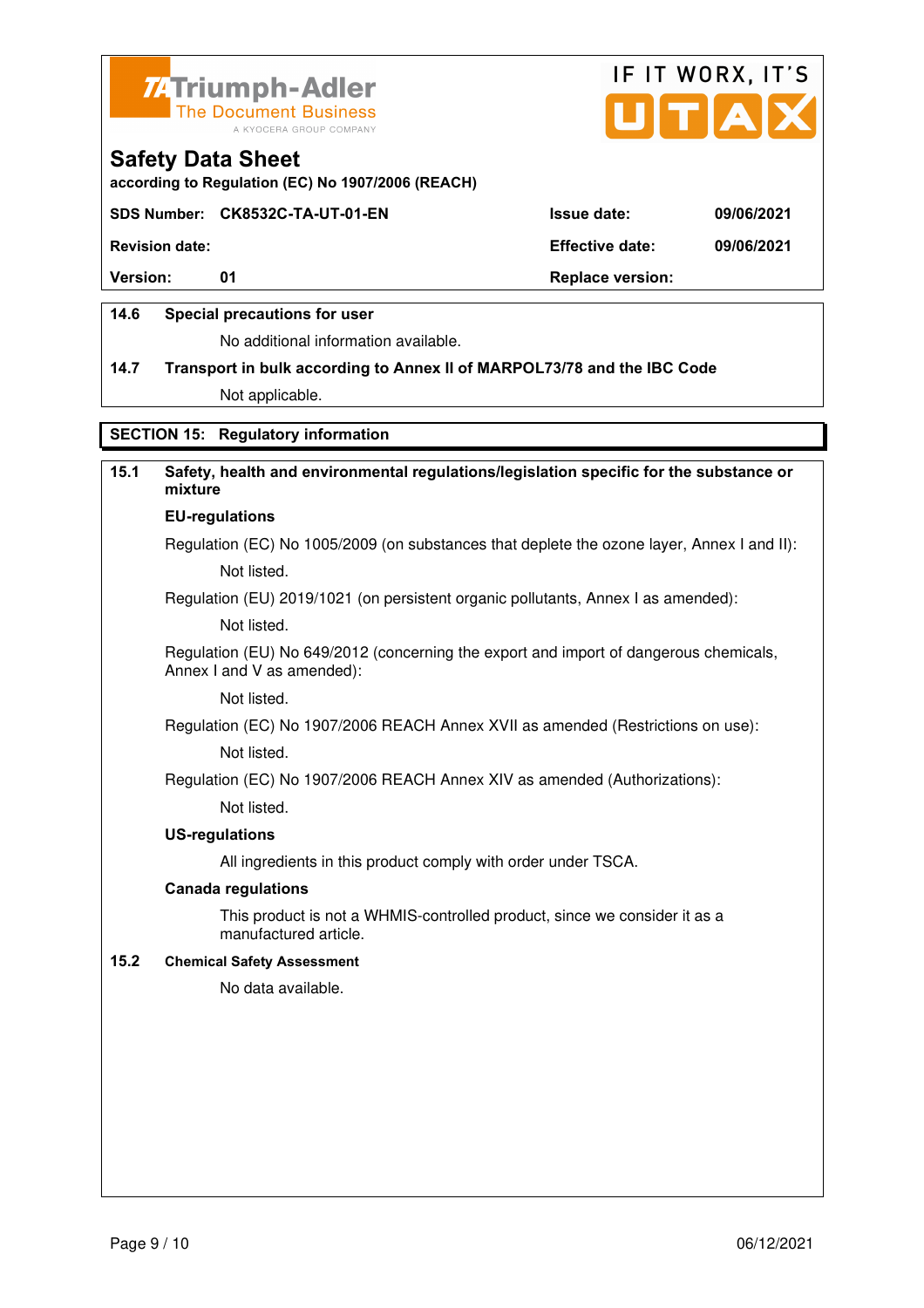| <b>74 Triumph-Adler</b><br><b>The Document Business</b> |  |
|---------------------------------------------------------|--|
| A KYOCERA GROUP COMPANY                                 |  |

| <b>7. Triumph-Adler</b><br>The Document Business<br>A KYOCERA GROUP COMPANY   |                        | IF IT WORX, IT'S<br>UTAX |
|-------------------------------------------------------------------------------|------------------------|--------------------------|
| <b>Safety Data Sheet</b><br>according to Regulation (EC) No 1907/2006 (REACH) |                        |                          |
| SDS Number: CK8532C-TA-UT-01-EN                                               | <b>Issue date:</b>     | 09/06/2021               |
| <b>Revision date:</b>                                                         | <b>Effective date:</b> | 09/06/2021               |

**Version:** 01 **Replace version: 01 Replace version:** 

#### **SECTION 16: Other information**

 To the best of our knowledge, the information contained herein is accurate. However, we cannot assume any liability whatsoever for the accuracy or completeness of the information contained herein. The contents and format of this SDS are in accordance with Regulation (EC) No 1907/2006, Annex II as amended by Regulation (EU) 2015/830 with respect to SDSs.

Revision information: -

Full text of H statements under sections 3: Not applicable

#### **Abbreviations and acronyms**

| <b>ACGIH</b>    | American Conference of Governmental Industrial Hygienists                                                                  |
|-----------------|----------------------------------------------------------------------------------------------------------------------------|
|                 | 2016 TLVs and BEIs (Threshold Limit Values for Chemical Substances and Physical Agents and Biological<br>Exposure Indices) |
| <b>CAS</b>      | <b>Chemical Abstracts Service</b>                                                                                          |
| <b>CLP</b>      | Regulation (EC) No 1272/2008 on classification, labelling and packaging of substances and mixtures                         |
| <b>DFG</b>      | Deutsche Forschungsgemeinschaft                                                                                            |
| <b>EPA</b>      | Environmental Protection Agency (Integrated Risk Information System) (US)                                                  |
| <b>IARC</b>     | International Agency for Research on Cancer (IARC Monographs on the Evaluations of Carcinogenic Risks<br>to Humans)        |
| MAK             | Maximale Arbeitsplatzkonzentration der Deutschen Forschungsgesellschaft (2011)                                             |
| <b>NTP</b>      | National Toxicology Program (Report on Carcinogens) (US)                                                                   |
| <b>OSHA</b>     | Occupational Safety and Health Administration (29 CFR Part 1910 Subpart Z)                                                 |
| <b>PBT</b>      | Persistent, Bio accumulative and Toxic                                                                                     |
| PEL             | Permissible Exposure Limits                                                                                                |
| Proposition 65  | California, Safe Drinking Water and Toxic Enforcement Act of 1986                                                          |
| <b>REACH</b>    | Regulation (EC) No 1907/2006 concerning the Registration, Evaluation, Authorization and Restriction of                     |
|                 | Chemicals                                                                                                                  |
| <b>STOT</b>     | Specific target organ toxicity                                                                                             |
| <b>SVHC</b>     | Substances of Very High Concern                                                                                            |
| <b>TRGS 905</b> | Technische Regeln für Gefahrstoffe (Deutschland)                                                                           |
| <b>TSCA</b>     | Toxic Substances Control Act (US)                                                                                          |
| TWA             | Time Weighted Average                                                                                                      |
| UN.             | <b>United Nations</b>                                                                                                      |
| vPvB            | very Persistent and very Bio accumulative                                                                                  |
| <b>WHMIS</b>    | Workplace Hazardous Materials Information System (Canada)                                                                  |

#### **Key literature references and sources for data**

(1) Pulmonary Response to Toner upon Chronic Inhalation Exposure in Rats, H. Muhle et al., Fundamental and Applied Toxicology 17.280-299 (1991) Lung Clearance and Retention of Toner, Utilizing a Tracer Technique, during Chronic Inhalation Exposure in Rats, B. Bellmann, Fundamental and Applied Toxicology 17.300-313 (1991)

(2) IARC Monograph on the Evaluation of the Carcinogenic Risk of Chemicals to Humans, Vol. 93

(3) NIOSH CURRENT INTELLIGENCE BULLETIN "Evaluation of Health Hazard and Recommendation for Occupational Exposure to Titanium Dioxide DRAFT"

(4) The contents are in accordance with Material Safety Data Sheet "CK8532C(TR)-TA-UT-01-EN"; 09/06/2021 of the KYOCERA Document Solutions Inc., 1-2-28 Tamatsukuri, Chuo-ku, Osaka 540-8585, Japan.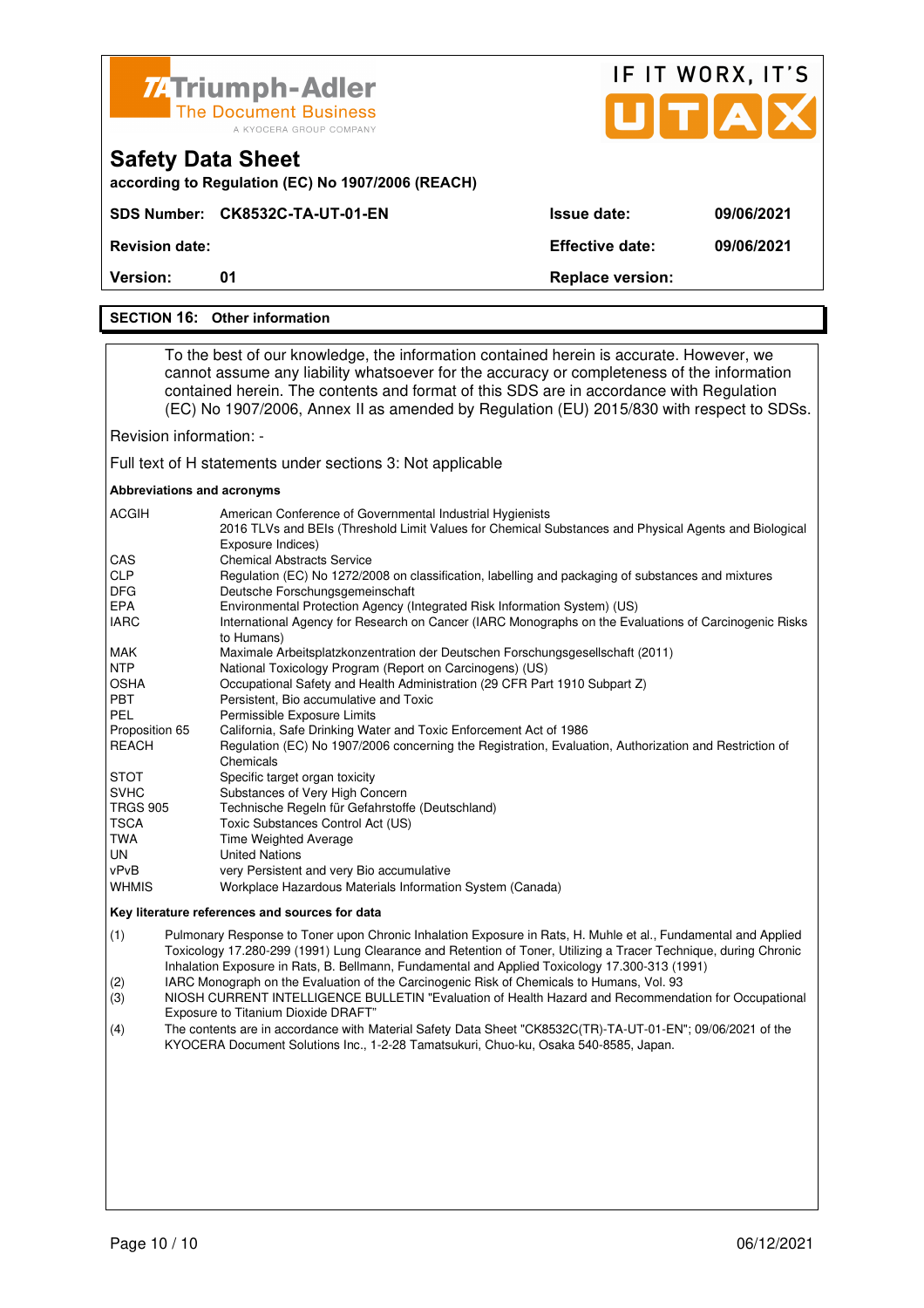



**Safety Data Sheet** 

**Version:** 01 **Depending to Provide Contract Provide Contract Provide Contract Provide Contract Provide Contract Provide Contract Provide Contract Provide Contract Provide Contract Provide Contract Provide Contract Provide** 

# **SECTION 1: Identification of the substance/mixture and of the company/undertaking**

| 1.1 | <b>Product identifier</b>                        |                                                                                              |  |
|-----|--------------------------------------------------|----------------------------------------------------------------------------------------------|--|
|     |                                                  |                                                                                              |  |
|     | <b>Product name</b>                              | <b>Black Toner for</b>                                                                       |  |
|     |                                                  | 4008ci                                                                                       |  |
|     | Consumable name                                  | CK-8532K                                                                                     |  |
|     | <b>Product form</b>                              | Mixture                                                                                      |  |
| 1.2 |                                                  | Relevant identified uses of the substance or mixture and uses advised against                |  |
|     | <b>Identified uses</b>                           | The image formation of our electrophotographic equipment.<br>Other uses are not recommended. |  |
| 1.3 | Details of the supplier of the safety data sheet |                                                                                              |  |
|     | <b>Manufacturer</b>                              | <b>KYOCERA Document Solutions Inc.</b>                                                       |  |
|     | <b>Address</b>                                   | 1-2-28 Tamatsukuri, Chuo-ku, Osaka 540-8585, Japan                                           |  |
|     | <b>Supplier</b>                                  | TA Triumph-Adler GmbH                                                                        |  |
|     | <b>Address</b>                                   | Deelbögenkamp 4c<br>22297 Hamburg<br>Germany                                                 |  |
| 1.4 | <b>Emergency telephone number</b>                | $+49(0)$ 40 / 528490<br>(This number is available only during office hours)                  |  |

#### **SECTION 2: Hazards identification**

| 2.1 | Classification of the substance or mixture                                                                            |
|-----|-----------------------------------------------------------------------------------------------------------------------|
|     | Classification according to Regulation (EC) No 1272/2008 (CLP)                                                        |
|     | Not classified as hazardous mixture.                                                                                  |
| 2.2 | Label elements                                                                                                        |
|     | Labelling according to Regulation (EC) No 1272/2008 (CLP)                                                             |
|     | Not applicable.                                                                                                       |
| 2.3 | Other hazards                                                                                                         |
|     | Assessment of PBT/vPvB                                                                                                |
|     | No data available.                                                                                                    |
|     | See section 4 and 11 for information on health effects and symptoms.<br>See section 9 for dust explosion information. |
|     |                                                                                                                       |
|     |                                                                                                                       |
|     |                                                                                                                       |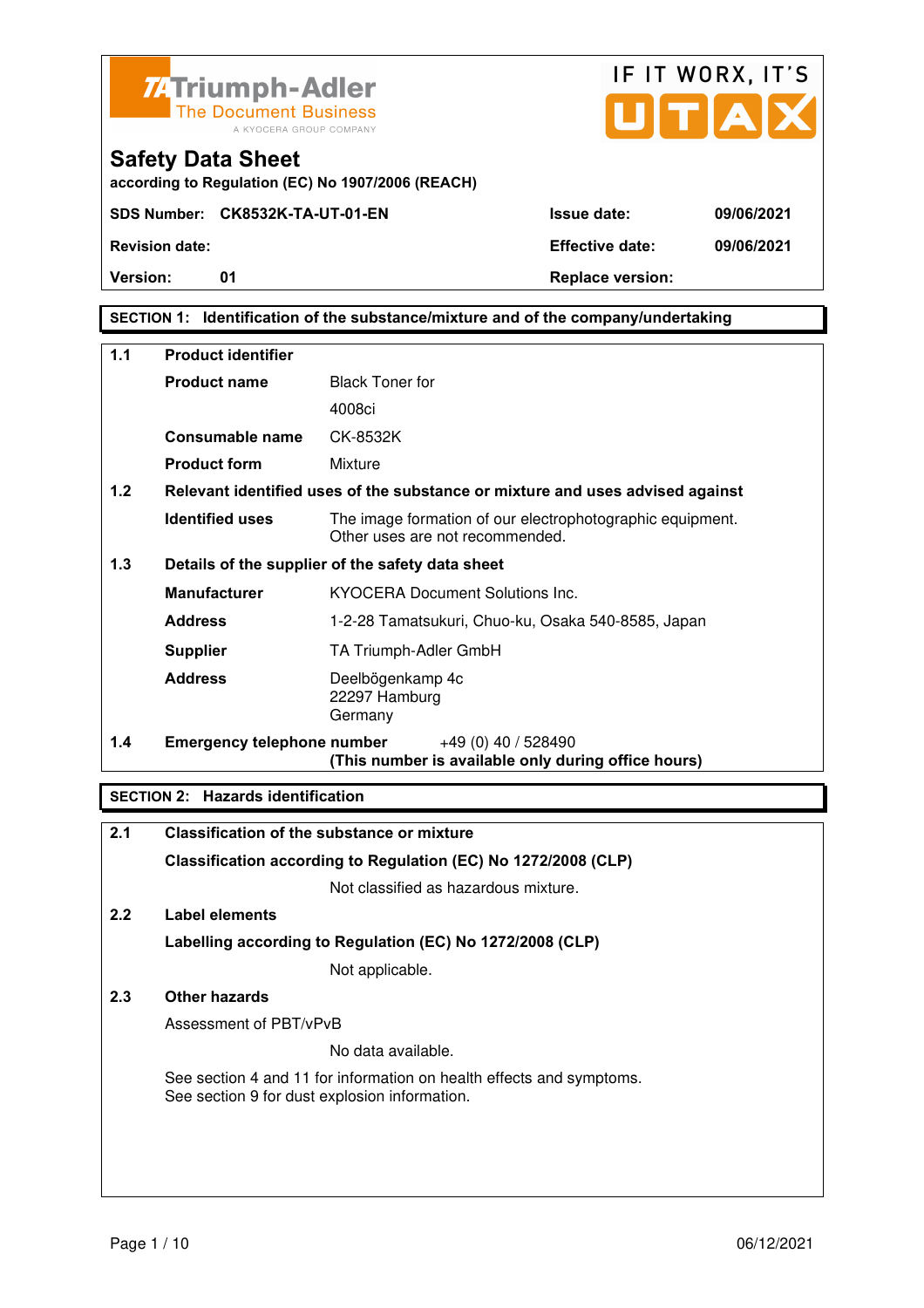|          | <b>74 Triumph-Adler</b>                                                                  |                                                                                                                              |                                                      |                                                   | IF IT WORX, IT'S                    |
|----------|------------------------------------------------------------------------------------------|------------------------------------------------------------------------------------------------------------------------------|------------------------------------------------------|---------------------------------------------------|-------------------------------------|
|          |                                                                                          | <b>The Document Business</b>                                                                                                 |                                                      |                                                   | $\mathbf{U}[\mathbf{T} \mathbf{A}]$ |
|          |                                                                                          | A KYOCERA GROUP COMPANY                                                                                                      |                                                      |                                                   |                                     |
|          | <b>Safety Data Sheet</b>                                                                 | according to Regulation (EC) No 1907/2006 (REACH)                                                                            |                                                      |                                                   |                                     |
|          |                                                                                          | SDS Number: CK8532K-TA-UT-01-EN                                                                                              |                                                      | <b>Issue date:</b>                                | 09/06/2021                          |
|          | <b>Revision date:</b>                                                                    |                                                                                                                              |                                                      | <b>Effective date:</b>                            | 09/06/2021                          |
| Version: | 01                                                                                       |                                                                                                                              |                                                      | <b>Replace version:</b>                           |                                     |
|          |                                                                                          | <b>SECTION 3: Composition/information on ingredients</b>                                                                     |                                                      |                                                   |                                     |
|          |                                                                                          |                                                                                                                              |                                                      |                                                   |                                     |
| 3.2      | <b>Mixtures</b>                                                                          |                                                                                                                              |                                                      |                                                   |                                     |
|          | Chemical name                                                                            |                                                                                                                              | CAS No                                               | Weight%                                           | Classification (CLP)                |
|          | Polyester resin (3 kinds)<br>Carbon Black<br>Amorphous silica                            | Ferrite (Ferrite including manganese)                                                                                        | confidential<br>66402-68-4<br>1333-86-4<br>7631-86-9 | 70-80<br>5-10 (as $Mn: < 3$ )<br>$3-8$<br>$1 - 5$ |                                     |
|          | Aluminium compound                                                                       |                                                                                                                              | 1344-28-1                                            | < 1                                               |                                     |
|          | <b>Information of ingredients</b>                                                        |                                                                                                                              |                                                      |                                                   |                                     |
|          | (1) Substance, which present a health or environmental hazard within the meaning of CLP: |                                                                                                                              |                                                      |                                                   |                                     |
|          |                                                                                          | None.                                                                                                                        |                                                      |                                                   |                                     |
|          |                                                                                          | (2) Substance, which are assigned Community workplace exposure limits:                                                       |                                                      |                                                   |                                     |
|          |                                                                                          | None.                                                                                                                        |                                                      |                                                   |                                     |
|          | REACH:                                                                                   | (3) Substance, which are PBT or vPvB in accordance with the criteria set out in Annex XIII of                                |                                                      |                                                   |                                     |
|          |                                                                                          | None.                                                                                                                        |                                                      |                                                   |                                     |
|          | REACH (SVHC):                                                                            | (4) Substance, which are included in the list established in accordance with Article 59(1) of                                |                                                      |                                                   |                                     |
|          |                                                                                          | None.                                                                                                                        |                                                      |                                                   |                                     |
|          |                                                                                          | See section 16 for the full text of the H statements declared above.                                                         |                                                      |                                                   |                                     |
|          | <b>SECTION 4: First aid measures</b>                                                     |                                                                                                                              |                                                      |                                                   |                                     |
| 4.1      |                                                                                          | <b>Description of first aid measures</b>                                                                                     |                                                      |                                                   |                                     |
|          |                                                                                          |                                                                                                                              |                                                      |                                                   |                                     |
|          | Inhalation:                                                                              | Remove from exposure to fresh air and gargle with plenty of water.<br>Consult a doctor in case of such symptoms as coughing. |                                                      |                                                   |                                     |
|          |                                                                                          | Skin contact: Wash with soap and water.                                                                                      |                                                      |                                                   |                                     |
|          | Eye contact:                                                                             | Flush with water immediately and see a doctor if irritating.                                                                 |                                                      |                                                   |                                     |

 **Ingestion:** Rinse out the mouth. Drink one or two glasses of water to dilute. Seek medical treatment if necessary.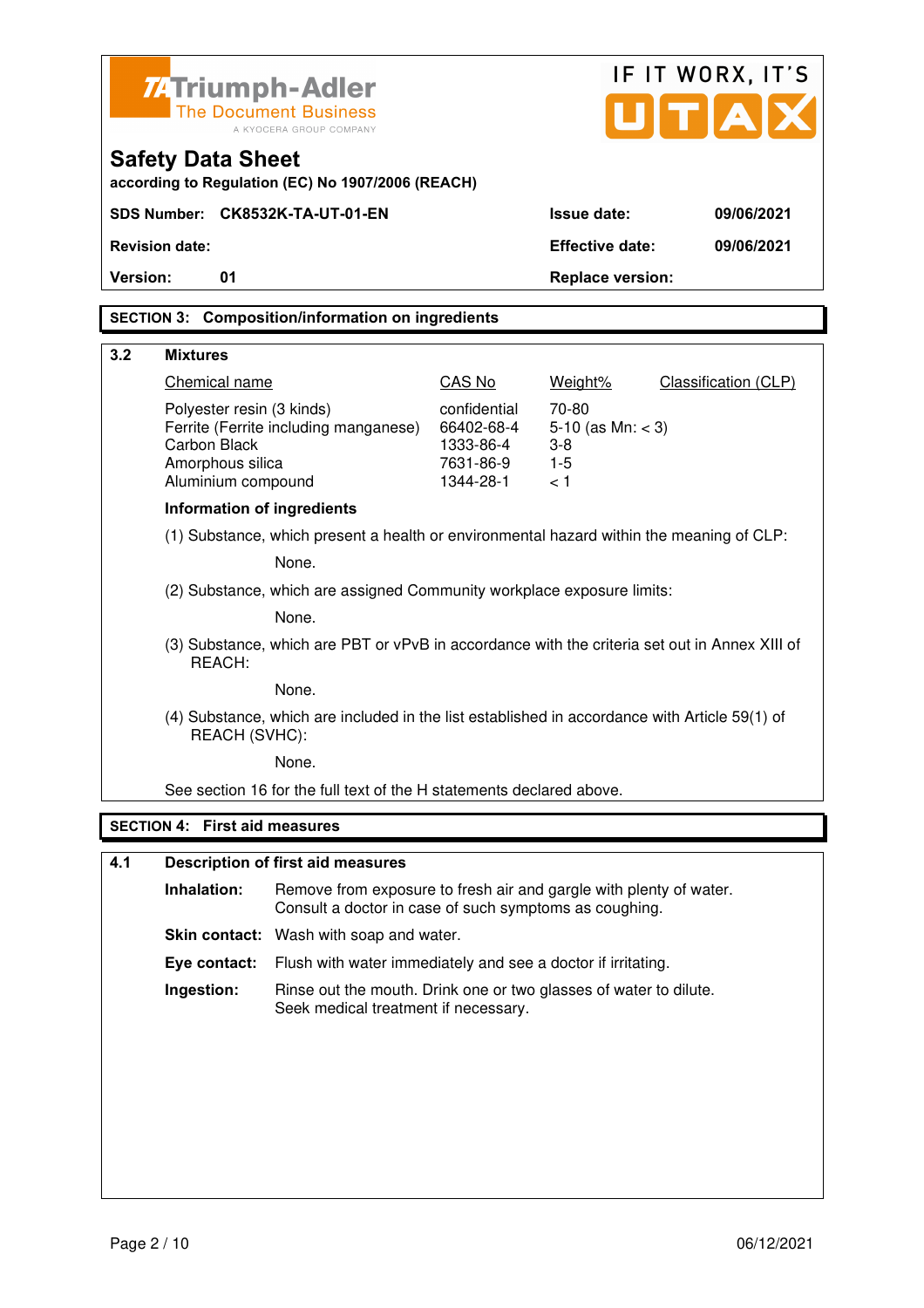



**according to Regulation (EC) No 1907/2006 (REACH)**

|                       | SDS Number: CK8532K-TA-UT-01-EN | <b>Issue date:</b>      | 09/06/2021 |
|-----------------------|---------------------------------|-------------------------|------------|
| <b>Revision date:</b> |                                 | <b>Effective date:</b>  | 09/06/2021 |
| <b>Version:</b>       | 01                              | <b>Replace version:</b> |            |

# **4.2 Most important symptoms and effects, both acute and delayed**  Potential health effects and symptoms **Inhalation:** Prolonged inhalation of excessive dusts may cause lung damage. Use of this product as intended does not result in prolonged inhalation of excessive toner dusts. **Skin contact:** Unlikely to cause skin irritation. **Eye contact:** May cause transient eye irritation.

**Ingestion:** Use of this product as intended does not result in ingestion.

# **4.3 Indication of any immediate medical attention and special treatment needed**

No additional information available.

### **SECTION 5: Firefighting measures**

#### **5.1 Extinguishing media**

Suitable extinguishing media

Water spray, foam, powder,  $CO<sub>2</sub>$  or dry chemical

Unsuitable extinguishing media

None specified.

#### **5.2 Special hazards arising from the substance or mixture**

Hazardous combustion products: Carbon dioxide, Carbon monoxide

#### **5.3 Advice for firefighters**

Dust explosion properties

 Pay attention not to blow away dust. Drain water off around and decrease the atmosphere temperature to extinguish the fire.

#### **Protection equipment for firefighters**

None specified.

#### **SECTION 6: Accidental release measures**

#### **6.1 Personal precautions, protective equipment and emergency procedures**

 Avoid inhalation, ingestion, eye and skin contact in case of accidental release. Avoid formation of dust. Provide adequate ventilation.

#### **6.2 Environmental precautions**

Do not allow to enter into surface water or drains.

#### **6.3 Methods and material for containment and cleaning up**

Gather the released powder not to blow away and wipe up with a wet cloth.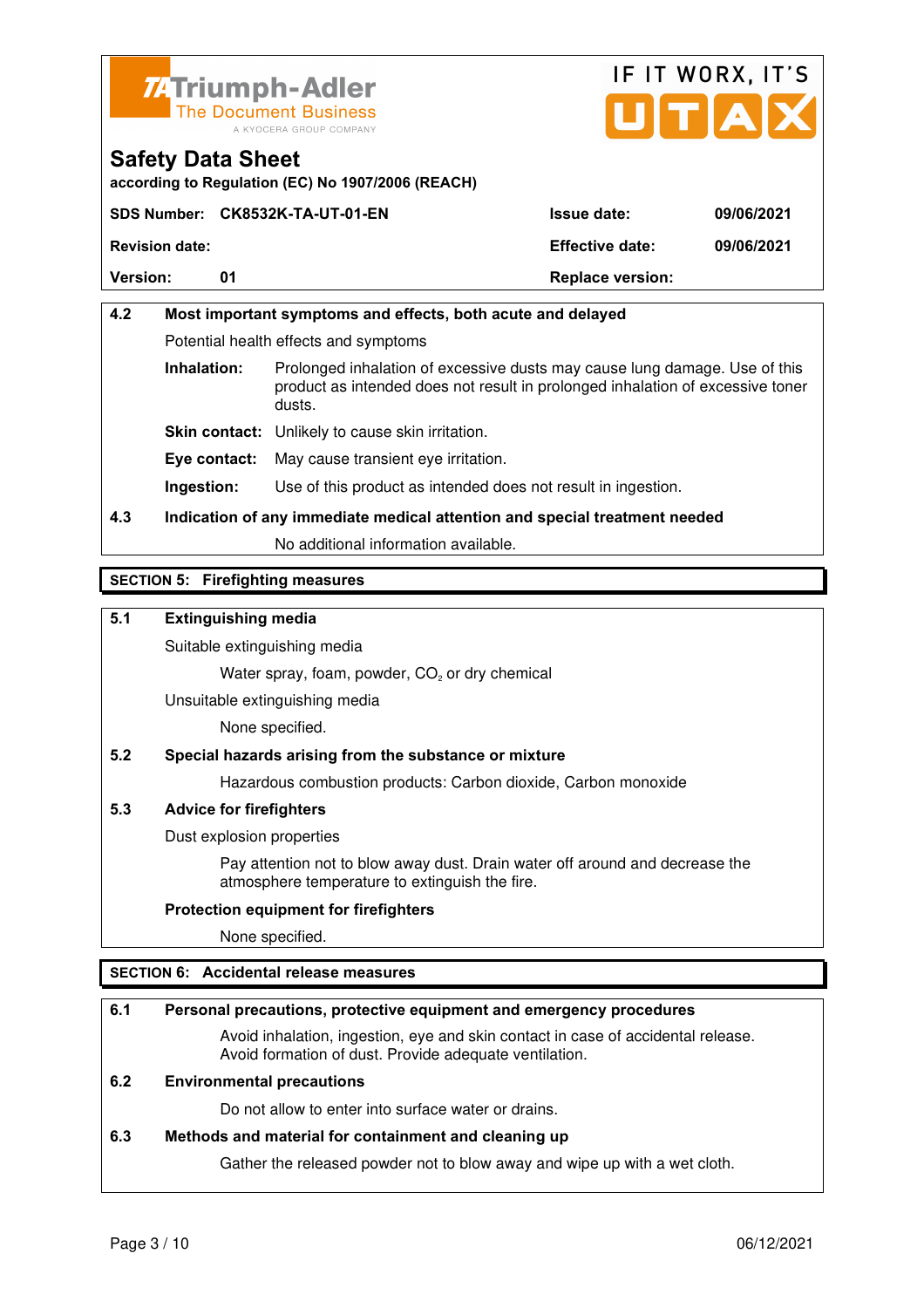



**according to Regulation (EC) No 1907/2006 (REACH)**

### **SDS Number: CK8532K-TA-UT-01-EN Issue date: 09/06/2021**

**Revision date: Effective date: 09/06/2021** 

Version: 01 01 **Replace version:** 

### **6.4 Reference to other sections**

See section 13 for disposal information.

#### **SECTION 7: Handling and storage**

#### **7.1 Precautions for safe handling**

 Do not attempt to force open or destroy the toner container or unit. See installation guide of this product.

#### **7.2 Conditions for safe storage, including any incompatibilities**

Keep the toner container or unit tightly closed and store in a cool, dry and dark place. Keep away from fire. Keep out of the reach of children.

#### **7.3 Specific end use(s)**

No additional information available.

#### **SECTION 8: Exposure controls/personal protection**

#### **8.1 Control parameters**

(Reference data)

#### **US ACGIH Threshold Limit Values (TWA)**

Particles: 10 mg/m<sup>3</sup> (Inhalable particles) 3 mg/m<sup>3</sup> (Respirable particles) Manganese inorganic compounds (Ferrite component) 0.1 mg/m<sup>3</sup> (Inhalable fraction)  $0.02$  mg/m<sup>3</sup> (Respirable fraction) (as Mn)

 Carbon Black: 3 mg/m³ (Inhalable fraction) Aluminium insoluble compounds: 1 mg/m<sup>3</sup> (Respirable particles)

#### **US OSHA PEL (TWA)**

Particles: 15 mg/m<sup>3</sup> (Total dust) 5 mg/m<sup>3</sup> (Respirable fraction) Manganese compounds (Ferrite component): 5 mg/m<sup>3</sup> (Ceiling) (as Mn) Carbon Black: 3.5 mg/m³ Amorphous silica: 80 mg/m<sup>3</sup>/%SiO<sub>2</sub>

#### **EU Occupational exposure limits: Directive (EC) 2000/39, (EC) 2006/15 and (EU) 2009/161**

Not listed.

### **8.2 Exposure controls**

#### **Appropriate engineering controls**

 Special ventilator is not required under normal intended use. Use in a well-ventilated area.

#### **Personal protective equipment**

 Respiratory protection, eye protection, hand protection, skin and body protection are not required under normal intended use.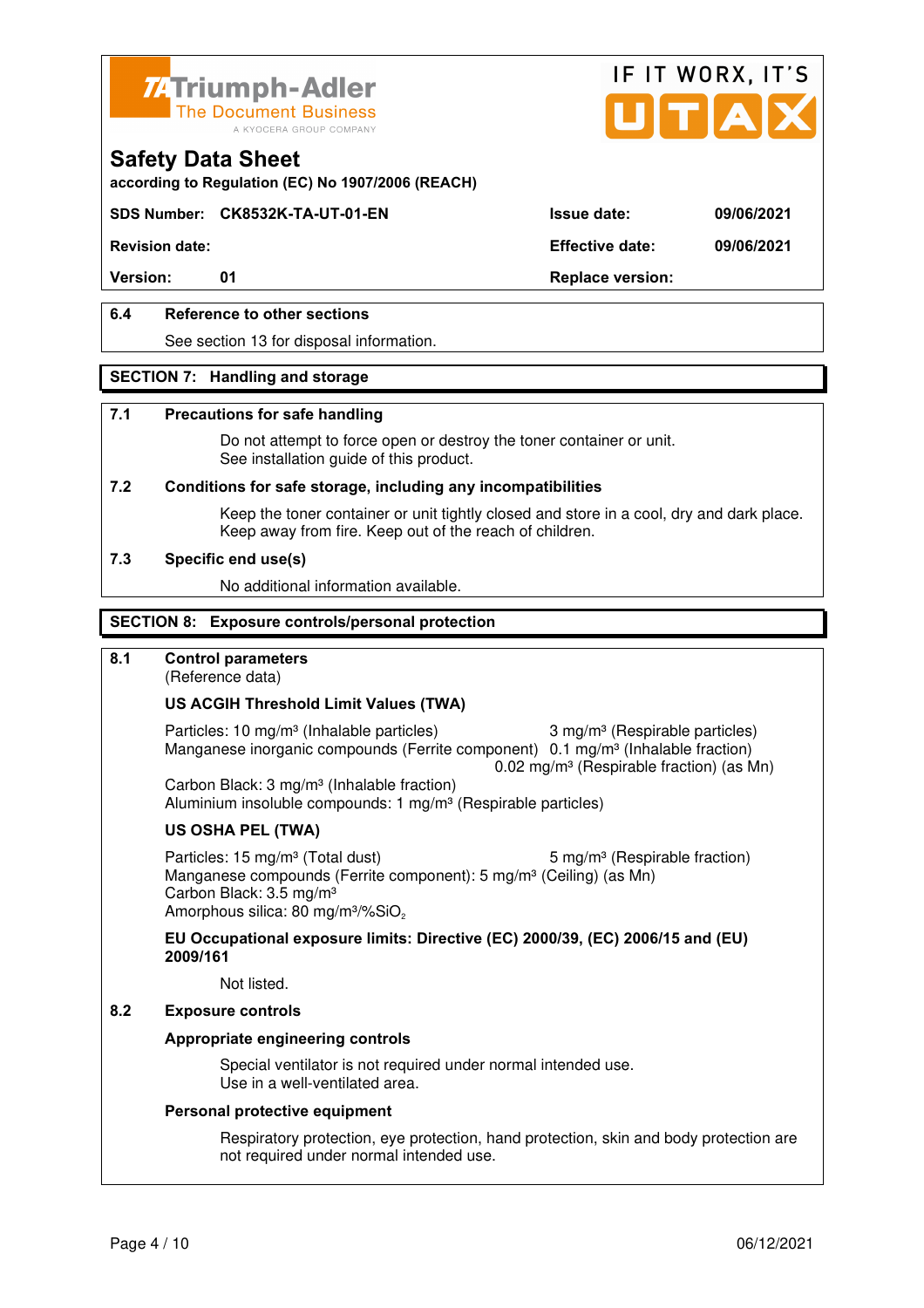



**SDS Number: CK8532K-TA-UT-01-EN Issue date: 09/06/2021** 

**Revision date: Effective date: 09/06/2021** 

# **8.2 Environmental exposure controls**

No additional information available.

### **SECTION 9: Physical and chemical properties**

| 9.1<br>Information on basic physical and chemical properties |                            |
|--------------------------------------------------------------|----------------------------|
| Appearance                                                   |                            |
| Physical state                                               | Solid (fine powder)        |
| Colour                                                       | <b>Black</b>               |
| Odour                                                        | Odourless                  |
| Odour threshold                                              | No data available.         |
| рH                                                           | No data available.         |
| Melting point [°C]                                           | 100-120 (Toner)            |
| Boiling point                                                | No data available.         |
| Flash point                                                  | No data available.         |
| Evaporation rate                                             | No data available.         |
| Flammability (solid, gas)                                    | No data available.         |
| Upper flammability or explosive limit                        | No data available.         |
| Lower flammability or explosive limit                        | No data available.         |
| Vapour pressure                                              | No data available.         |
| Vapour density                                               | No data available.         |
| Relative density [g/cm <sup>3</sup> ]                        | 1.2-1.4 (Toner)            |
| Solubility (ies)                                             | Almost insoluble in water. |
| Partition coefficient: n-octanol/water                       | No data available.         |
| Auto-ignition temperature                                    | No data available.         |
| Decomposition temperature                                    | No data available.         |
| Viscosity                                                    | No data available.         |
| Explosive properties                                         | No data available.         |
| Oxidizing properties                                         | No data available.         |

# **9.2 Other information**

Dust explosion properties

 Dust explosion is improbable under normal intended use. Experimental explosiveness of toner is classified into the same rank such kind of powder as flour, dry milk and resin powder according to the pressure rising speed.

IF IT WORX, IT'S

**Version:** 01 01 Replace version:

Page 5 / 10 06/12/2021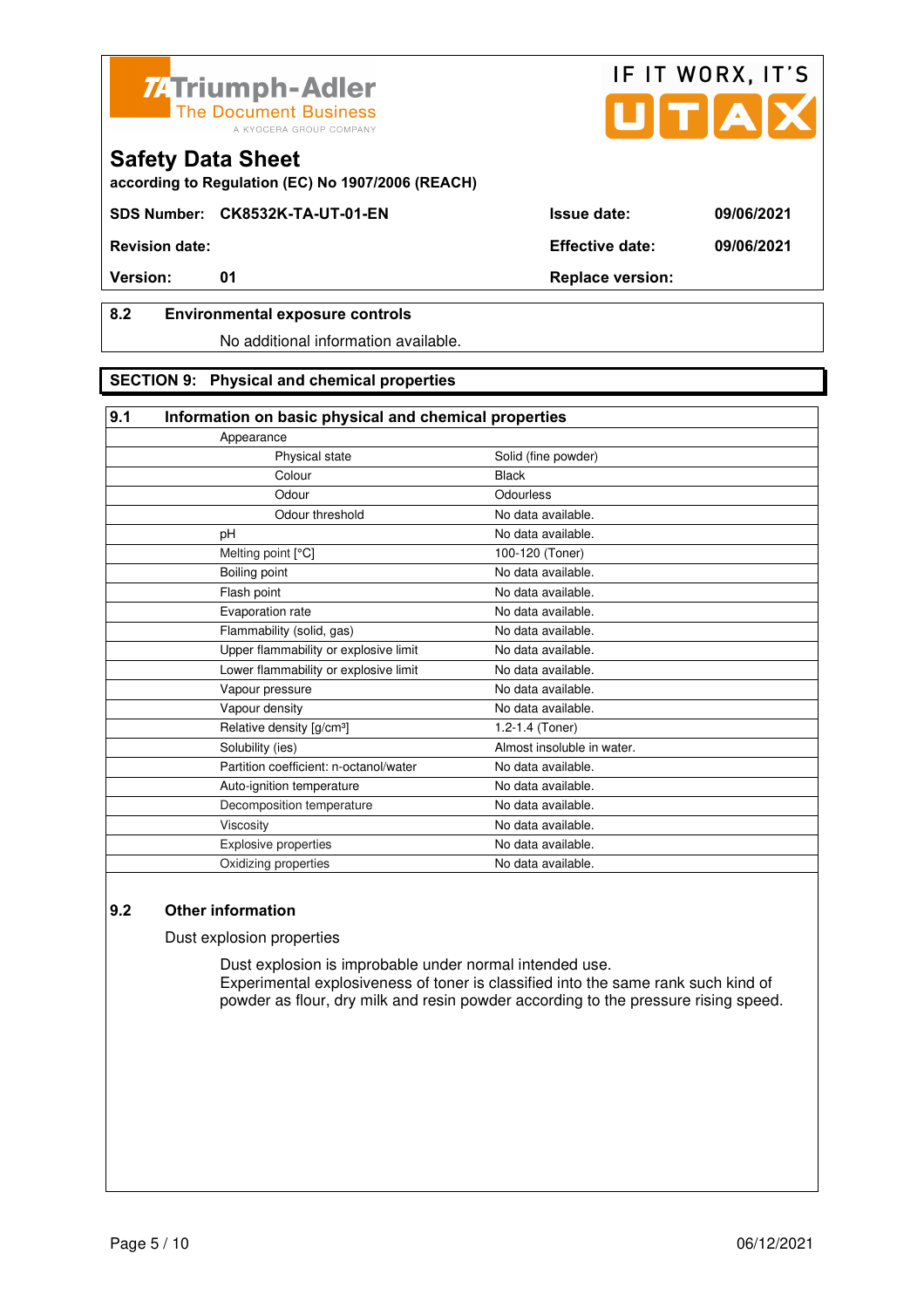



**SDS Number: CK8532K-TA-UT-01-EN Issue date: 09/06/2021** 

**Revision date: Effective date: 09/06/2021** 

**Version:** 01 **Depending to Provide Contract Provide Contract Provide Contract Provide Contract Provide Contract Provide Contract Provide Contract Provide Contract Provide Contract Provide Contract Provide Contract Provide** 

# **SECTION 10: Stability and reactivity**

### **10.1 Reactivity**

No data available.

# **10.2 Chemical stability**

This product is stable under normal conditions of use and storage.

# **10.3 Possibility of hazardous reactions**

Hazardous reactions will not occur.

**10.4 Conditions to avoid** 

None specified.

# **10.5 Incompatible materials**

None specified.

### **10.6 Hazardous decomposition products**

Hazardous decomposition products are not to be produced.

# **SECTION 11: Toxicological information**

| 11.1                          | Information on toxicological effects     |                                                                                           |  |  |
|-------------------------------|------------------------------------------|-------------------------------------------------------------------------------------------|--|--|
|                               |                                          | Based on available data, the classification criteria listed below are not met.            |  |  |
|                               | <b>Acute toxicity</b>                    |                                                                                           |  |  |
|                               | Oral $(LD_{50})$                         | $>$ 2000 mg/kg (rat) <sup>*</sup> (Toner)<br>$>$ 2500 mg/kg (rat) <sup>**</sup> (Carrier) |  |  |
|                               | Dermal $(LD_{50})$                       | No data available. (Toner)<br>No data available. (Carrier)                                |  |  |
|                               | Inhalation $(LC_{50}(4hr))$              | $> 5.09$ mg/l (rat) <sup>*</sup> (Toner)                                                  |  |  |
|                               | <b>Skin corrosion/irritation</b>         |                                                                                           |  |  |
|                               | Acute skin irritation                    | Non-irritant (rabbit)* (Toner)<br>Non-irritant (rabbit)** (Carrier)                       |  |  |
| Serious eye damage/irritation |                                          |                                                                                           |  |  |
|                               | Acute eye irritation                     | Mild irritant (rabbit)*. (Toner)                                                          |  |  |
|                               | <b>Respiratory or skin sensitization</b> |                                                                                           |  |  |
|                               | Skin sensitization                       | Non-sensitising (mouse)* (Toner)<br>Non-sensitising** (Carrier)                           |  |  |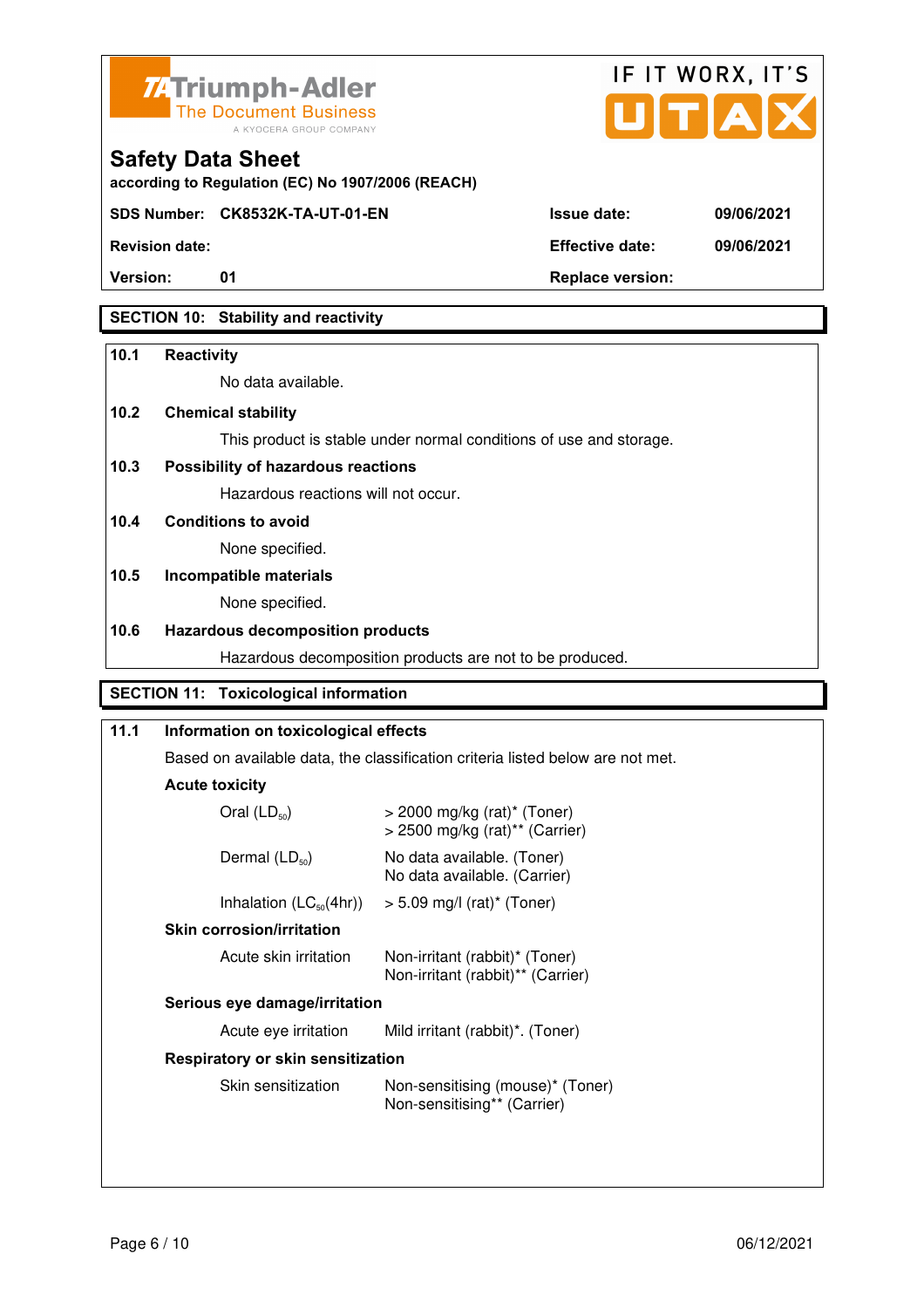



**according to Regulation (EC) No 1907/2006 (REACH)**

|                       | SDS Number: CK8532K-TA-UT-01-EN | <b>Issue date:</b>      | 09/06/2021 |
|-----------------------|---------------------------------|-------------------------|------------|
| <b>Revision date:</b> |                                 | <b>Effective date:</b>  | 09/06/2021 |
| <b>Version:</b>       | ุก1                             | <b>Replace version:</b> |            |

| 11.1                        | <b>Germ cell mutagenicity</b>            | Ames test is negative (Toner)                                                                                                                                                                                                                                                                                                                                                                                                                                                                                                                                                                                                                                                                                                                              |
|-----------------------------|------------------------------------------|------------------------------------------------------------------------------------------------------------------------------------------------------------------------------------------------------------------------------------------------------------------------------------------------------------------------------------------------------------------------------------------------------------------------------------------------------------------------------------------------------------------------------------------------------------------------------------------------------------------------------------------------------------------------------------------------------------------------------------------------------------|
|                             |                                          | Ames test is negative** (Carrier)<br>*(based on test result of similar product)                                                                                                                                                                                                                                                                                                                                                                                                                                                                                                                                                                                                                                                                            |
|                             |                                          | ** (based on test result of constituent materials)                                                                                                                                                                                                                                                                                                                                                                                                                                                                                                                                                                                                                                                                                                         |
|                             | Information of ingredients:              |                                                                                                                                                                                                                                                                                                                                                                                                                                                                                                                                                                                                                                                                                                                                                            |
|                             |                                          | No mutagen according to MAK, TRGS905 und (EC) No 1272/2008 Annex VI.                                                                                                                                                                                                                                                                                                                                                                                                                                                                                                                                                                                                                                                                                       |
|                             | Carcinogenicity                          |                                                                                                                                                                                                                                                                                                                                                                                                                                                                                                                                                                                                                                                                                                                                                            |
|                             | Information of ingredients:              |                                                                                                                                                                                                                                                                                                                                                                                                                                                                                                                                                                                                                                                                                                                                                            |
|                             | TRGS 905 and (EC) No 1272/2008 Annex VI. | No carcinogen or potential carcinogen (except Carbon Black) according to IARC, Japan<br>Association on Industrial Health, ACGIH, EPA, OSHA, NTP, MAK, California Proposition 65,                                                                                                                                                                                                                                                                                                                                                                                                                                                                                                                                                                           |
|                             |                                          | The IARC re-evaluated Carbon Black as a Group 2B carcinogen (possibly carcinogenic to<br>humans) as the result of inhalation exposure test in rats. But, oral/skin test does not show<br>carcinogenicity (2). The evaluation of Carbon Black is based upon the development of lung<br>tumours in rat receiving chronic inhalation exposures to free Carbon Black at level that induce<br>particle overload of the lung. The studies performed in animal models other than rats have not<br>demonstrated an association between Carbon Black and lung tumours. Moreover, a two years<br>cancer bioassay using a typical toner preparation containing Carbon Black demonstrated no<br>association between toner exposure and tumour development in rats (1). |
|                             | <b>Reproductive toxicity</b>             |                                                                                                                                                                                                                                                                                                                                                                                                                                                                                                                                                                                                                                                                                                                                                            |
|                             | Information of ingredients:              |                                                                                                                                                                                                                                                                                                                                                                                                                                                                                                                                                                                                                                                                                                                                                            |
| (EC) No 1272/2008 Annex VI. |                                          | No reproductive toxicant according to MAK, California Proposition 65, TRGS 905 und                                                                                                                                                                                                                                                                                                                                                                                                                                                                                                                                                                                                                                                                         |
|                             | <b>STOT-single exposure</b>              | No data available.                                                                                                                                                                                                                                                                                                                                                                                                                                                                                                                                                                                                                                                                                                                                         |
|                             | <b>STOT-repeated exposure</b>            | No data available.                                                                                                                                                                                                                                                                                                                                                                                                                                                                                                                                                                                                                                                                                                                                         |
|                             | <b>Aspiration hazard</b>                 | No data available.                                                                                                                                                                                                                                                                                                                                                                                                                                                                                                                                                                                                                                                                                                                                         |
|                             | <b>Chronic effects</b>                   |                                                                                                                                                                                                                                                                                                                                                                                                                                                                                                                                                                                                                                                                                                                                                            |
|                             |                                          | In a study in rats by chronic inhalation exposure to a typical toner, a mild to moderate degree<br>of lung fibrosis was observed in 92% of the rats in the high concentration (16 mg/m <sup>3</sup> )<br>exposure group, and a minimal to mild degree of fibrosis was noted in 22% of the animal in the<br>middle $(4mg/m3)$ exposure group (1). But no pulmonary change was reported in the lowest<br>(1mg/m <sup>3</sup> ) exposure group, the most relevant level to potential human exposures.                                                                                                                                                                                                                                                         |
|                             | <b>Other information</b>                 | No data available.                                                                                                                                                                                                                                                                                                                                                                                                                                                                                                                                                                                                                                                                                                                                         |
|                             |                                          |                                                                                                                                                                                                                                                                                                                                                                                                                                                                                                                                                                                                                                                                                                                                                            |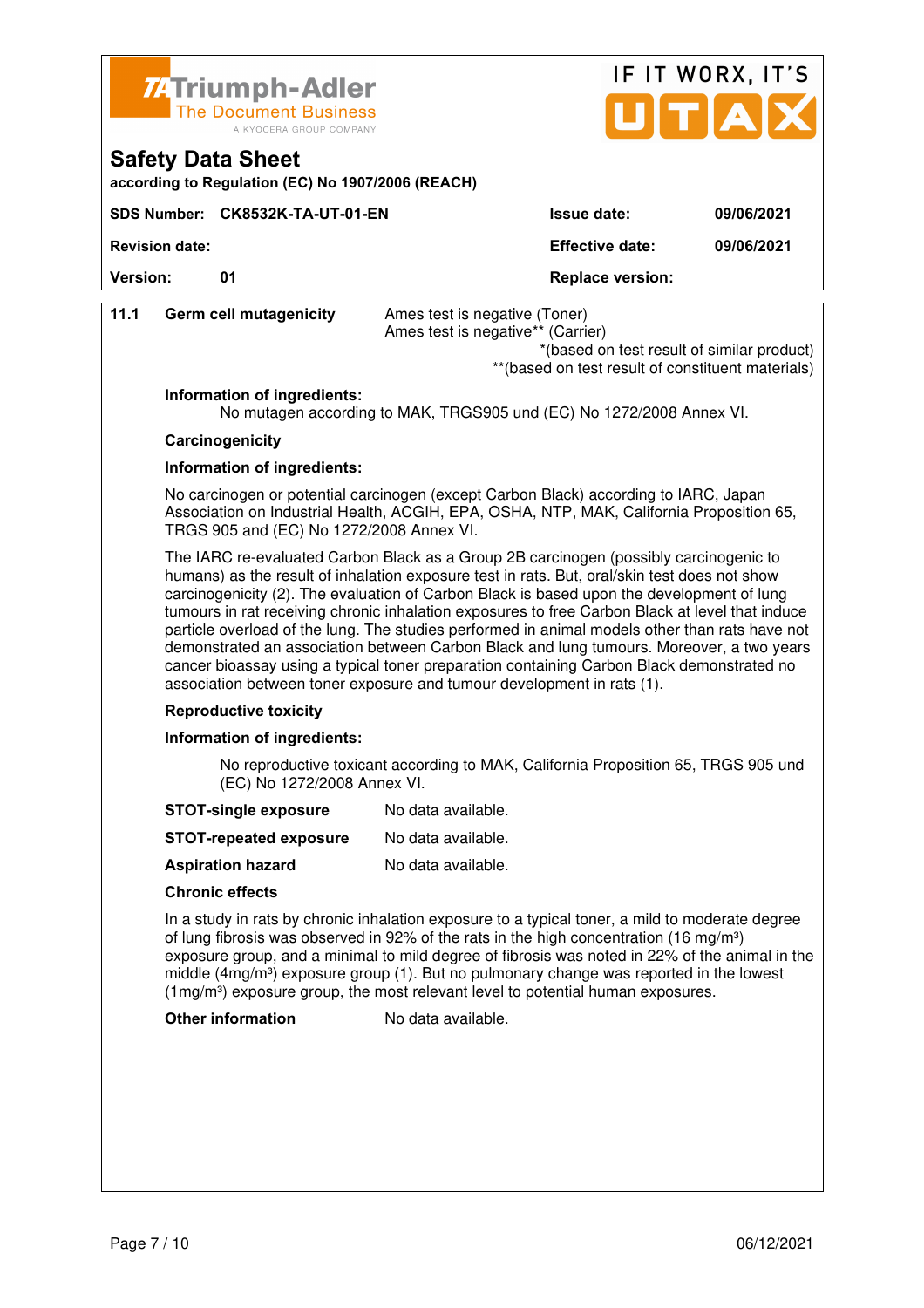

**according to Regulation (EC) No 1907/2006 (REACH)**

**SDS Number: CK8532K-TA-UT-01-EN Issue date: 09/06/2021** 

Version: 01 01 **Replace version:** 

# **SECTION 12: Ecological information**

#### **12.1 Toxicity**

No data available.

#### **12.2 Persistence and degradability**

No data available.

**12.3 Bio accumulative potential** 

No data available.

#### **12.4 Mobility in soil**

No data available.

#### **12.5 Results of PBT and vPvB assessment**

No data available.

#### **12.6 Other adverse effects**

No additional information available.

# **SECTION 13: Disposal considerations**

#### **13.1 Waste treatment methods**

 Do not attempt to incinerate the toner container or unit and the waste toner yourself. Dangerous sparks may cause burn. Any disposal practice should be done under conditions which meet local, state and federal laws and regulations relating to waste (contact local or state environmental agency for specific rules).

# **SECTION 14: Transport information**

#### **14.1 UN-number**

None.

**14.2 UN Proper shipping name** 

None.

**14.3 Transport hazard class(es)** 

None.

### **14.4 Packing group**

None.

#### **14.5 Environmental hazards**

None.

| <b>Revision date:</b> | <b>Effective date:</b> | 09/06/2021 |
|-----------------------|------------------------|------------|

IF IT WORX, IT'S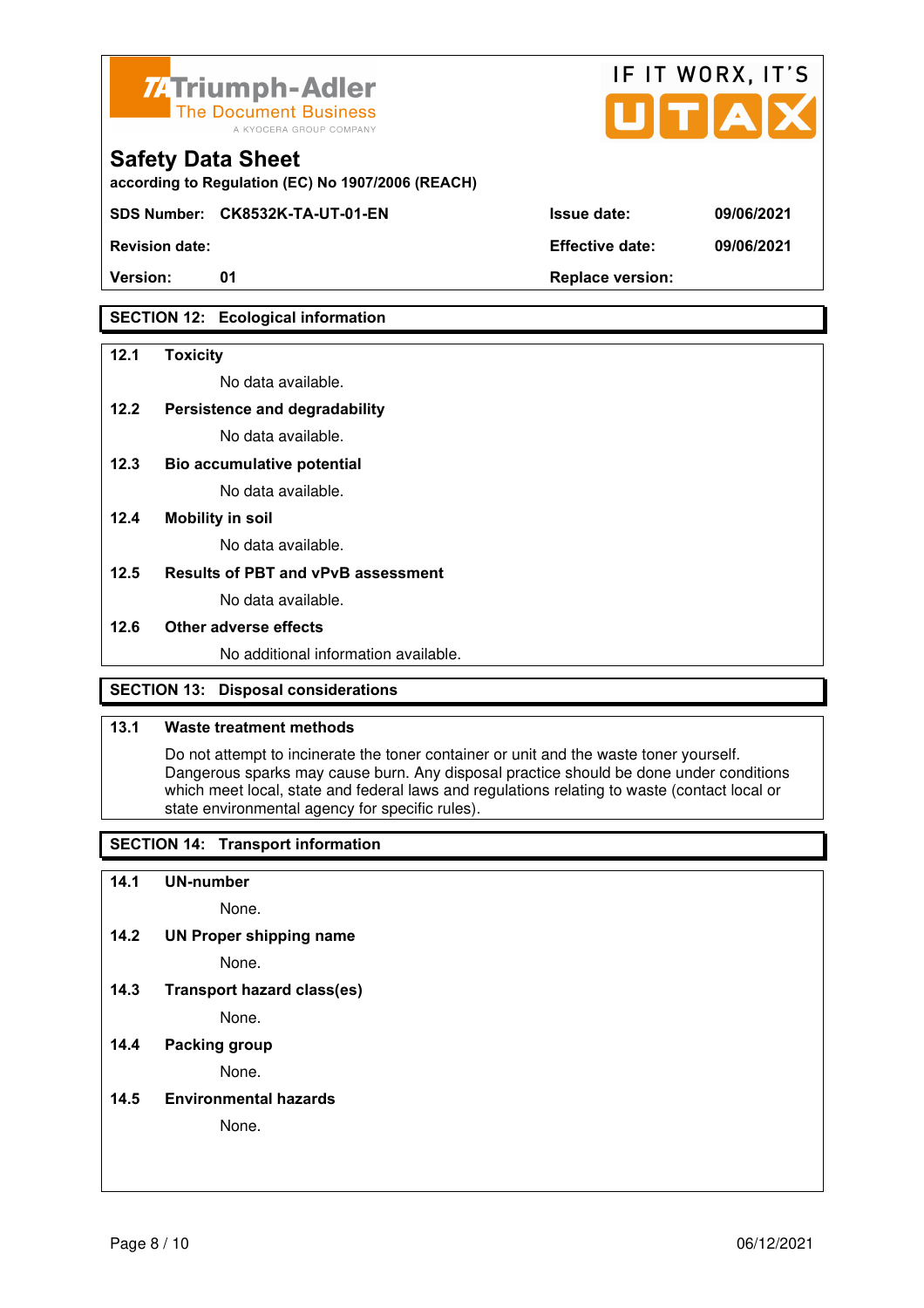



**according to Regulation (EC) No 1907/2006 (REACH)**

#### **SDS Number: CK8532K-TA-UT-01-EN Issue date: 09/06/2021**

**Revision date: Effective date: 09/06/2021** 

**Version:** 01 **Depending to 201 Replace version:** 

### **14.6 Special precautions for user**

No additional information available.

# **14.7 Transport in bulk according to Annex II of MARPOL73/78 and the IBC Code**

Not applicable.

### **SECTION 15: Regulatory information**

# **15.1 Safety, health and environmental regulations/legislation specific for the substance or mixture**

#### **EU-regulations**

Regulation (EC) No 1005/2009 (on substances that deplete the ozone layer, Annex I and II): Not listed.

Regulation (EU) 2019/1021 (on persistent organic pollutants, Annex I as amended):

Not listed.

 Regulation (EU) No 649/2012 (concerning the export and import of dangerous chemicals, Annex I and V as amended):

Not listed.

 Regulation (EC) No 1907/2006 REACH Annex XVII as amended (Restrictions on use): Not listed.

Regulation (EC) No 1907/2006 REACH Annex XIV as amended (Authorizations):

Not listed.

#### **US-regulations**

All ingredients in this product comply with order under TSCA.

#### **Canada regulations**

 This product is not a WHMIS-controlled product, since we consider it as a manufactured article.

#### **15.2 Chemical Safety Assessment**

No data available.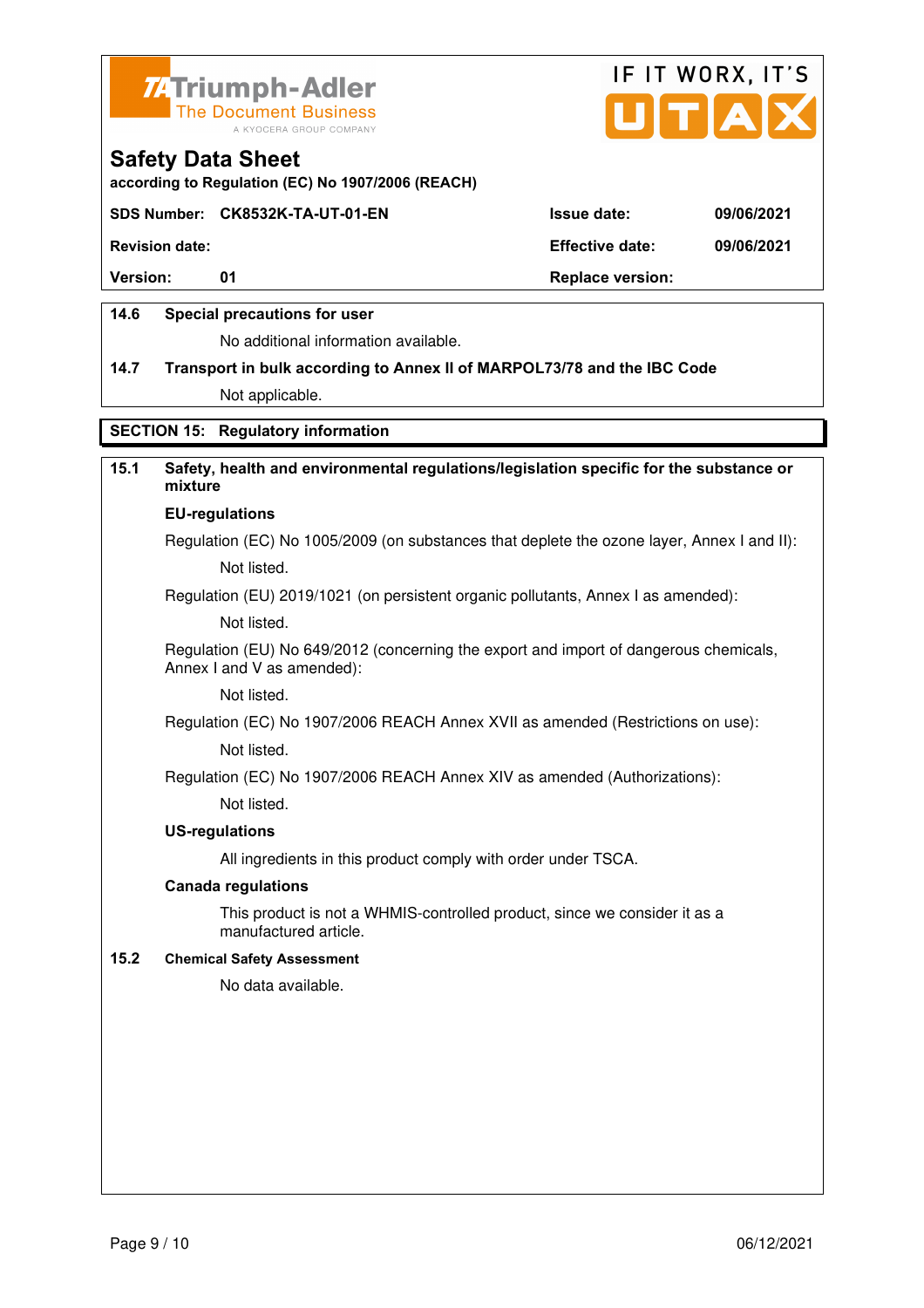| <b>74 Triumph-Adler</b><br><b>The Document Business</b> |  |
|---------------------------------------------------------|--|
| A KYOCERA GROUP COMPANY                                 |  |

| <b>74 Triumph-Adler</b><br>The Document Business<br>A KYOCERA GROUP COMPANY   |                        | IF II WURA. II 5<br>UTAX |
|-------------------------------------------------------------------------------|------------------------|--------------------------|
| <b>Safety Data Sheet</b><br>according to Regulation (EC) No 1907/2006 (REACH) |                        |                          |
| SDS Number: CK8532K-TA-UT-01-EN                                               | <b>Issue date:</b>     | 09/06/2021               |
| <b>Revision date:</b>                                                         | <b>Effective date:</b> | 09/06/2021               |

 $F \times M \times N$ 

 $\sim$   $\sim$   $\sim$ 

**Version:** 01 **Replace version: 01 Replace version:** 

#### **SECTION 16: Other information**

 To the best of our knowledge, the information contained herein is accurate. However, we cannot assume any liability whatsoever for the accuracy or completeness of the information contained herein. The contents and format of this SDS are in accordance with Regulation (EC) No 1907/2006, Annex II as amended by Regulation (EU) 2015/830 with respect to SDSs.

Revision information: -

Full text of H statements under sections 3: Not applicable

#### **Abbreviations and acronyms**

| <b>ACGIH</b>    | American Conference of Governmental Industrial Hygienists                                                                  |
|-----------------|----------------------------------------------------------------------------------------------------------------------------|
|                 | 2016 TLVs and BEIs (Threshold Limit Values for Chemical Substances and Physical Agents and Biological<br>Exposure Indices) |
| <b>CAS</b>      | <b>Chemical Abstracts Service</b>                                                                                          |
| <b>CLP</b>      | Regulation (EC) No 1272/2008 on classification, labelling and packaging of substances and mixtures                         |
| <b>DFG</b>      | Deutsche Forschungsgemeinschaft                                                                                            |
| <b>EPA</b>      | Environmental Protection Agency (Integrated Risk Information System) (US)                                                  |
| <b>IARC</b>     | International Agency for Research on Cancer (IARC Monographs on the Evaluations of Carcinogenic Risks<br>to Humans)        |
| MAK             | Maximale Arbeitsplatzkonzentration der Deutschen Forschungsgesellschaft (2011)                                             |
| <b>NTP</b>      | National Toxicology Program (Report on Carcinogens) (US)                                                                   |
| <b>OSHA</b>     | Occupational Safety and Health Administration (29 CFR Part 1910 Subpart Z)                                                 |
| <b>PBT</b>      | Persistent, Bio accumulative and Toxic                                                                                     |
| PEL             | Permissible Exposure Limits                                                                                                |
| Proposition 65  | California, Safe Drinking Water and Toxic Enforcement Act of 1986                                                          |
| <b>REACH</b>    | Regulation (EC) No 1907/2006 concerning the Registration, Evaluation, Authorization and Restriction of                     |
|                 | Chemicals                                                                                                                  |
| <b>STOT</b>     | Specific target organ toxicity                                                                                             |
| <b>SVHC</b>     | Substances of Very High Concern                                                                                            |
| <b>TRGS 905</b> | Technische Regeln für Gefahrstoffe (Deutschland)                                                                           |
| <b>TSCA</b>     | Toxic Substances Control Act (US)                                                                                          |
| TWA             | Time Weighted Average                                                                                                      |
| UN.             | <b>United Nations</b>                                                                                                      |
| vPvB            | very Persistent and very Bio accumulative                                                                                  |
| <b>WHMIS</b>    | Workplace Hazardous Materials Information System (Canada)                                                                  |

#### **Key literature references and sources for data**

(1) Pulmonary Response to Toner upon Chronic Inhalation Exposure in Rats, H. Muhle et al., Fundamental and Applied Toxicology 17.280-299 (1991) Lung Clearance and Retention of Toner, Utilizing a Tracer Technique, during Chronic Inhalation Exposure in Rats, B. Bellmann, Fundamental and Applied Toxicology 17.300-313 (1991)

(2) IARC Monograph on the Evaluation of the Carcinogenic Risk of Chemicals to Humans, Vol. 93

(3) NIOSH CURRENT INTELLIGENCE BULLETIN "Evaluation of Health Hazard and Recommendation for Occupational Exposure to Titanium Dioxide DRAFT"

(4) The contents are in accordance with Material Safety Data Sheet "CK8532K-TA-UT-01-EN"; 09/06/2021 of the KYOCERA Document Solutions Inc., 1-2-28 Tamatsukuri, Chuo-ku, Osaka 540-8585, Japan.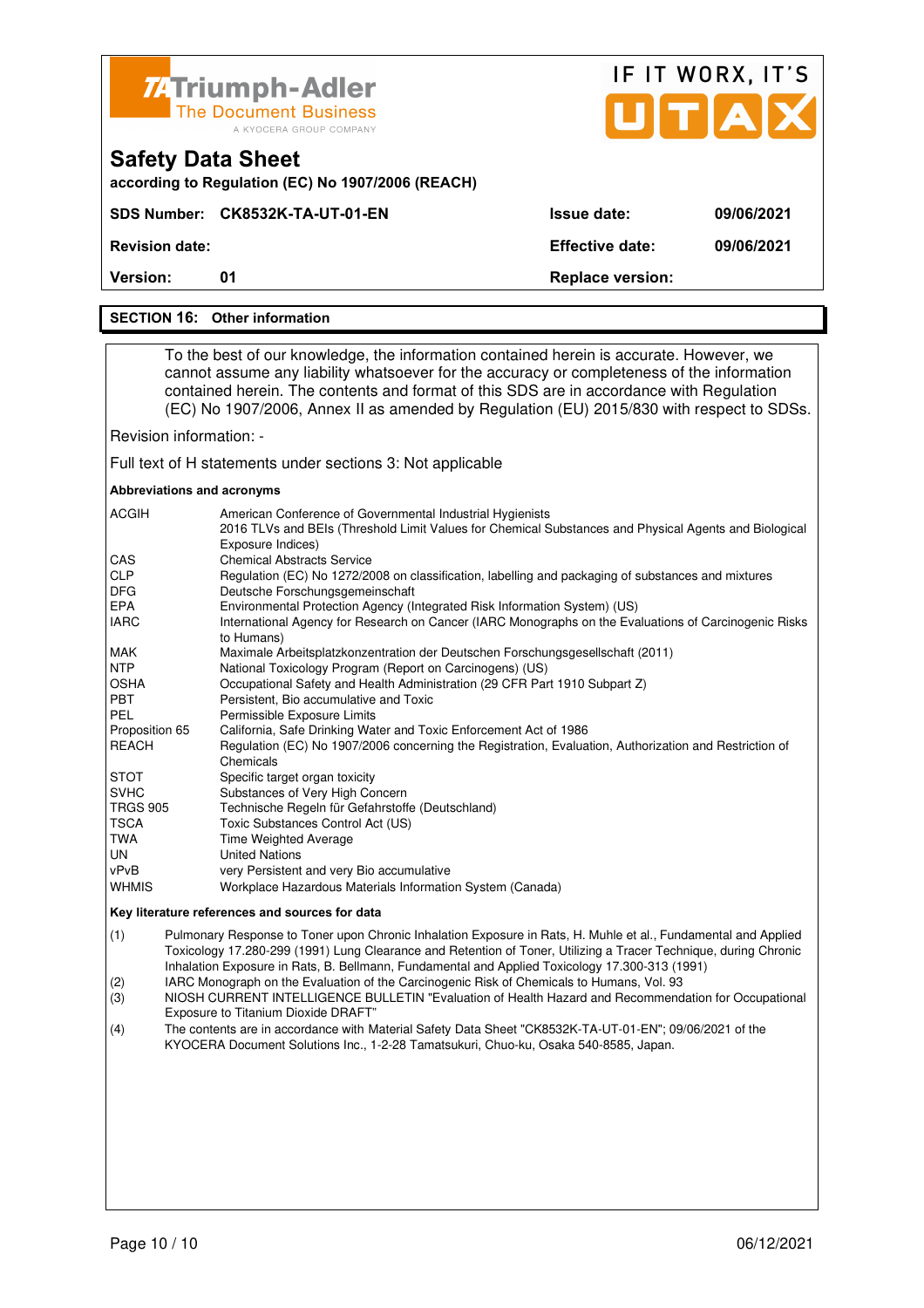



**according to Regulation (EC) No 1907/2006 (REACH)**

**Version:** 01 **Depending to Provide Contract Provide Contract Provide Contract Provide Contract Provide Contract Provide Contract Provide Contract Provide Contract Provide Contract Provide Contract Provide Contract Provide** 

# **SECTION 1: Identification of the substance/mixture and of the company/undertaking**

| 1.1 | <b>Product identifier</b>         |                                                                                              |  |
|-----|-----------------------------------|----------------------------------------------------------------------------------------------|--|
|     | <b>Product name</b>               | Magenta Toner for                                                                            |  |
|     |                                   | 4008ci                                                                                       |  |
|     | Consumable name                   | CK-8532M                                                                                     |  |
|     | <b>Product form</b>               | Mixture                                                                                      |  |
| 1.2 |                                   | Relevant identified uses of the substance or mixture and uses advised against                |  |
|     | <b>Identified uses</b>            | The image formation of our electrophotographic equipment.<br>Other uses are not recommended. |  |
| 1.3 |                                   | Details of the supplier of the safety data sheet                                             |  |
|     | <b>Manufacturer</b>               | <b>KYOCERA Document Solutions Inc.</b>                                                       |  |
|     | <b>Address</b>                    | 1-2-28 Tamatsukuri, Chuo-ku, Osaka 540-8585, Japan                                           |  |
|     | <b>Supplier</b>                   | TA Triumph-Adler GmbH                                                                        |  |
|     | <b>Address</b>                    | Deelbögenkamp 4c<br>22297 Hamburg<br>Germany                                                 |  |
| 1.4 | <b>Emergency telephone number</b> | $+49(0)$ 40 / 528490<br>(This number is available only during office hours)                  |  |

# **SECTION 2: Hazards identification**

| 2.1 | <b>Classification of the substance or mixture</b>                                                                     |
|-----|-----------------------------------------------------------------------------------------------------------------------|
|     | Classification according to Regulation (EC) No 1272/2008 (CLP)                                                        |
|     | Not classified as hazardous mixture.                                                                                  |
| 2.2 | Label elements                                                                                                        |
|     | Labelling according to Regulation (EC) No 1272/2008 (CLP)                                                             |
|     | Not applicable.                                                                                                       |
| 2.3 | Other hazards                                                                                                         |
|     | Assessment of PBT/vPvB                                                                                                |
|     | No data available.                                                                                                    |
|     | See section 4 and 11 for information on health effects and symptoms.<br>See section 9 for dust explosion information. |
|     |                                                                                                                       |
|     |                                                                                                                       |
|     |                                                                                                                       |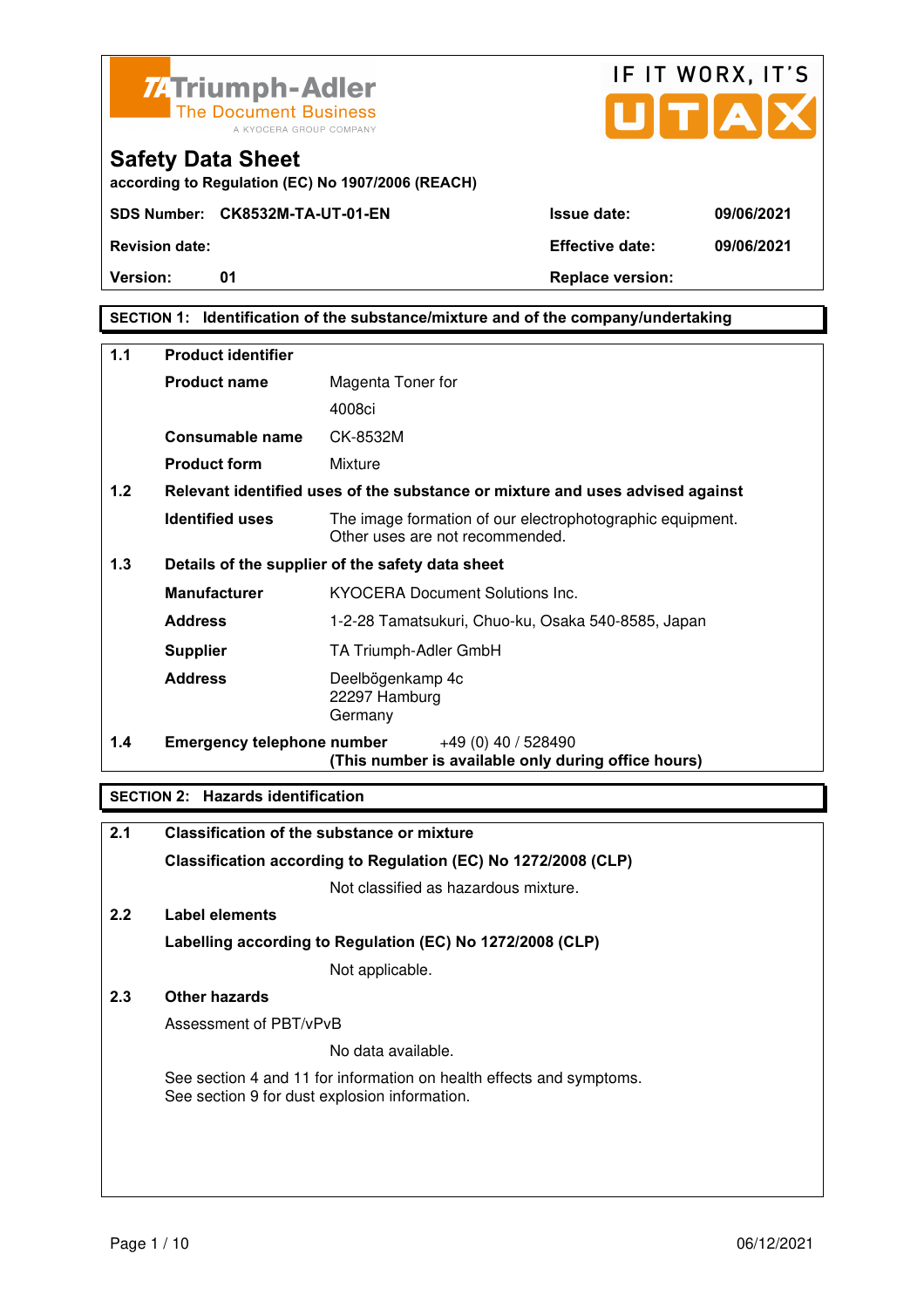|                                                                                                                | <b>ZATriumph-Adler</b>                                                                   |                                                                                                                              |                                                                      |                                                         | IF IT WORX, IT'S     |
|----------------------------------------------------------------------------------------------------------------|------------------------------------------------------------------------------------------|------------------------------------------------------------------------------------------------------------------------------|----------------------------------------------------------------------|---------------------------------------------------------|----------------------|
|                                                                                                                |                                                                                          | <b>The Document Business</b><br>A KYOCERA GROUP COMPANY                                                                      |                                                                      |                                                         | U[T A]               |
|                                                                                                                | <b>Safety Data Sheet</b>                                                                 | according to Regulation (EC) No 1907/2006 (REACH)                                                                            |                                                                      |                                                         |                      |
|                                                                                                                |                                                                                          | SDS Number: CK8532M-TA-UT-01-EN                                                                                              |                                                                      | <b>Issue date:</b>                                      | 09/06/2021           |
|                                                                                                                | <b>Revision date:</b>                                                                    |                                                                                                                              |                                                                      | <b>Effective date:</b>                                  | 09/06/2021           |
| Version:                                                                                                       | 01                                                                                       |                                                                                                                              |                                                                      | <b>Replace version:</b>                                 |                      |
|                                                                                                                |                                                                                          | <b>SECTION 3: Composition/information on ingredients</b>                                                                     |                                                                      |                                                         |                      |
| 3.2                                                                                                            | <b>Mixtures</b>                                                                          |                                                                                                                              |                                                                      |                                                         |                      |
|                                                                                                                | Chemical name                                                                            |                                                                                                                              | CAS No                                                               | Weight%                                                 | Classification (CLP) |
|                                                                                                                | Polyester resin (3 kinds)<br>Organic pigment<br>Amorphous silica<br>Aluminium compound   | Ferrite (Ferrite including manganese)                                                                                        | confidential<br>66402-68-4<br>confidential<br>7631-86-9<br>1344-28-1 | 70-80<br>$5-10$ (as Mn: < 3)<br>$3-8$<br>$1 - 5$<br>< 1 |                      |
|                                                                                                                | <b>Information of ingredients</b>                                                        |                                                                                                                              |                                                                      |                                                         |                      |
|                                                                                                                | (1) Substance, which present a health or environmental hazard within the meaning of CLP: |                                                                                                                              |                                                                      |                                                         |                      |
|                                                                                                                |                                                                                          | None.                                                                                                                        |                                                                      |                                                         |                      |
|                                                                                                                |                                                                                          | (2) Substance, which are assigned Community workplace exposure limits:                                                       |                                                                      |                                                         |                      |
|                                                                                                                |                                                                                          | None.                                                                                                                        |                                                                      |                                                         |                      |
|                                                                                                                | REACH:                                                                                   | (3) Substance, which are PBT or vPvB in accordance with the criteria set out in Annex XIII of                                |                                                                      |                                                         |                      |
|                                                                                                                |                                                                                          | None.                                                                                                                        |                                                                      |                                                         |                      |
| (4) Substance, which are included in the list established in accordance with Article 59(1) of<br>REACH (SVHC): |                                                                                          |                                                                                                                              |                                                                      |                                                         |                      |
|                                                                                                                |                                                                                          | None.                                                                                                                        |                                                                      |                                                         |                      |
|                                                                                                                |                                                                                          | See section 16 for the full text of the H statements declared above.                                                         |                                                                      |                                                         |                      |
|                                                                                                                | <b>SECTION 4: First aid measures</b>                                                     |                                                                                                                              |                                                                      |                                                         |                      |
| 4.1                                                                                                            |                                                                                          | <b>Description of first aid measures</b>                                                                                     |                                                                      |                                                         |                      |
|                                                                                                                | Inhalation:                                                                              | Remove from exposure to fresh air and gargle with plenty of water.<br>Consult a doctor in case of such symptoms as coughing. |                                                                      |                                                         |                      |
|                                                                                                                | <b>Skin contact:</b> Wash with soap and water.                                           |                                                                                                                              |                                                                      |                                                         |                      |
|                                                                                                                | Eye contact:                                                                             | Flush with water immediately and see a doctor if irritating.                                                                 |                                                                      |                                                         |                      |

 **Ingestion:** Rinse out the mouth. Drink one or two glasses of water to dilute. Seek medical treatment if necessary.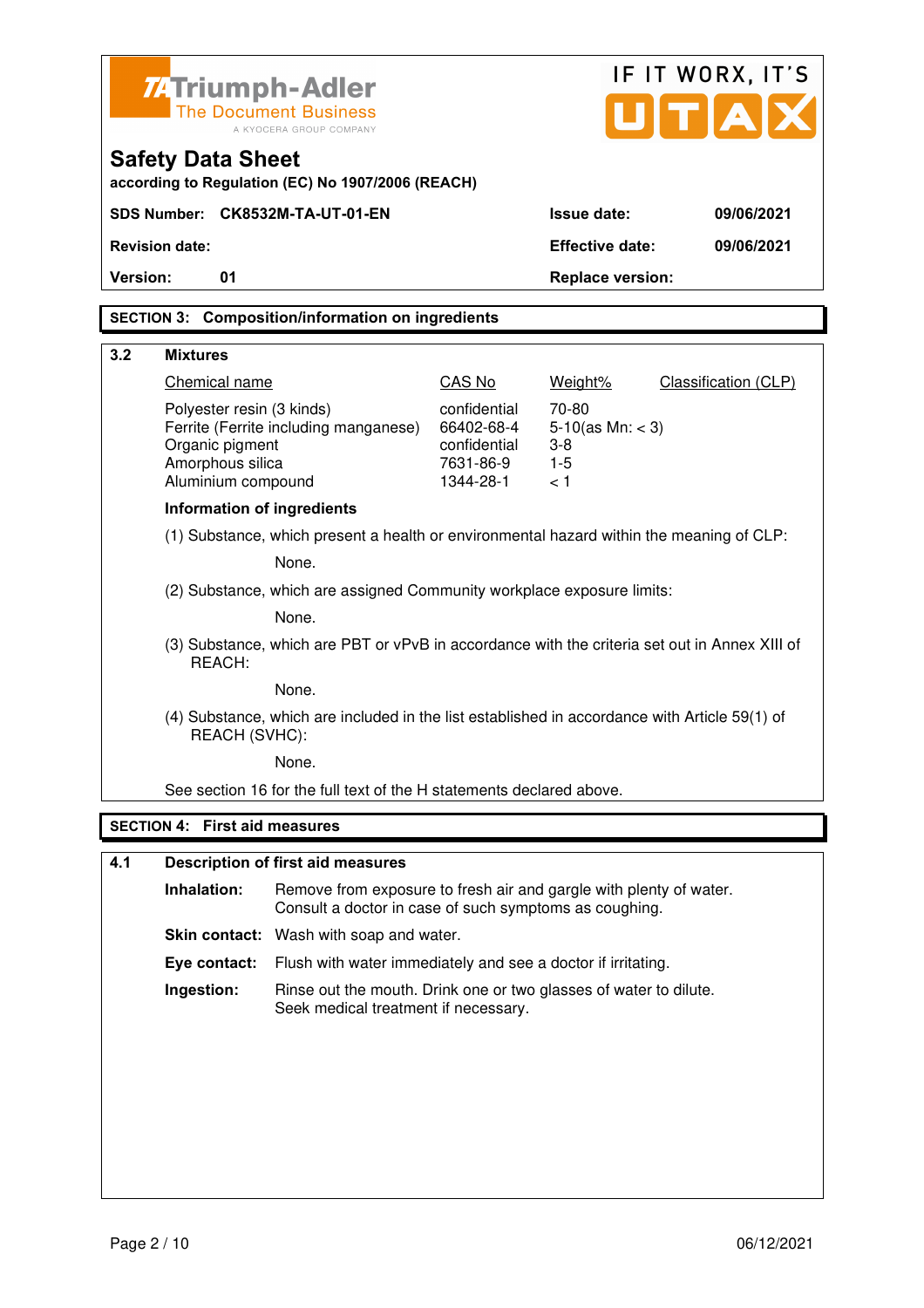



**according to Regulation (EC) No 1907/2006 (REACH)**

|                       | SDS Number: CK8532M-TA-UT-01-EN | <b>Issue date:</b>      | 09/06/2021 |
|-----------------------|---------------------------------|-------------------------|------------|
| <b>Revision date:</b> |                                 | <b>Effective date:</b>  | 09/06/2021 |
| <b>Version:</b>       | 01                              | <b>Replace version:</b> |            |

# **4.2 Most important symptoms and effects, both acute and delayed**  Potential health effects and symptoms **Inhalation:** Prolonged inhalation of excessive dusts may cause lung damage. Use of this product as intended does not result in prolonged inhalation of excessive toner dusts. **Skin contact:** Unlikely to cause skin irritation. **Eye contact:** May cause transient eye irritation.

**Ingestion:** Use of this product as intended does not result in ingestion.

# **4.3 Indication of any immediate medical attention and special treatment needed**

No additional information available.

# **SECTION 5: Firefighting measures**

# **5.1 Extinguishing media**

Suitable extinguishing media

Water spray, foam, powder,  $CO<sub>2</sub>$  or dry chemical

Unsuitable extinguishing media

None specified.

# **5.2 Special hazards arising from the substance or mixture**

Hazardous combustion products: Carbon dioxide, Carbon monoxide

#### **5.3 Advice for firefighters**

Fire-fighting procedures

 Pay attention not to blow away dust. Drain water off around and decrease the atmosphere temperature to extinguish the fire.

#### **Protection equipment for firefighters**

None specified.

# **SECTION 6: Accidental release measures**

#### **6.1 Personal precautions, protective equipment and emergency procedures**

 Avoid inhalation, ingestion, eye and skin contact in case of accidental release. Avoid formation of dust. Provide adequate ventilation.

### **6.2 Environmental precautions**

Do not allow to enter into surface water or drains.

#### **6.3 Methods and material for containment and cleaning up**

Gather the released powder not to blow away and wipe up with a wet cloth.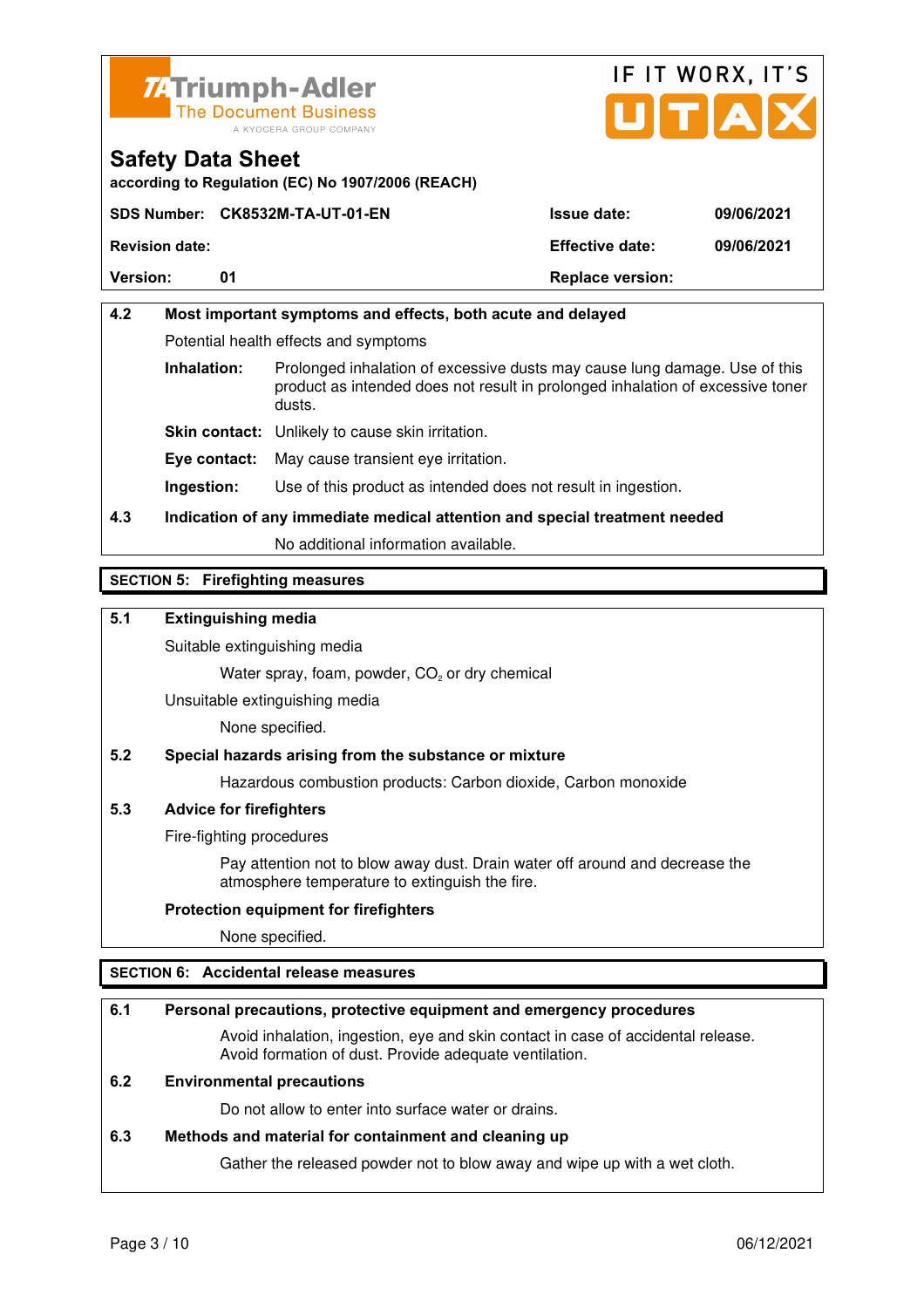



**according to Regulation (EC) No 1907/2006 (REACH)**

### **SDS Number: CK8532M-TA-UT-01-EN Issue date: 09/06/2021**

**Revision date: Effective date: 09/06/2021** 

Version: 01 01 **Replace version:** 

### **6.4 Reference to other sections**

See section 13 for disposal information.

#### **SECTION 7: Handling and storage**

#### **7.1 Precautions for safe handling**

 Do not attempt to force open or destroy the toner container or unit. See installation guide of this product.

#### **7.2 Conditions for safe storage, including any incompatibilities**

Keep the toner container or unit tightly closed and store in a cool, dry and dark place. Keep away from fire. Keep out of the reach of children.

#### **7.3 Specific end use(s)**

No additional information available.

#### **SECTION 8: Exposure controls/personal protection**

### **8.1 Control parameters**

(Reference data)

#### **US ACGIH Threshold Limit Values (TWA)**

Particles: 10 mg/m<sup>3</sup> (Inhalable particles) 3 mg/m<sup>3</sup> (Respirable particles) Manganese inorganic compounds (Ferrite component) 0.1 mg/m<sup>3</sup> (Inhalable fraction) 0.02 mg/m³ (Respirable fraction) (as Mn) Aluminium insoluble compounds: 1 mg/m<sup>3</sup> (Respirable particles)

#### **US OSHA PEL (TWA)**

Particles: 15 mg/m<sup>3</sup> (Total dust) 5 mg/m<sup>3</sup> (Respirable fraction) Manganese compounds (Ferrite component): 5 mg/m<sup>3</sup> (Ceiling) (as Mn) Amorphous silica: 80 mg/m³/%SiO2

**EU-Occupational exposure limits: Directive (EC) 2000/39, (EC) 2006/15 and (EU) 2009/161**

Not listed.

#### **8.2 Exposure controls**

#### **Appropriate engineering controls**

 Special ventilator is not required under normal intended use. Use in a well-ventilated area.

#### **Personal protective equipment**

 Respiratory protection, eye protection, hand protection, skin and body protection are not required under normal intended use.

#### **Environmental exposure controls**

No additional information available.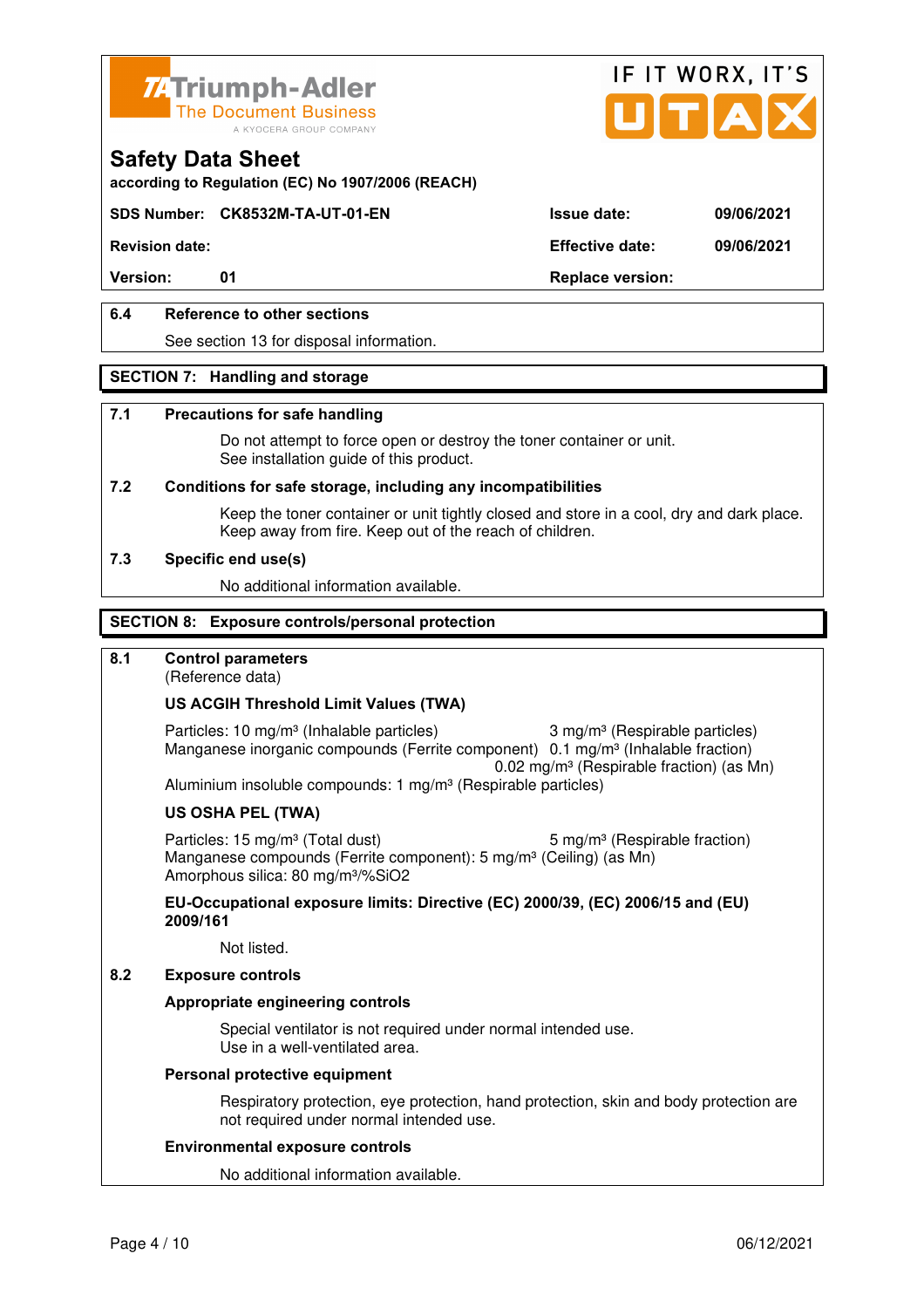



**according to Regulation (EC) No 1907/2006 (REACH)**

### **SECTION 9: Physical and chemical properties**

| 9.1<br>Information on basic physical and chemical properties |                            |  |
|--------------------------------------------------------------|----------------------------|--|
| Appearance                                                   |                            |  |
| Physical state                                               | Solid (fine powder)        |  |
| Colour                                                       | Magenta                    |  |
| Odour                                                        | Odourless                  |  |
| Odour threshold                                              | No data available.         |  |
| pH                                                           | No data available.         |  |
| Melting point [°C]                                           | 100-120 (Toner)            |  |
| Boiling point                                                | No data available.         |  |
| Flash point                                                  | No data available.         |  |
| Evaporation rate                                             | No data available.         |  |
| Flammability (solid, gas)                                    | No data available.         |  |
| Upper flammability or explosive limit                        | No data available.         |  |
| Lower flammability or explosive limit                        | No data available.         |  |
| Vapour pressure                                              | No data available.         |  |
| Vapour density                                               | No data available.         |  |
| Relative density [g/cm <sup>3</sup> ]                        | 1.2-1.4 (Toner)            |  |
| Solubility (ies)                                             | Almost insoluble in water. |  |
| Partition coefficient: n-octanol/water                       | No data available.         |  |
| Auto-ignition temperature                                    | No data available.         |  |
| Decomposition temperature                                    | No data available.         |  |
| Viscosity                                                    | No data available.         |  |
| <b>Explosive properties</b>                                  | No data available.         |  |
| Oxidizing properties                                         | No data available.         |  |

### **9.2 Other information**

Dust explosion properties

 Dust explosion is improbable under normal intended use. Experimental explosiveness of toner is classified into the same rank such kind of powder as flour, dry milk and resin powder according to the pressure rising speed.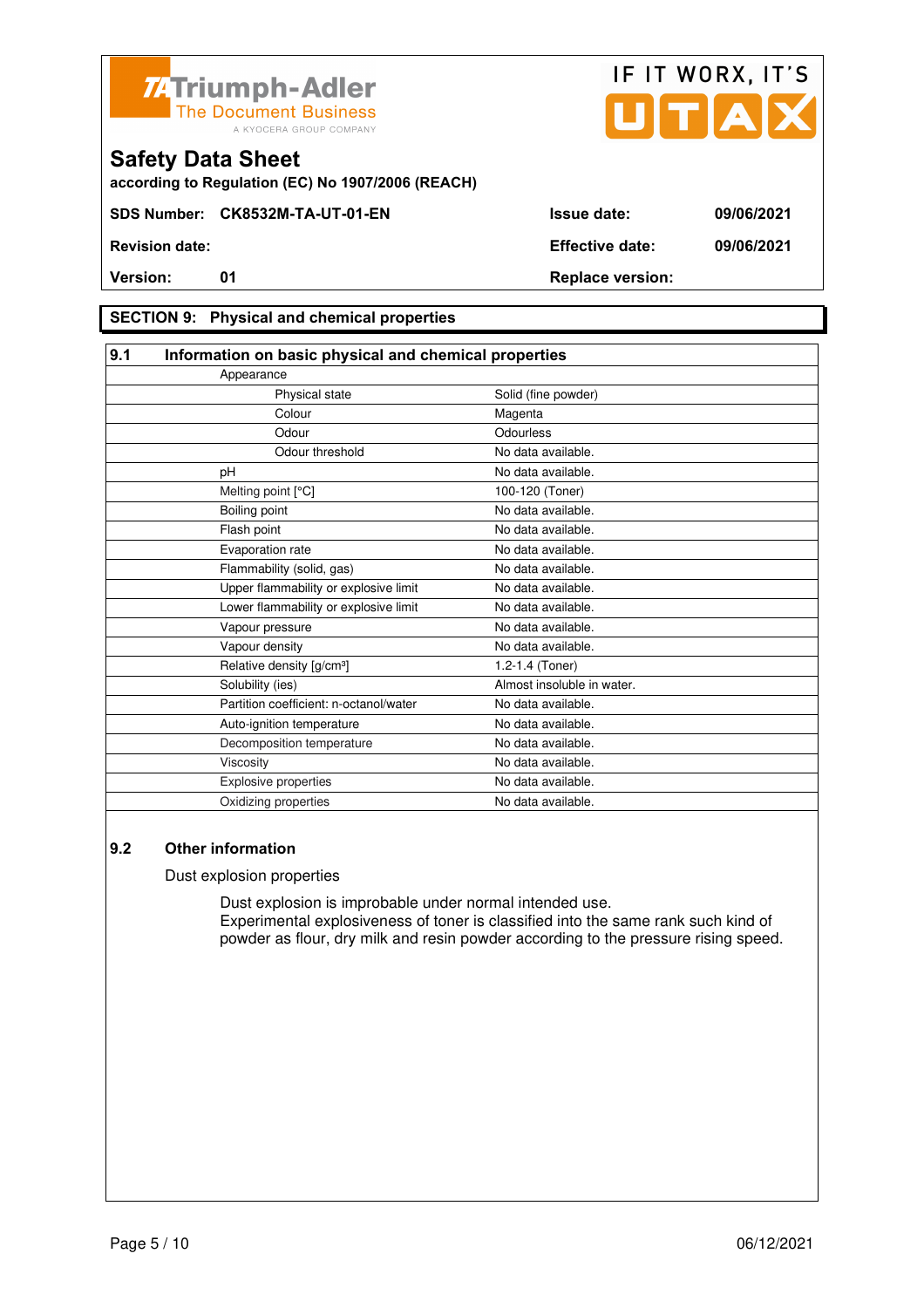



**according to Regulation (EC) No 1907/2006 (REACH)**

**SDS Number: CK8532M-TA-UT-01-EN Issue date: 09/06/2021** 

**Revision date: Effective date: 09/06/2021** 

**Version:** 01 01 Replace version:

# **SECTION 10: Stability and reactivity**

### **10.1 Reactivity**

No data available.

# **10.2 Chemical stability**

This product is stable under normal conditions of use and storage.

# **10.3 Possibility of hazardous reactions**

Hazardous reactions will not occur.

**10.4 Conditions to avoid** 

None specified.

# **10.5 Incompatible materials**

None specified.

### **10.6 Hazardous decomposition products**

Hazardous decomposition products are not to be produced.

# **SECTION 11: Toxicological information**

# **11.1 Information on toxicological effects**  Based on available data, the classification criteria listed below are not met. **Acute toxicity** Oral (LD50) > 2000 mg/kg (rat)\* (Toner) > 2500 mg/kg (rat)\*\* (Carrier) Dermal (LD50) No data available. (Toner) No data available. (Carrier) Inhalation  $(LC50(4hr)) > 5.08$  mg/l  $(rat)^*$  (Toner)  **Skin corrosion/irritation** Acute skin irritation Non-irritant (rabbit)\* (Toner) Non-irritant (rabbit)\*\* (Carrier)  **Serious eye damage/irritation** Acute eye irritation Mild irritant (rabbit)\*. (Toner)  **Respiratory or skin sensitization**  Skin sensitization Mon-sensitising (mouse)\* (Toner) Non-sensitising\*\* (Carrier)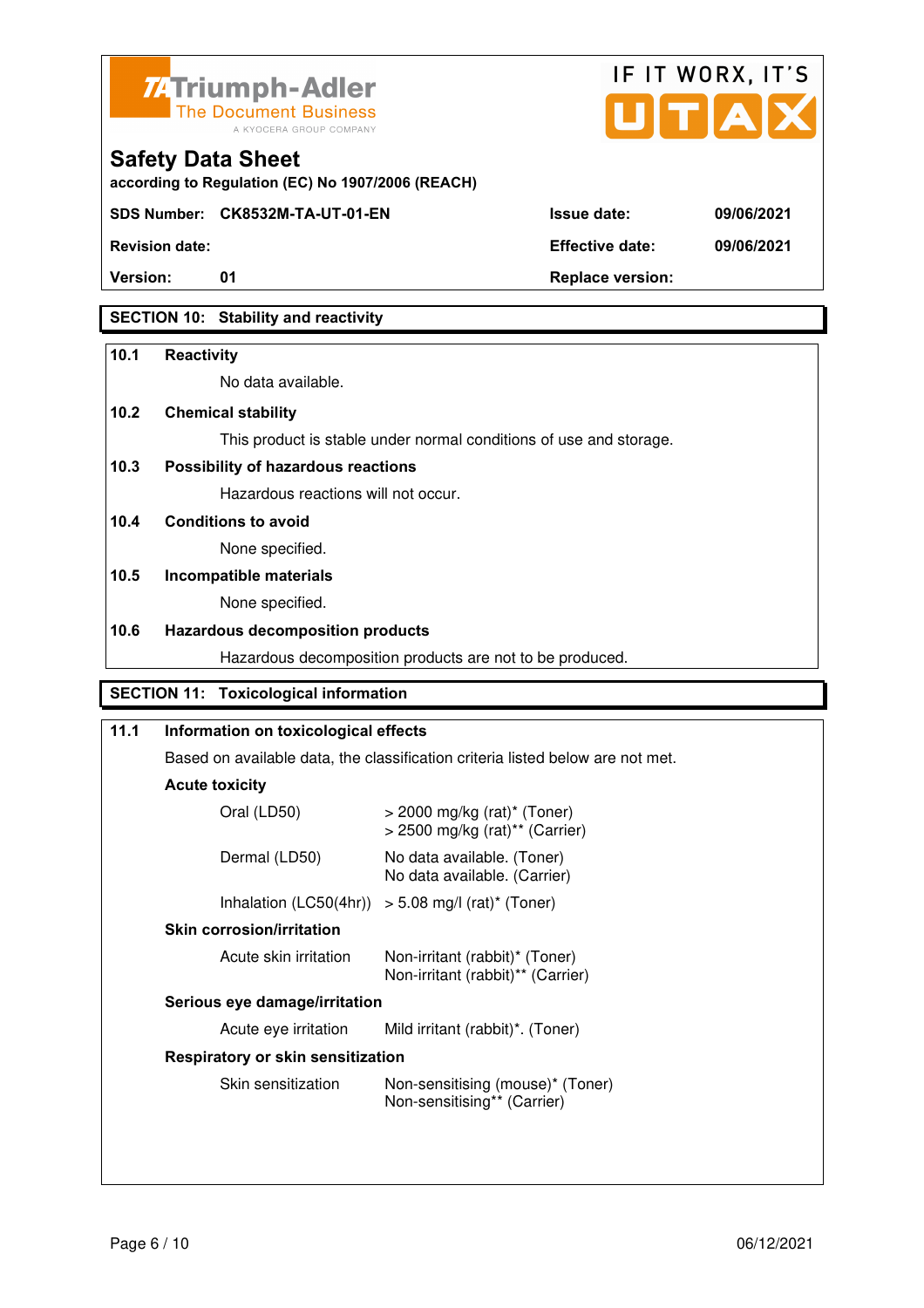



**according to Regulation (EC) No 1907/2006 (REACH)**

|                       | SDS Number: CK8532M-TA-UT-01-EN | <b>Issue date:</b>      | 09/06/2021 |
|-----------------------|---------------------------------|-------------------------|------------|
| <b>Revision date:</b> |                                 | <b>Effective date:</b>  | 09/06/2021 |
| <b>Version:</b>       |                                 | <b>Replace version:</b> |            |

| *(based on test result of similar product)<br>** (based on test result of constituent materials)                                                                                                                                                                                                                                                                                                    |
|-----------------------------------------------------------------------------------------------------------------------------------------------------------------------------------------------------------------------------------------------------------------------------------------------------------------------------------------------------------------------------------------------------|
|                                                                                                                                                                                                                                                                                                                                                                                                     |
|                                                                                                                                                                                                                                                                                                                                                                                                     |
|                                                                                                                                                                                                                                                                                                                                                                                                     |
|                                                                                                                                                                                                                                                                                                                                                                                                     |
| No mutagen according to MAK, TRGS905 und (EC) No 1272/2008 Annex VI.                                                                                                                                                                                                                                                                                                                                |
|                                                                                                                                                                                                                                                                                                                                                                                                     |
|                                                                                                                                                                                                                                                                                                                                                                                                     |
| No carcinogen or potential carcinogen according to IARC, Japan Association on<br>Industrial Health, ACGIH, EPA, OSHA, NTP, MAK, California Proposition 65,                                                                                                                                                                                                                                          |
|                                                                                                                                                                                                                                                                                                                                                                                                     |
|                                                                                                                                                                                                                                                                                                                                                                                                     |
| No reproductive toxicant according to MAK, California Proposition 65, TRGS 905 und                                                                                                                                                                                                                                                                                                                  |
|                                                                                                                                                                                                                                                                                                                                                                                                     |
|                                                                                                                                                                                                                                                                                                                                                                                                     |
|                                                                                                                                                                                                                                                                                                                                                                                                     |
|                                                                                                                                                                                                                                                                                                                                                                                                     |
| In a study in rats by chronic inhalation exposure to a typical toner, a mild to moderate degree<br>of lung fibrosis was observed in 92% of the rats in the high concentration (16 mg/m <sup>3</sup> )<br>exposure group, and a minimal to mild degree of fibrosis was noted in 22% of the animal in the<br>middle $(4mg/m3)$ exposure group (1). But no pulmonary change was reported in the lowest |
|                                                                                                                                                                                                                                                                                                                                                                                                     |
|                                                                                                                                                                                                                                                                                                                                                                                                     |
|                                                                                                                                                                                                                                                                                                                                                                                                     |
|                                                                                                                                                                                                                                                                                                                                                                                                     |
|                                                                                                                                                                                                                                                                                                                                                                                                     |
|                                                                                                                                                                                                                                                                                                                                                                                                     |
|                                                                                                                                                                                                                                                                                                                                                                                                     |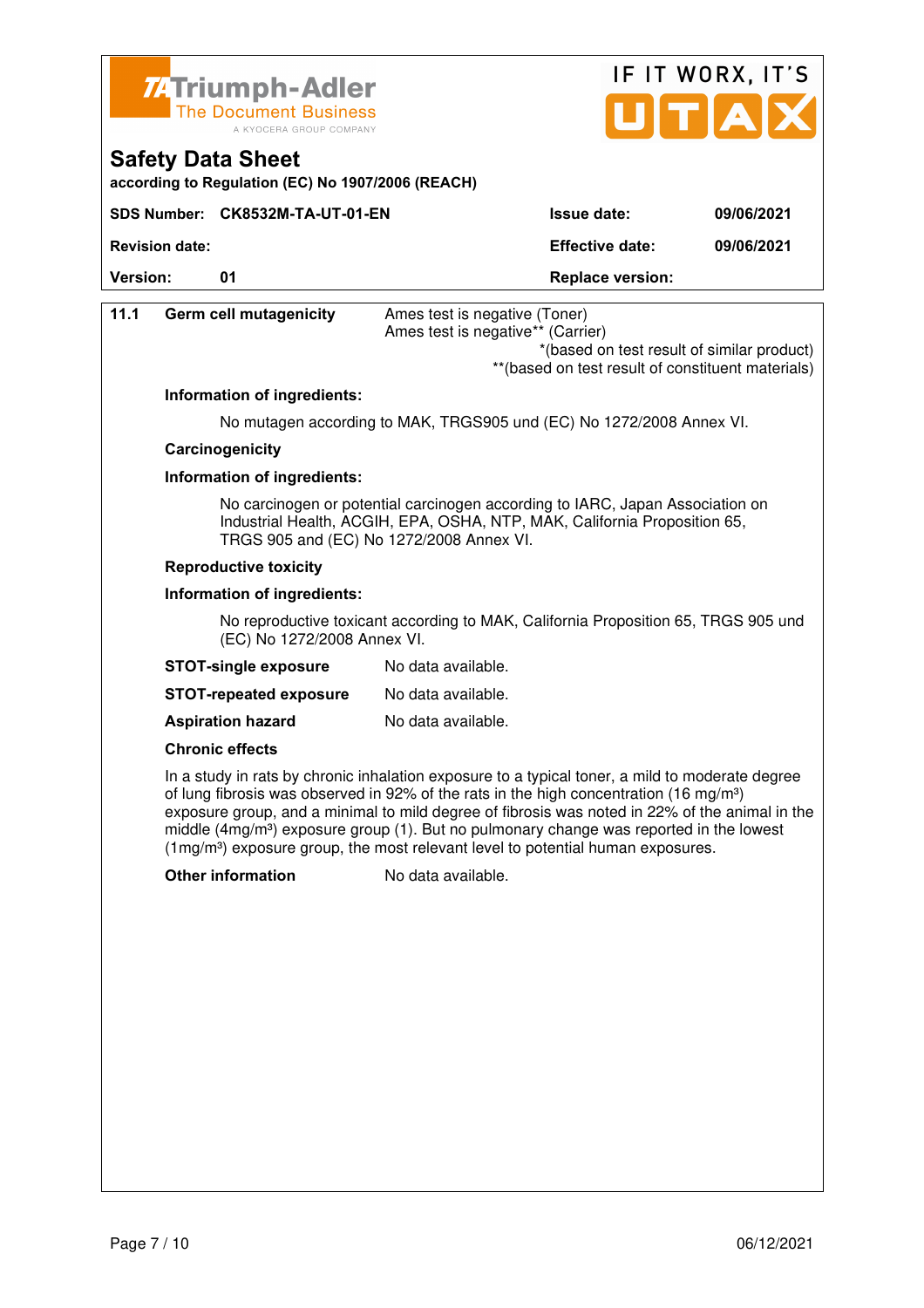

**according to Regulation (EC) No 1907/2006 (REACH)**

**SDS Number: CK8532M-TA-UT-01-EN Issue date: 09/06/2021** 

# **SECTION 12: Ecological information**

#### **12.1 Toxicity**

No data available.

#### **12.2 Persistence and degradability**

No data available.

**12.3 Bio accumulative potential** 

No data available.

#### **12.4 Mobility in soil**

No data available.

#### **12.5 Results of PBT and vPvB assessment**

No data available.

#### **12.6 Other adverse effects**

No additional information available.

### **SECTION 13: Disposal considerations**

#### **13.1 Waste treatment methods**

 Do not attempt to incinerate the toner container or unit and the waste toner yourself. Dangerous sparks may cause burn. Any disposal practice should be done under conditions which meet local, state and federal laws and regulations relating to waste (contact local or state environmental agency for specific rules).

### **SECTION 14: Transport information**

#### **14.1 UN-number**

None.

**14.2 UN Proper shipping name** 

None.

**14.3 Transport hazard class(es)** 

None.

### **14.4 Packing group**

None.

#### **14.5 Environmental hazards**

None.

| <b>Revision date:</b> | <b>Effective date:</b> | 09/06/2021 |
|-----------------------|------------------------|------------|

IF IT WORX, IT'S

Version: 01 01 **Replace version:**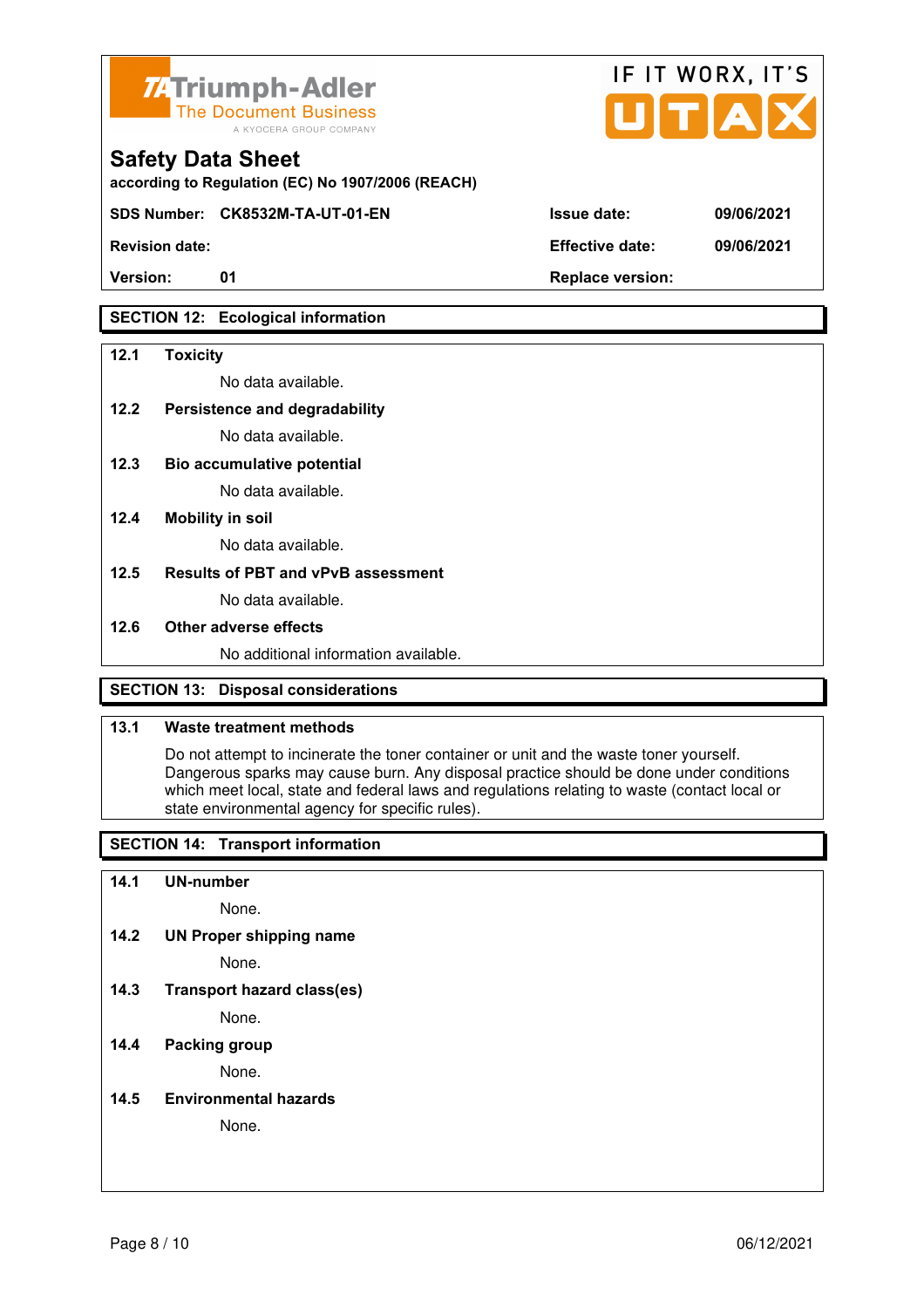



**according to Regulation (EC) No 1907/2006 (REACH)**

#### **SDS Number: CK8532M-TA-UT-01-EN Issue date: 09/06/2021**

**Revision date: Effective date: 09/06/2021** 

**Version:** 01 **Depending to 201 Replace version:** 

### **14.6 Special precautions for user**

No additional information available.

# **14.7 Transport in bulk according to Annex II of MARPOL73/78 and the IBC Code**

Not applicable.

### **SECTION 15: Regulatory information**

# **15.1 Safety, health and environmental regulations/legislation specific for the substance or mixture**

# **EU-regulations**

Regulation (EC) No 1005/2009 (on substances that deplete the ozone layer, Annex I and II): Not listed.

Regulation (EU) 2019/1021 (on persistent organic pollutants, Annex I as amended):

Not listed.

 Regulation (EU) No 649/2012 (concerning the export and import of dangerous chemicals, Annex I and V as amended):

Not listed.

 Regulation (EC) No 1907/2006 REACH Annex XVII as amended (Restrictions on use): Not listed.

Regulation (EC) No 1907/2006 REACH Annex XIV as amended (Authorizations):

Not listed.

#### **US-regulations**

All ingredients in this product comply with order under TSCA.

#### **Canada regulations**

 This product is not a WHMIS-controlled product, since we consider it as a manufactured article.

#### **15.2 Chemical Safety Assessment**

No data available.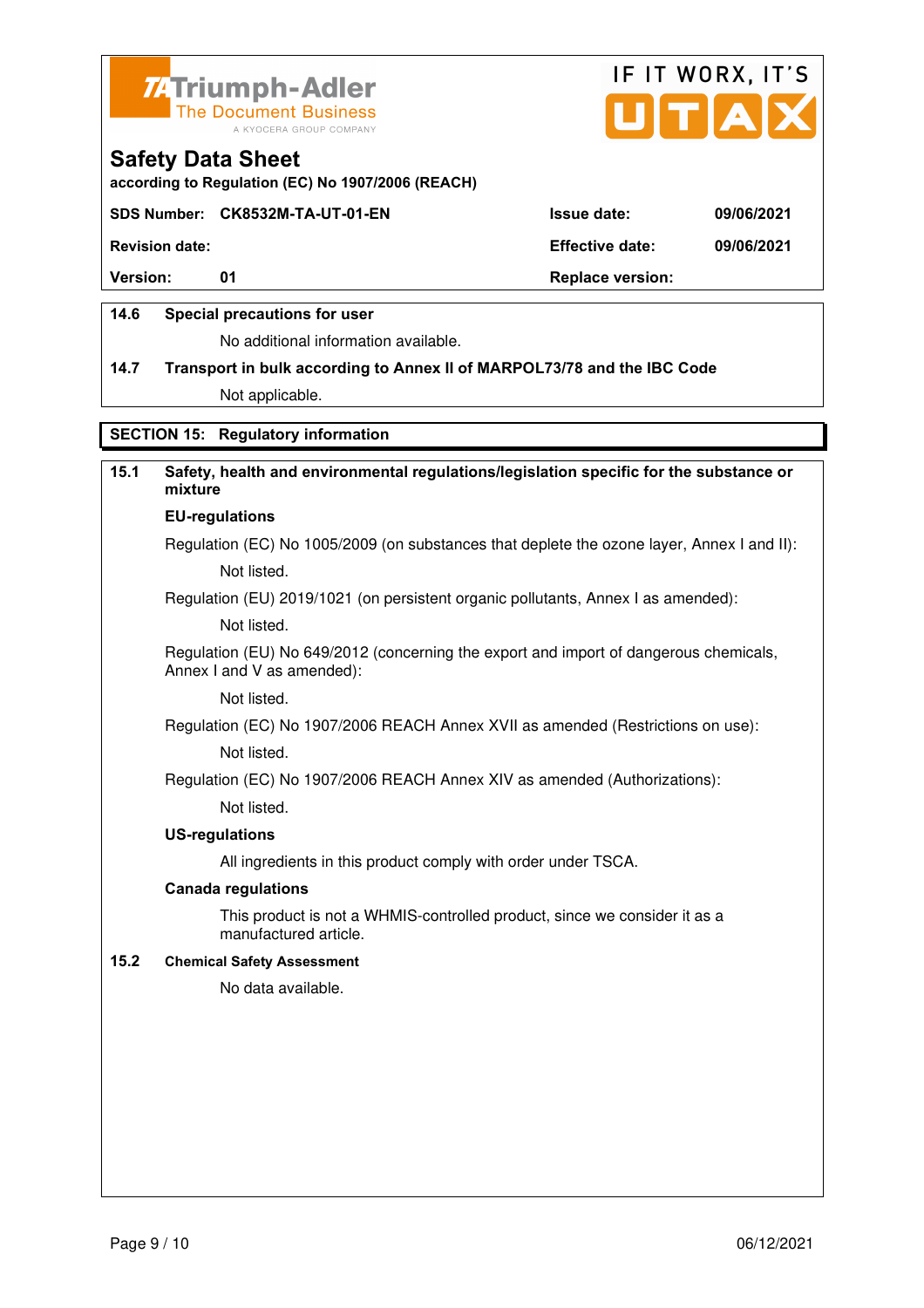| <b>74 Triumph-Adler</b><br><b>The Document Business</b> |
|---------------------------------------------------------|
| A KYOCERA GROUP COMPANY                                 |

|                    | IF IT WORX, IT'S<br>JITIAI |            |
|--------------------|----------------------------|------------|
|                    |                            |            |
| <b>Issue date:</b> |                            | 09/06/2021 |
|                    |                            |            |

**SDS Number: CK8532M-TA-UT-01-EN Revision date: Effective date: 09/06/2021 Version:** 01 **Replace version: 01 Replace version:** 

# **SECTION 16: Other information**

**Safety Data Sheet** 

 To the best of our knowledge, the information contained herein is accurate. However, we cannot assume any liability whatsoever for the accuracy or completeness of the information contained herein. The contents and format of this SDS are in accordance with Regulation (EC) No 1907/2006, Annex II as amended by Regulation (EU) 2015/830 with respect to SDSs.

Revision information: -

Full text of H statements under sections 3: Not applicable

#### **Abbreviations and acronyms**

| <b>ACGIH</b>    | American Conference of Governmental Industrial Hygienists<br>2016 TLVs and BEIs (Threshold Limit Values for Chemical Substances and Physical Agents and Biological<br>Exposure Indices) |
|-----------------|-----------------------------------------------------------------------------------------------------------------------------------------------------------------------------------------|
| CAS             | <b>Chemical Abstracts Service</b>                                                                                                                                                       |
| <b>CLP</b>      | Regulation (EC) No 1272/2008 on classification, labelling and packaging of substances and mixtures                                                                                      |
| <b>DFG</b>      | Deutsche Forschungsgemeinschaft                                                                                                                                                         |
| <b>EPA</b>      | Environmental Protection Agency (Integrated Risk Information System) (US)                                                                                                               |
| <b>IARC</b>     | International Agency for Research on Cancer (IARC Monographs on the Evaluations of Carcinogenic Risks<br>to Humans)                                                                     |
| <b>MAK</b>      | Maximale Arbeitsplatzkonzentration der Deutschen Forschungsgesellschaft (2011)                                                                                                          |
| <b>NTP</b>      | National Toxicology Program (Report on Carcinogens) (US)                                                                                                                                |
| <b>OSHA</b>     | Occupational Safety and Health Administration (29 CFR Part 1910 Subpart Z)                                                                                                              |
| <b>PBT</b>      | Persistent, Bio accumulative and Toxic                                                                                                                                                  |
| PEL             | Permissible Exposure Limits                                                                                                                                                             |
| Proposition 65  | California, Safe Drinking Water and Toxic Enforcement Act of 1986                                                                                                                       |
| REACH           | Regulation (EC) No 1907/2006 concerning the Registration, Evaluation, Authorization and Restriction of<br>Chemicals                                                                     |
| <b>STOT</b>     | Specific target organ toxicity                                                                                                                                                          |
| <b>SVHC</b>     | Substances of Very High Concern                                                                                                                                                         |
| <b>TRGS 905</b> | Technische Regeln für Gefahrstoffe (Deutschland)                                                                                                                                        |
| <b>TSCA</b>     | Toxic Substances Control Act (US)                                                                                                                                                       |
| TWA             | <b>Time Weighted Average</b>                                                                                                                                                            |
| UN              | <b>United Nations</b>                                                                                                                                                                   |
| vPvB            | very Persistent and very Bio accumulative                                                                                                                                               |
| <b>WHMIS</b>    | Workplace Hazardous Materials Information System (Canada)                                                                                                                               |

#### **Key literature references and sources for data**

(1) Pulmonary Response to Toner upon Chronic Inhalation Exposure in Rats, H. Muhle et al., Fundamental and Applied Toxicology 17.280-299 (1991) Lung Clearance and Retention of Toner, Utilizing a Tracer Technique, during Chronic Inhalation Exposure in Rats, B. Bellmann, Fundamental and Applied Toxicology 17.300-313 (1991)

(2) IARC Monograph on the Evaluation of the Carcinogenic Risk of Chemicals to Humans, Vol. 93

(3) NIOSH CURRENT INTELLIGENCE BULLETIN "Evaluation of Health Hazard and Recommendation for Occupational Exposure to Titanium Dioxide DRAFT"

(4) The contents are in accordance with Material Safety Data Sheet "CK8532M(TR)-TA-UT-01-EN"; 09/06/2021 of the KYOCERA Document Solutions Inc., 1-2-28 Tamatsukuri, Chuo-ku, Osaka 540-8585, Japan.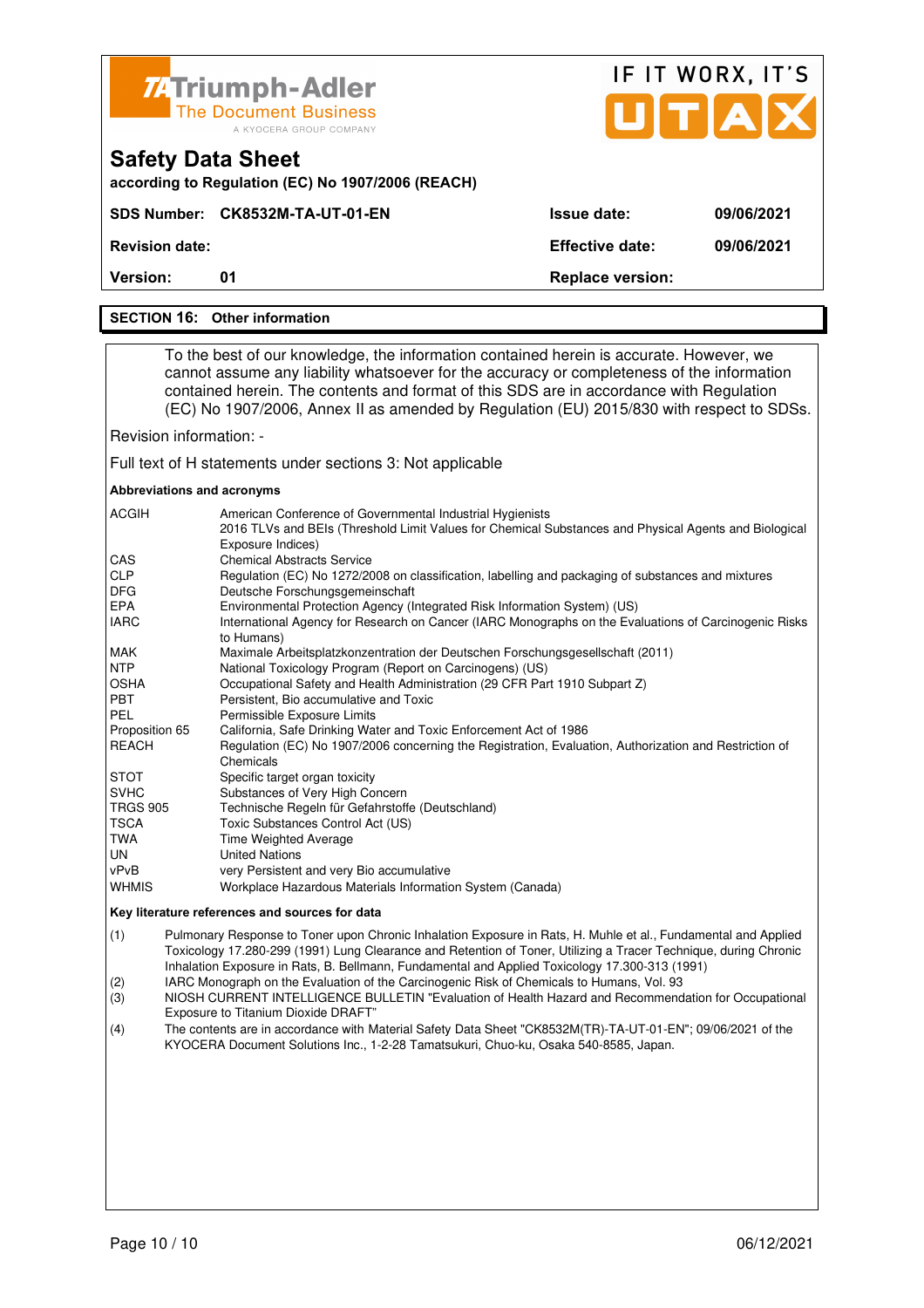



**according to Regulation (EC) No 1907/2006 (REACH)**

**Version:** 01 **Depending to Provide Contract Provide Contract Provide Contract Provide Contract Provide Contract Provide Contract Provide Contract Provide Contract Provide Contract Provide Contract Provide Contract Provide** 

# **SECTION 1: Identification of the substance/mixture and of the company/undertaking**

| 1.1 | <b>Product identifier</b>         |                                                                                              |
|-----|-----------------------------------|----------------------------------------------------------------------------------------------|
|     | <b>Product name</b>               | Yellow Toner for                                                                             |
|     |                                   | 4008ci                                                                                       |
|     | Consumable name                   | CK-8532Y                                                                                     |
|     | <b>Product form</b>               | Mixture                                                                                      |
| 1.2 |                                   | Relevant identified uses of the substance or mixture and uses advised against                |
|     | <b>Identified uses</b>            | The image formation of our electrophotographic equipment.<br>Other uses are not recommended. |
| 1.3 |                                   | Details of the supplier of the safety data sheet                                             |
|     | <b>Manufacturer</b>               | <b>KYOCERA Document Solutions Inc.</b>                                                       |
|     | <b>Address</b>                    | 1-2-28 Tamatsukuri, Chuo-ku, Osaka 540-8585, Japan                                           |
|     | <b>Supplier</b>                   | TA Triumph-Adler GmbH                                                                        |
|     | <b>Address</b>                    | Deelbögenkamp 4c<br>22297 Hamburg<br>Germany                                                 |
| 1.4 | <b>Emergency telephone number</b> | $+49(0)$ 40 / 528490<br>(This number is available only during office hours)                  |

#### **SECTION 2: Hazards identification**

| 2.1 | Classification of the substance or mixture                                                                            |
|-----|-----------------------------------------------------------------------------------------------------------------------|
|     | Classification according to Regulation (EC) No 1272/2008 (CLP)                                                        |
|     | Not classified as hazardous mixture.                                                                                  |
| 2.2 | Label elements                                                                                                        |
|     | Labelling according to Regulation (EC) No 1272/2008 (CLP)                                                             |
|     | Not applicable.                                                                                                       |
| 2.3 | Other hazards                                                                                                         |
|     | Assessment of PBT/vPvB                                                                                                |
|     | No data available.                                                                                                    |
|     | See section 4 and 11 for information on health effects and symptoms.<br>See section 9 for dust explosion information. |
|     |                                                                                                                       |
|     |                                                                                                                       |
|     |                                                                                                                       |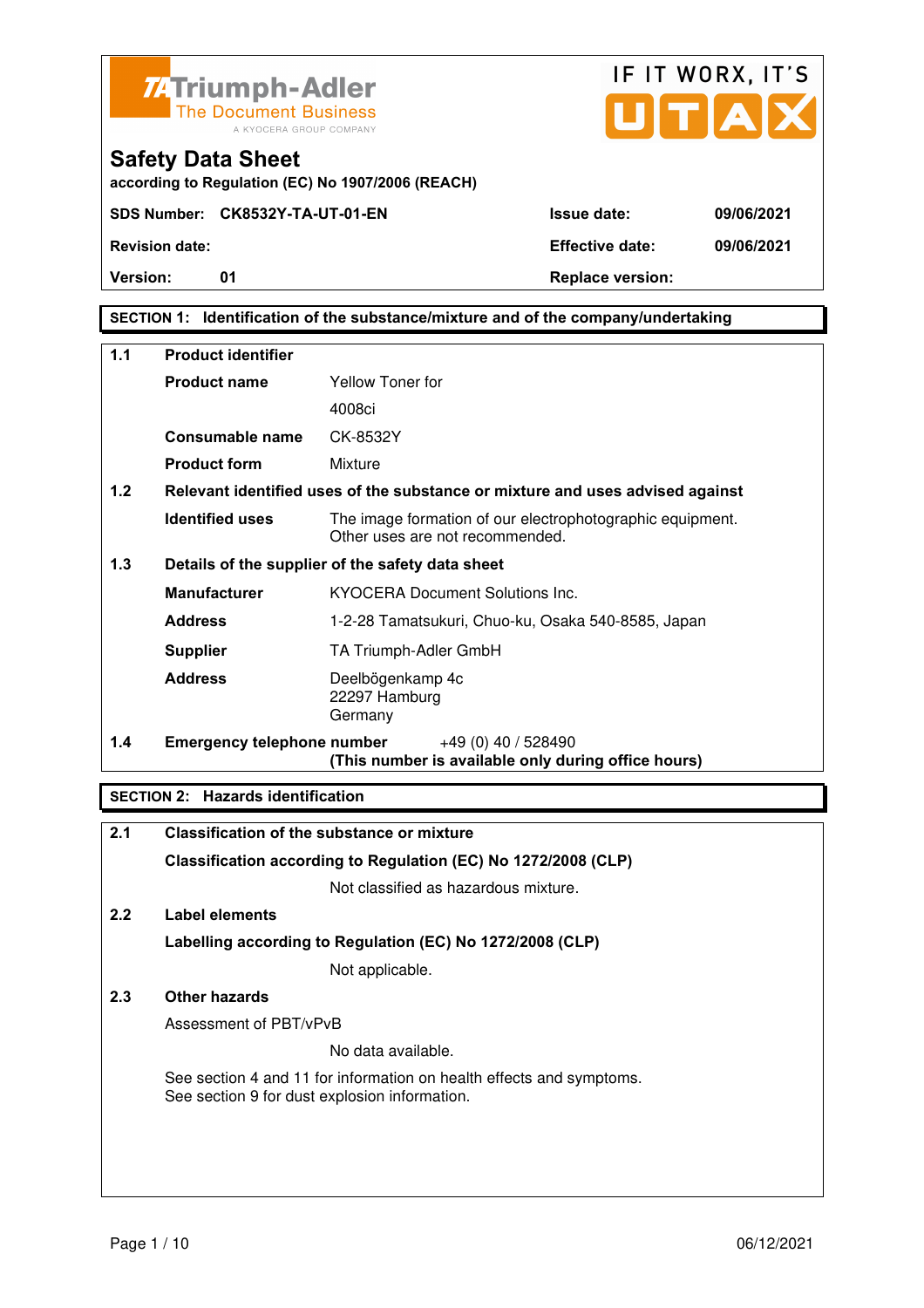|          | <b>74 Triumph-Adler</b>              |                                                                                               |                            |                                | IF IT WORX, IT'S                    |
|----------|--------------------------------------|-----------------------------------------------------------------------------------------------|----------------------------|--------------------------------|-------------------------------------|
|          |                                      | <b>The Document Business</b>                                                                  |                            |                                | $\mathbf{U}[\mathbf{T}[\mathbf{A}]$ |
|          |                                      | A KYOCERA GROUP COMPANY                                                                       |                            |                                |                                     |
|          | <b>Safety Data Sheet</b>             | according to Regulation (EC) No 1907/2006 (REACH)                                             |                            |                                |                                     |
|          |                                      | SDS Number: CK8532Y-TA-UT-01-EN                                                               |                            | <b>Issue date:</b>             | 09/06/2021                          |
|          | <b>Revision date:</b>                |                                                                                               |                            | <b>Effective date:</b>         | 09/06/2021                          |
| Version: | 01                                   |                                                                                               |                            | <b>Replace version:</b>        |                                     |
|          |                                      | <b>SECTION 3: Composition/information on ingredients</b>                                      |                            |                                |                                     |
| 3.2      | <b>Mixtures</b>                      |                                                                                               |                            |                                |                                     |
|          | Chemical name                        |                                                                                               | CAS No                     | Weight%                        | Classification (CLP)                |
|          | Polyester resin (3 kinds)            |                                                                                               | confidential               | 70-80                          |                                     |
|          | Organic pigment                      | Ferrite (Ferrite including manganese)                                                         | 66402-68-4<br>confidential | $5-10$ (as Mn: < 3)<br>$3 - 8$ |                                     |
|          | Amorphous silica                     |                                                                                               | 7631-86-9                  | $1 - 5$                        |                                     |
|          | Aluminium compound                   |                                                                                               | 1344-28-1                  | < 1                            |                                     |
|          | <b>Information of ingredients</b>    |                                                                                               |                            |                                |                                     |
|          |                                      | (1) Substance, which present a health or environmental hazard within the meaning of CLP:      |                            |                                |                                     |
|          |                                      | None.                                                                                         |                            |                                |                                     |
|          |                                      | (2) Substance, which are assigned Community workplace exposure limits:                        |                            |                                |                                     |
|          |                                      | None.                                                                                         |                            |                                |                                     |
|          | REACH:                               | (3) Substance, which are PBT or vPvB in accordance with the criteria set out in Annex XIII of |                            |                                |                                     |
|          |                                      | None.                                                                                         |                            |                                |                                     |
|          | REACH (SVHC):                        | (4) Substance, which are included in the list established in accordance with Article 59(1) of |                            |                                |                                     |
|          |                                      | None.                                                                                         |                            |                                |                                     |
|          |                                      | See section 16 for the full text of the H statements declared above.                          |                            |                                |                                     |
|          | <b>SECTION 4: First aid measures</b> |                                                                                               |                            |                                |                                     |
| 4.1      |                                      | <b>Description of first aid measures</b>                                                      |                            |                                |                                     |
|          | Inhalation:                          | Remove from exposure to fresh air and gargle with plenty of water.                            |                            |                                |                                     |
|          |                                      | Consult a doctor in case of such symptoms as coughing.                                        |                            |                                |                                     |
|          |                                      | Skin contact: Wash with soap and water.                                                       |                            |                                |                                     |
|          | Eye contact:                         | Flush with water immediately and see a doctor if irritating.                                  |                            |                                |                                     |

**Ingestion:** Rinse out the mouth. Drink one or two glasses of water to dilute. Seek medical treatment if necessary.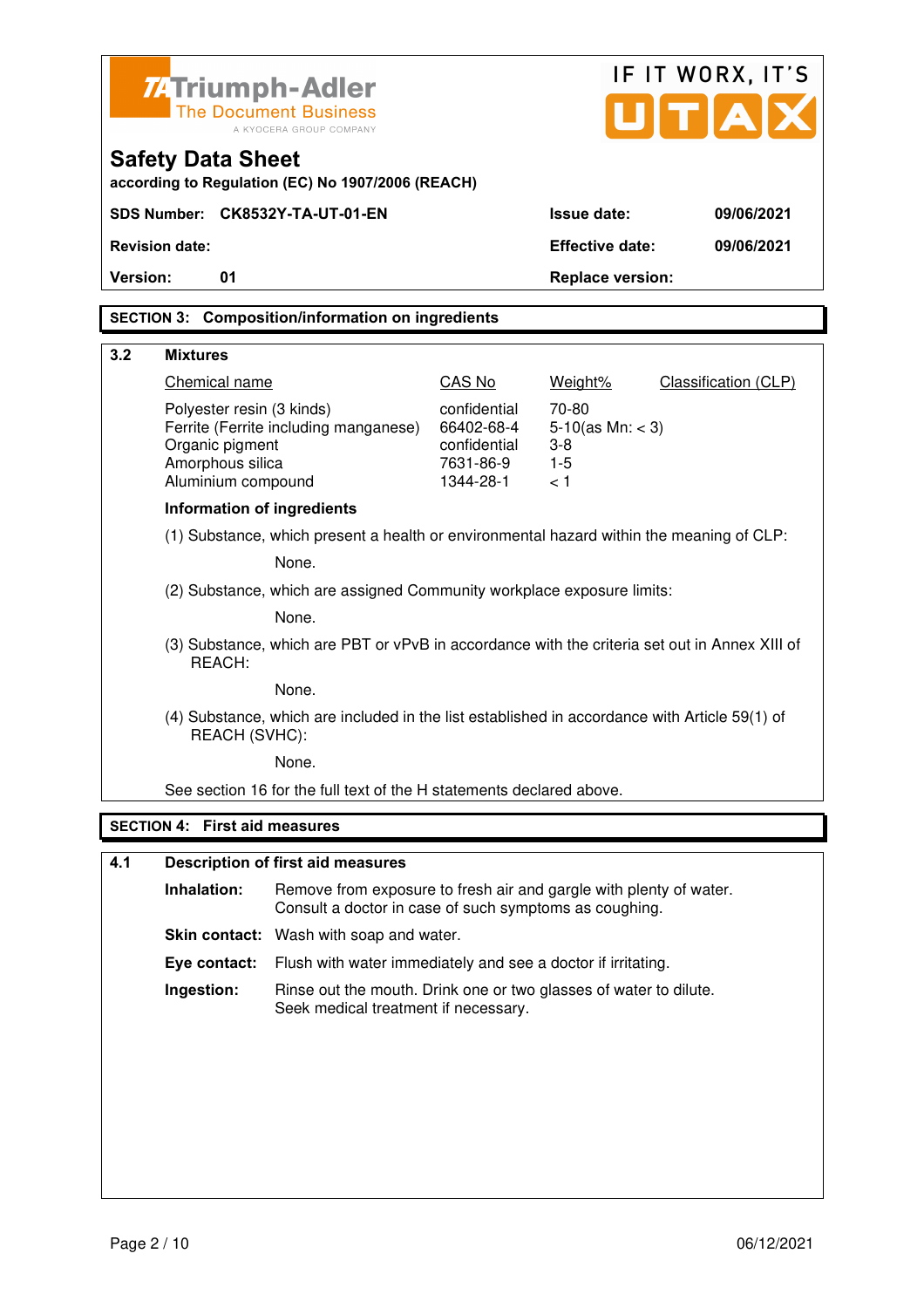



**according to Regulation (EC) No 1907/2006 (REACH)**

|                       | SDS Number: CK8532Y-TA-UT-01-EN | <b>Issue date:</b>      | 09/06/2021 |
|-----------------------|---------------------------------|-------------------------|------------|
| <b>Revision date:</b> |                                 | <b>Effective date:</b>  | 09/06/2021 |
| <b>Version:</b>       |                                 | <b>Replace version:</b> |            |

# **4.2 Most important symptoms and effects, both acute and delayed**  Potential health effects and symptoms **Inhalation:** Prolonged inhalation of excessive dusts may cause lung damage. Use of this product as intended does not result in prolonged inhalation of excessive toner dusts. **Skin contact:** Unlikely to cause skin irritation. **Eye contact:** May cause transient eye irritation.

**Ingestion:** Use of this product as intended does not result in ingestion.

# **4.3 Indication of any immediate medical attention and special treatment needed**

No additional information available.

### **SECTION 5: Firefighting measures**

#### **5.1 Extinguishing media**

Suitable extinguishing media

Water spray, foam, powder,  $CO<sub>2</sub>$  or dry chemical

Unsuitable extinguishing media

None specified.

#### **5.2 Special hazards arising from the substance or mixture**

Hazardous combustion products: Carbon dioxide, Carbon monoxide

#### **5.3 Advice for firefighters**

Fire-fighting procedures

 Pay attention not to blow away dust. Drain water off around and decrease the atmosphere temperature to extinguish the fire.

#### **Protection equipment for firefighters**

None specified.

#### **SECTION 6: Accidental release measures**

#### **6.1 Personal precautions, protective equipment and emergency procedures**

 Avoid inhalation, ingestion, eye and skin contact in case of accidental release. Avoid formation of dust. Provide adequate ventilation.

#### **6.2 Environmental precautions**

Do not allow to enter into surface water or drains.

#### **6.3 Methods and material for containment and cleaning up**

Gather the released powder not to blow away and wipe up with a wet cloth.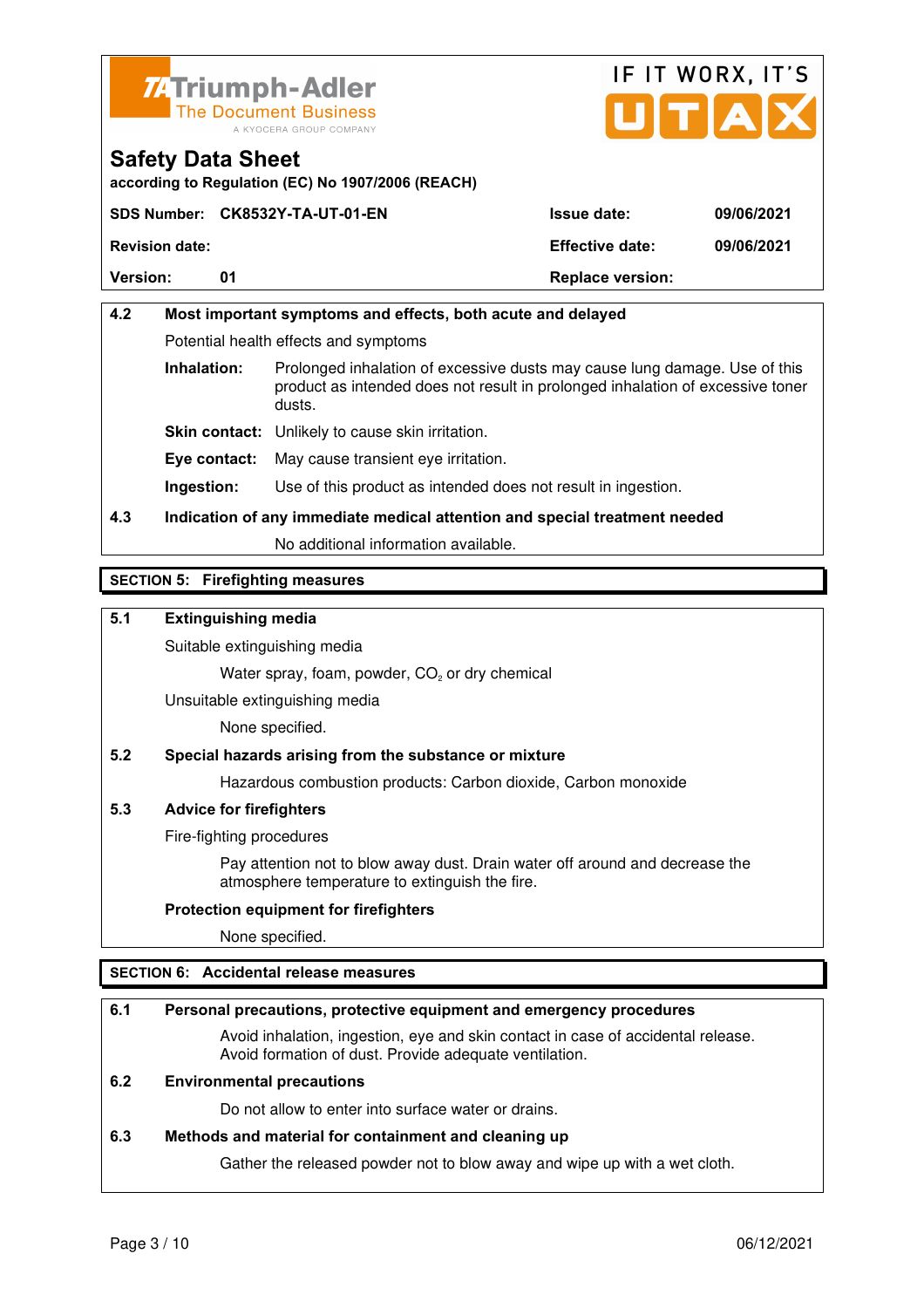



**according to Regulation (EC) No 1907/2006 (REACH)**

### **SDS Number: CK8532Y-TA-UT-01-EN Issue date: 09/06/2021**

**Revision date: Effective date: 09/06/2021** 

Version: 01 01 **Replace version:** 

### **6.4 Reference to other sections**

See section 13 for disposal information.

#### **SECTION 7: Handling and storage**

#### **7.1 Precautions for safe handling**

 Do not attempt to force open or destroy the toner container or unit. See installation guide of this product.

#### **7.2 Conditions for safe storage, including any incompatibilities**

Keep the toner container or unit tightly closed and store in a cool, dry and dark place. Keep away from fire. Keep out of the reach of children.

#### **7.3 Specific end use(s)**

No additional information available.

#### **SECTION 8: Exposure controls/personal protection**

### **8.1 Control parameters**

(Reference data)

#### **US ACGIH Threshold Limit Values (TWA)**

Particles: 10 mg/m<sup>3</sup> (Inhalable particles) 3 mg/m<sup>3</sup> (Respirable particles) Manganese inorganic compounds (Ferrite component) 0.1 mg/m<sup>3</sup> (Inhalable fraction) 0.02 mg/m³ (Respirable fraction) (as Mn) Aluminium insoluble compounds: 1 mg/m<sup>3</sup> (Respirable particles)

#### **US OSHA PEL (TWA)**

Particles: 15 mg/m<sup>3</sup> (Total dust) 5 mg/m<sup>3</sup> (Respirable fraction) Manganese compounds (Ferrite component): 5 mg/m<sup>3</sup> (Ceiling) (as Mn) Amorphous silica: 80 mg/m³/%SiO2

**EU-Occupational exposure limits: Directive (EC) 2000/39, (EC) 2006/15 and (EU) 2009/161**

Not listed.

#### **8.2 Exposure controls**

#### **Appropriate engineering controls**

 Special ventilator is not required under normal intended use. Use in a well-ventilated area.

#### **Personal protective equipment**

 Respiratory protection, eye protection, hand protection, skin and body protection are not required under normal intended use.

#### **Environmental exposure controls**

No additional information available.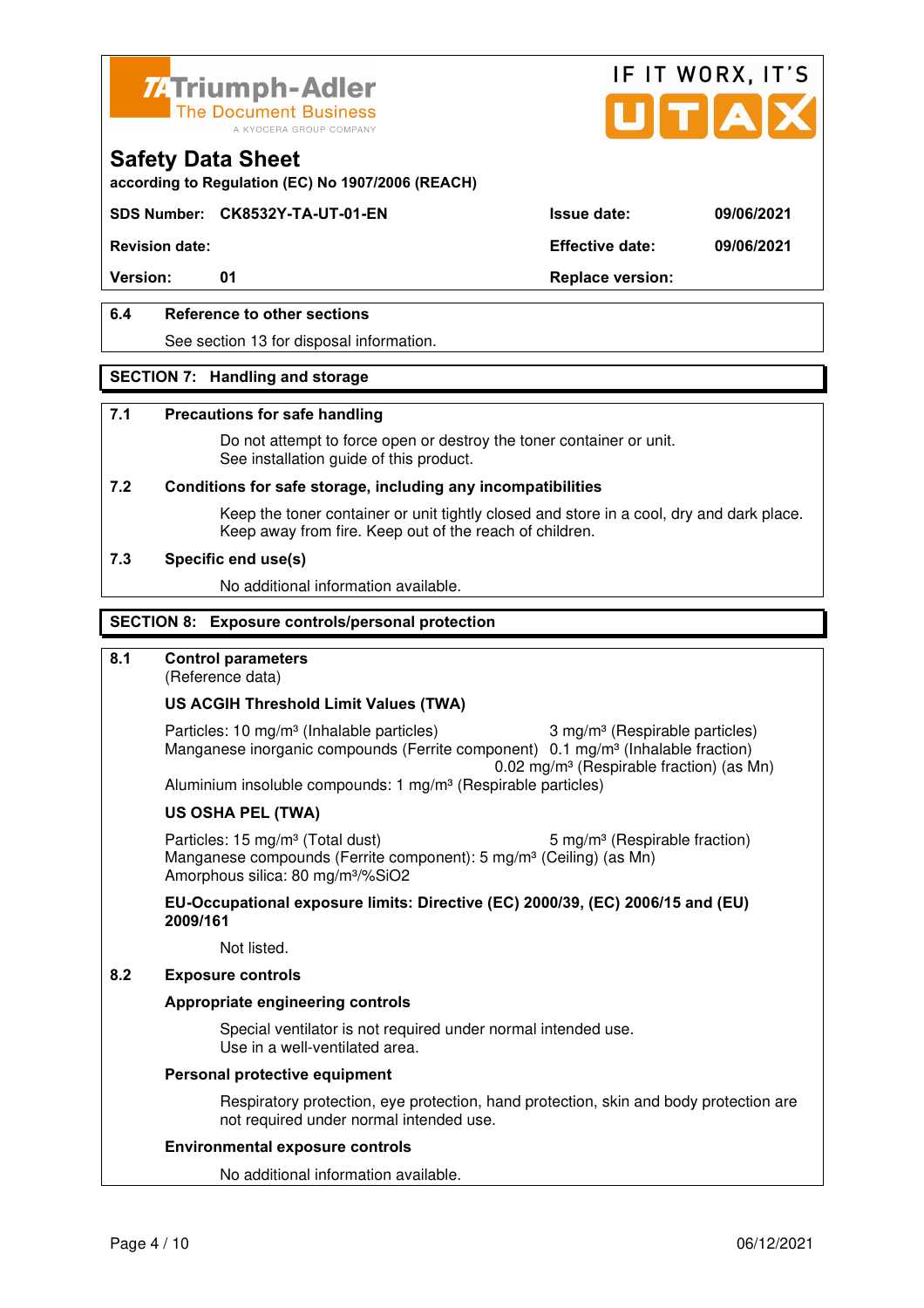



#### **SECTION 9: Physical and chemical properties**

#### **9.1 Information on basic physical and chemical properties**

| Appearance                             |                            |
|----------------------------------------|----------------------------|
| Physical state                         | Solid (fine powder)        |
| Colour                                 | Yellow                     |
| Odour                                  | Odourless                  |
| Odour threshold                        | No data available.         |
| pH                                     | No data available.         |
| Melting point [°C]                     | 100-120 (Toner)            |
| Boiling point                          | No data available.         |
| Flash point                            | No data available.         |
| Evaporation rate                       | No data available.         |
| Flammability (solid, gas)              | No data available.         |
| Upper flammability or explosive limit  | No data available.         |
| Lower flammability or explosive limit  | No data available.         |
| Vapour pressure                        | No data available.         |
| Vapour density                         | No data available.         |
| Relative density [g/cm <sup>3</sup> ]  | 1.2-1.4 (Toner)            |
| Solubility (ies)                       | Almost insoluble in water. |
| Partition coefficient: n-octanol/water | No data available.         |
| Auto-ignition temperature              | No data available.         |
| Decomposition temperature              | No data available.         |
| Viscosity                              | No data available.         |
| <b>Explosive properties</b>            | No data available.         |
| Oxidizing properties                   | No data available.         |

### **9.2 Other information**

#### Dust explosion properties

 Dust explosion is improbable under normal intended use. Experimental explosiveness of toner is classified into the same rank such kind of powder as flour, dry milk and resin powder according to the pressure rising speed.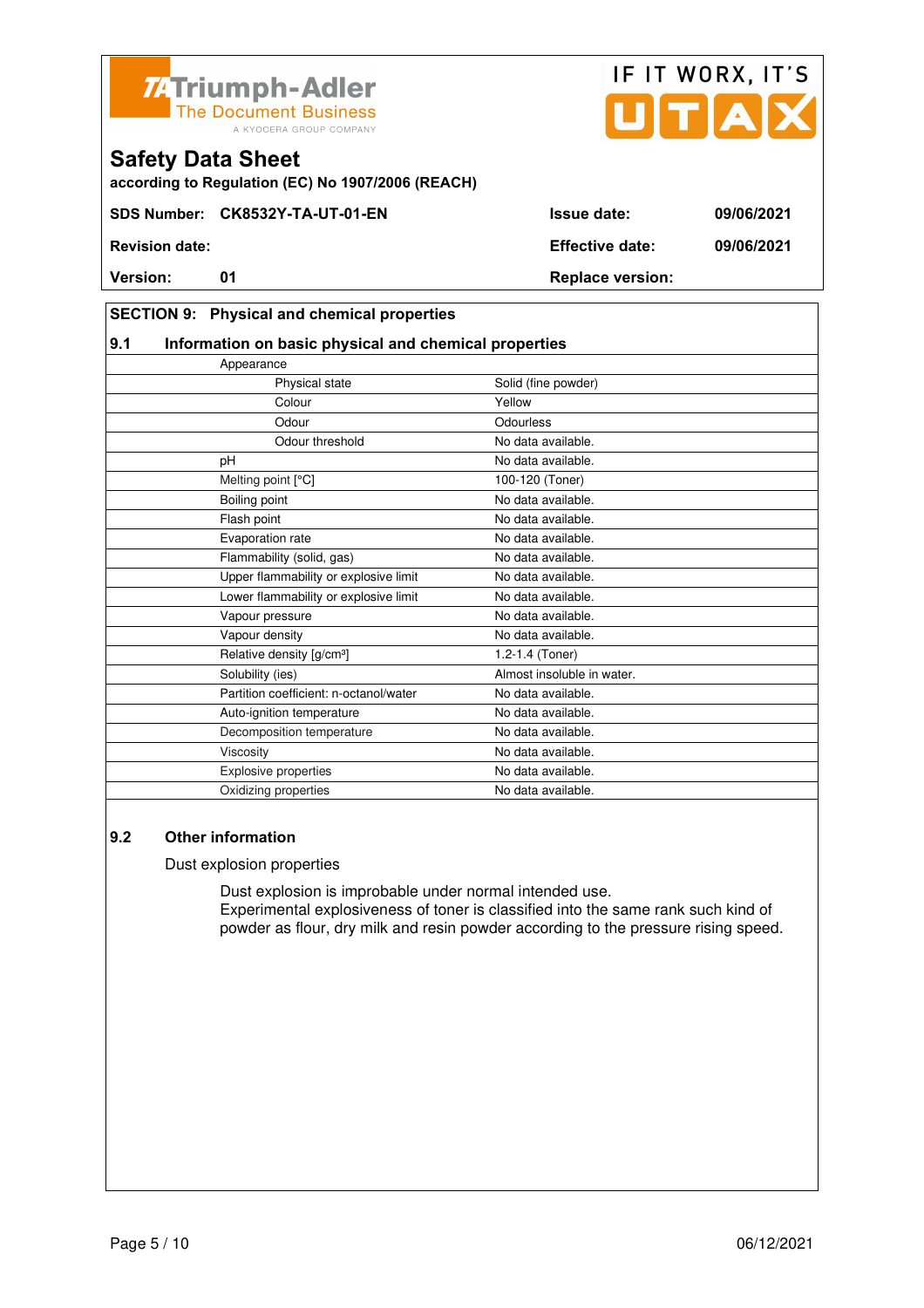



| <b>Safety Data Sheet</b> |  |
|--------------------------|--|
|--------------------------|--|

**SDS Number: CK8532Y-TA-UT-01-EN Issue date: 09/06/2021** 

**Revision date: Effective date: 09/06/2021** 

**Version:** 01 **Depending to 201 Replace version:** 

# **SECTION 10: Stability and reactivity**

### **10.1 Reactivity**

No data available.

# **10.2 Chemical stability**

This product is stable under normal conditions of use and storage.

# **10.3 Possibility of hazardous reactions**

Hazardous reactions will not occur.

**10.4 Conditions to avoid** 

None specified.

# **10.5 Incompatible materials**

None specified.

### **10.6 Hazardous decomposition products**

Hazardous decomposition products are not to be produced.

# **SECTION 11: Toxicological information**

# **11.1 Information on toxicological effects**  Based on available data, the classification criteria listed below are not met. **Acute toxicity** Oral (LD50) > 2000 mg/kg (rat)\* (Toner) > 2500 mg/kg (rat)\*\* (Carrier) Dermal (LD50) No data available. (Toner) No data available. (Carrier) Inhalation  $(LC50(4hr)) > 5.10$  mg/l  $(rat)^*$  (Toner)  **Skin corrosion/irritation** Acute skin irritation Non-irritant (rabbit)\* (Toner) Non-irritant (rabbit)\*\* (Carrier)  **Serious eye damage/irritation** Acute eye irritation Mild irritant (rabbit)\*. (Toner)  **Respiratory or skin sensitization**  Skin sensitization Mon-sensitising (mouse)\* (Toner) Non-sensitising\*\* (Carrier)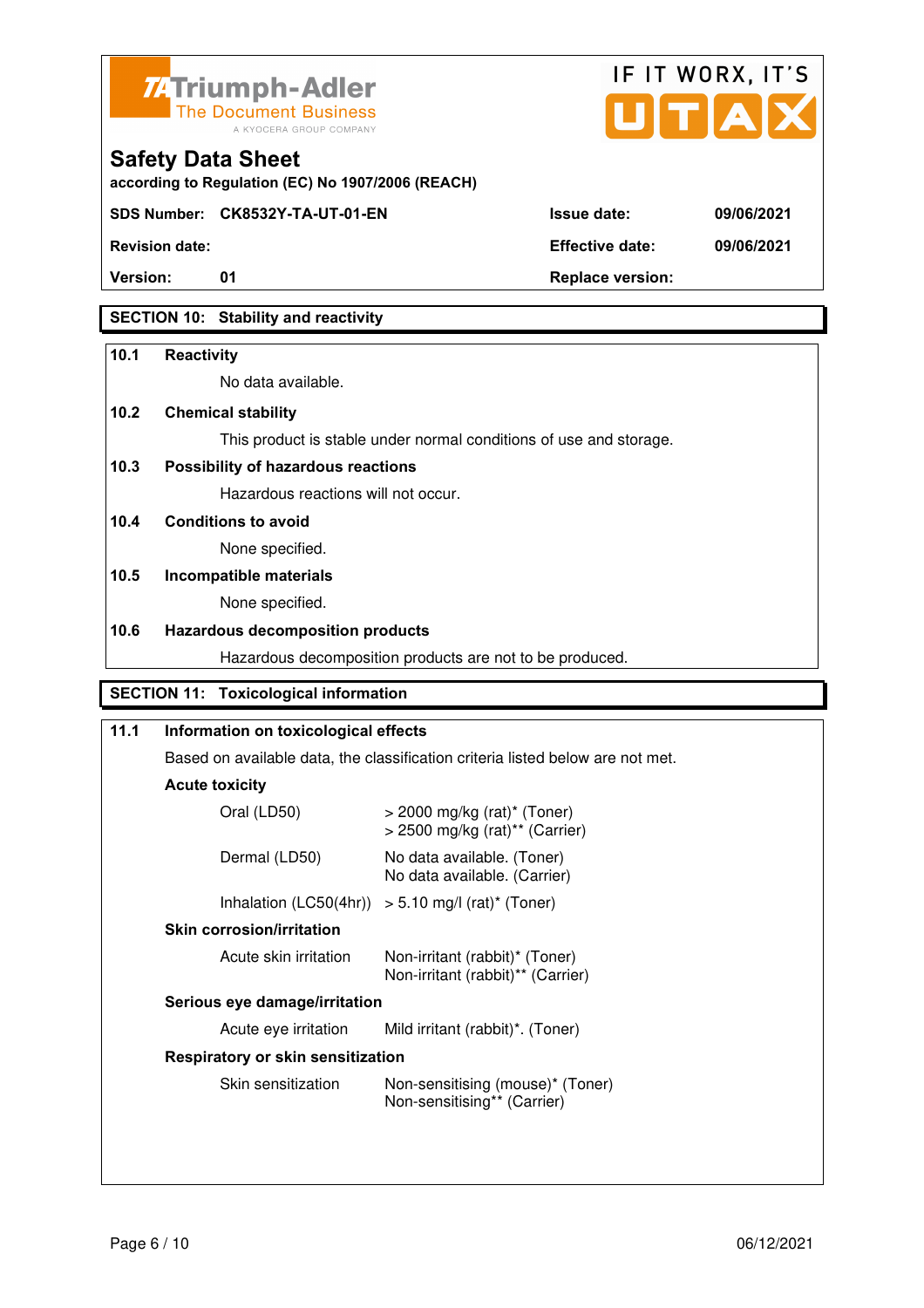

**Safety Data Sheet** 



**Version:** 01 **Depending to 201 Replace version: 11.1 Germ cell mutagenicity** Ames test is negative (Toner) Ames test is negative\*\* (Carrier) \*(based on test result of similar product) \*\*(based on test result of constituent materials) **Information of ingredients:**  No mutagen according to MAK, TRGS905 und (EC) No 1272/2008 Annex VI.  **Carcinogenicity Information of ingredients:**  No carcinogen or potential carcinogen according to IARC, Japan Association on Industrial Health, ACGIH, EPA, OSHA, NTP, MAK, California Proposition 65, TRGS 905 and (EC) No 1272/2008 Annex VI.  **Reproductive toxicity Information of ingredients:**  No reproductive toxicant according to MAK, California Proposition 65, TRGS 905 und (EC) No 1272/2008 Annex VI. **STOT-single exposure** No data available. **STOT-repeated exposure** No data available. **Aspiration hazard** No data available.  **Chronic effects** In a study in rats by chronic inhalation exposure to a typical toner, a mild to moderate degree of lung fibrosis was observed in 92% of the rats in the high concentration (16 mg/m<sup>3</sup>) exposure group, and a minimal to mild degree of fibrosis was noted in 22% of the animal in the middle (4mg/m<sup>3</sup>) exposure group (1). But no pulmonary change was reported in the lowest (1mg/m³) exposure group, the most relevant level to potential human exposures. **Other information** No data available.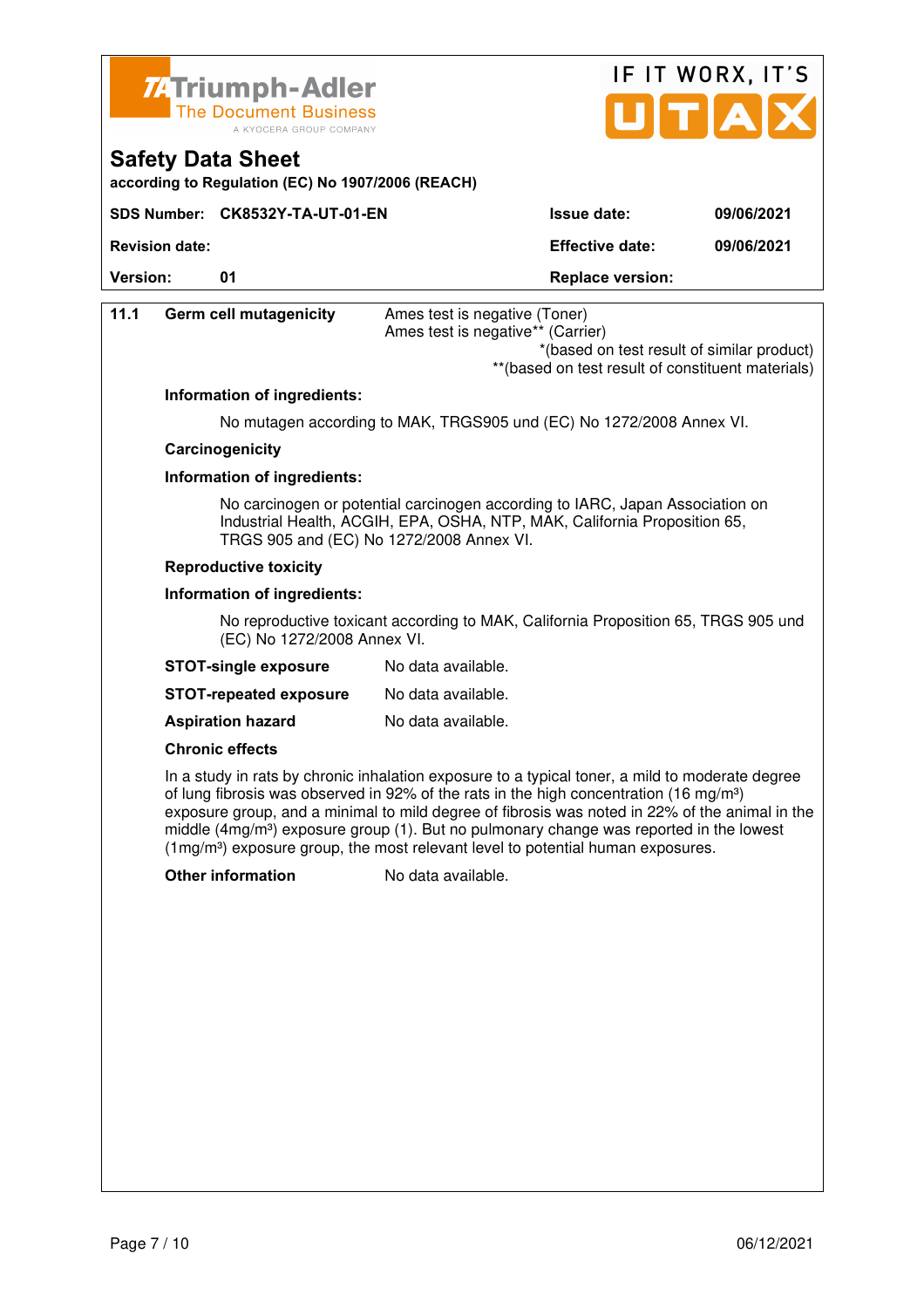



**SDS Number: CK8532Y-TA-UT-01-EN Issue date: 09/06/2021** 

**Revision date: Effective date: 09/06/2021** 

# **SECTION 12: Ecological information**

#### **12.1 Toxicity**

No data available.

#### **12.2 Persistence and degradability**

No data available.

**12.3 Bio accumulative potential** 

No data available.

#### **12.4 Mobility in soil**

No data available.

#### **12.5 Results of PBT and vPvB assessment**

No data available.

#### **12.6 Other adverse effects**

No additional information available.

# **SECTION 13: Disposal considerations**

#### **13.1 Waste treatment methods**

 Do not attempt to incinerate the toner container or unit and the waste toner yourself. Dangerous sparks may cause burn. Any disposal practice should be done under conditions which meet local, state and federal laws and regulations relating to waste (contact local or state environmental agency for specific rules).

# **SECTION 14: Transport information**

#### **14.1 UN-number**

None.

**14.2 UN Proper shipping name** 

None.

**14.3 Transport hazard class(es)** 

None.

### **14.4 Packing group**

None.

**14.5 Environmental hazards** 

None.

| ue date: | 09/06 |
|----------|-------|
|          |       |

IF IT WORX, IT'S

Version: 01 01 **Replace version:**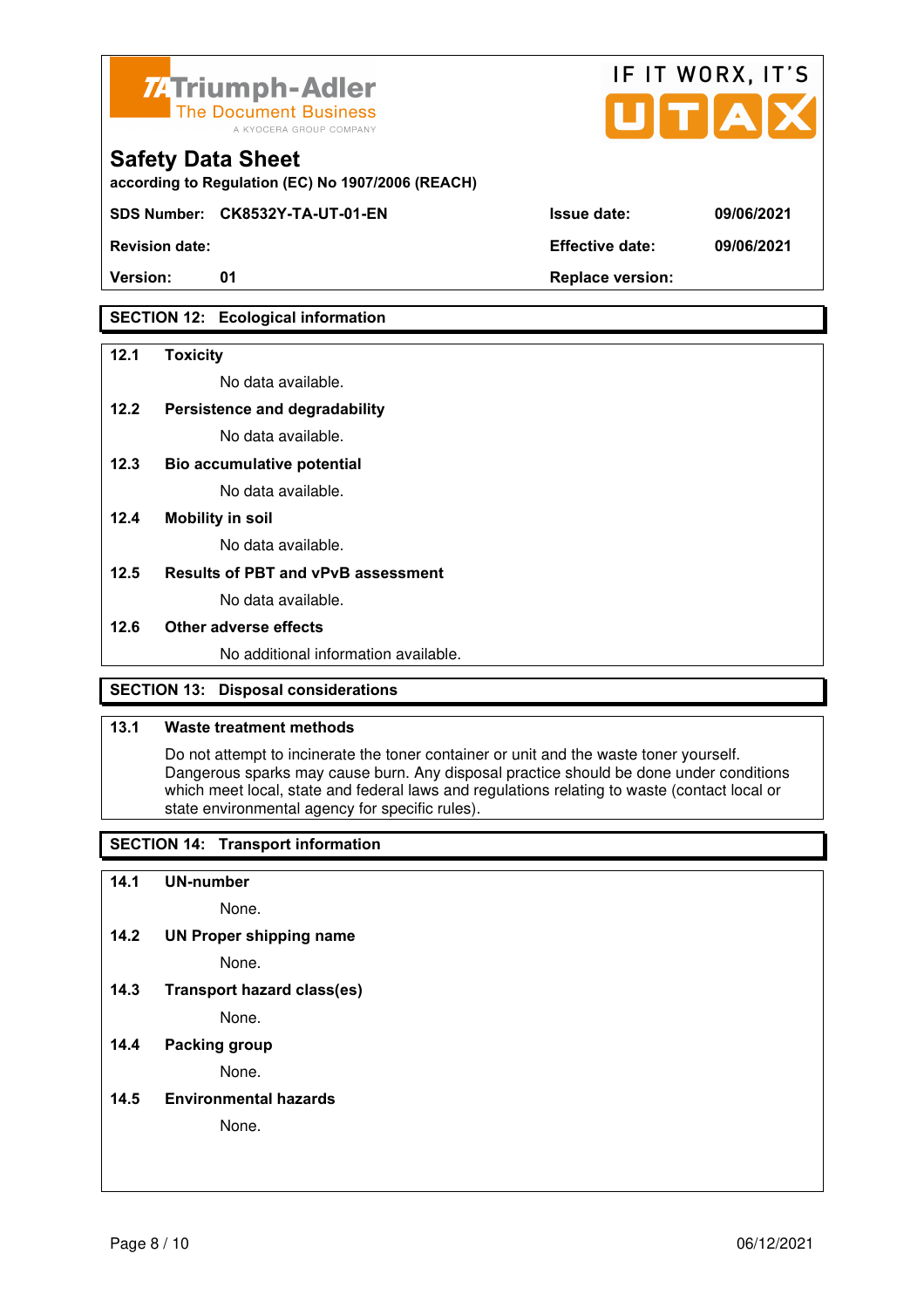



**according to Regulation (EC) No 1907/2006 (REACH)**

### **SDS Number: CK8532Y-TA-UT-01-EN Issue date: 09/06/2021**

**Revision date: Effective date: 09/06/2021** 

**Version:** 01 **Depending to 201 Replace version:** 

### **14.6 Special precautions for user**

No additional information available.

# **14.7 Transport in bulk according to Annex II of MARPOL73/78 and the IBC Code**

Not applicable.

### **SECTION 15: Regulatory information**

# **15.1 Safety, health and environmental regulations/legislation specific for the substance or mixture**

# **EU-regulations**

Regulation (EC) No 1005/2009 (on substances that deplete the ozone layer, Annex I and II): Not listed.

Regulation (EU) 2019/1021 (on persistent organic pollutants, Annex I as amended):

Not listed.

 Regulation (EU) No 649/2012 (concerning the export and import of dangerous chemicals, Annex I and V as amended):

Not listed.

 Regulation (EC) No 1907/2006 REACH Annex XVII as amended (Restrictions on use): Not listed.

Regulation (EC) No 1907/2006 REACH Annex XIV as amended (Authorizations):

Not listed.

#### **US-regulations**

All ingredients in this product comply with order under TSCA.

#### **Canada regulations**

 This product is not a WHMIS-controlled product, since we consider it as a manufactured article.

#### **15.2 Chemical Safety Assessment**

No data available.